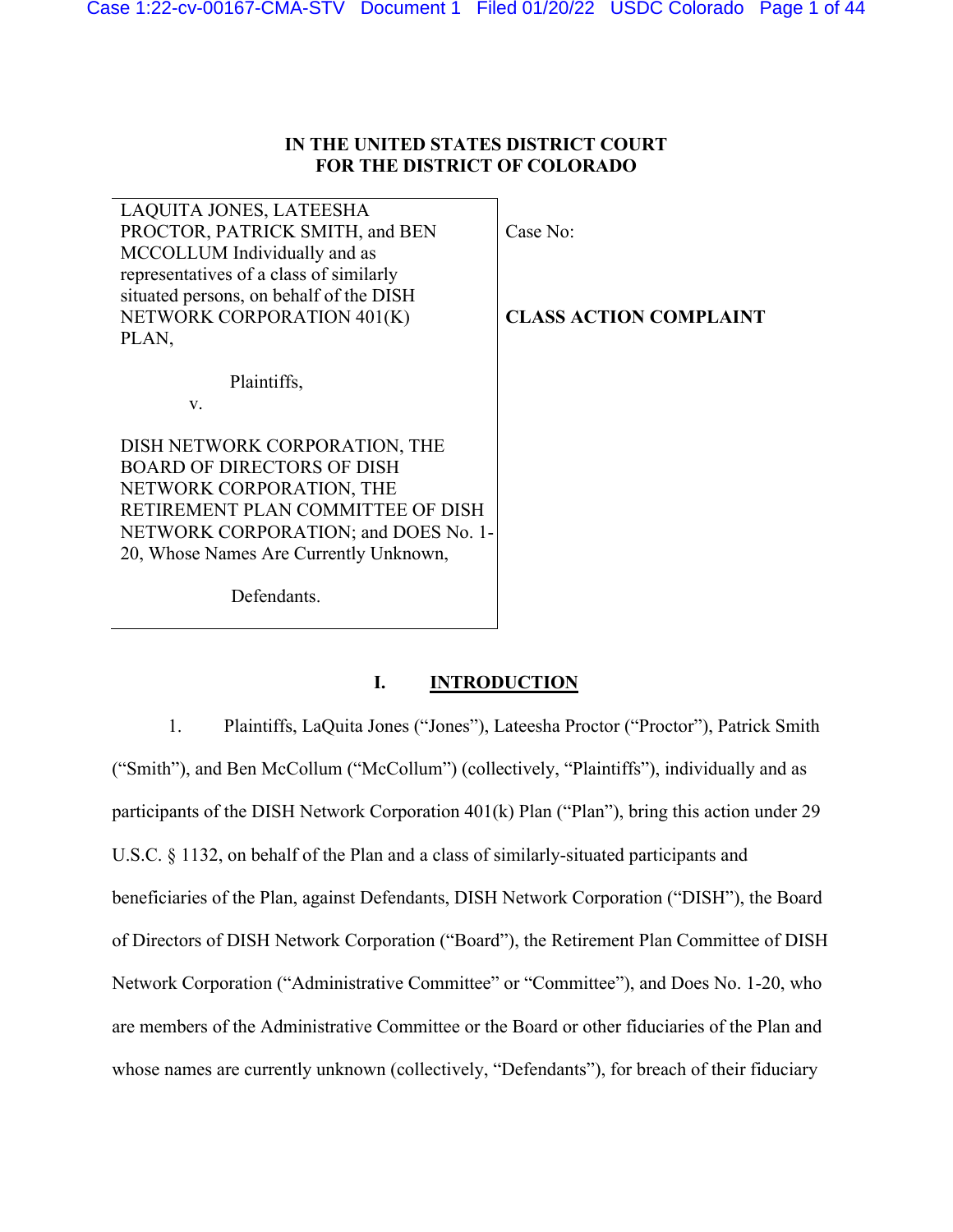duties under the Employee Retirement Income Security Act ("ERISA"), 29 U.S.C. § 1001 *et seq*., and related breaches of applicable law beginning six years prior to the date this action is filed and continuing to the date of judgment, or such earlier date that the Court determines is appropriate and just ("Class Period").

2. Defined contribution plans (e.g., 401(k) and 403(b) plans) that are qualified as tax-deferred vehicles have become the primary form of retirement saving in the United States and, as a result, America's *de facto* retirement system. Unlike traditional defined benefit retirement plans, in which the employer typically promises a calculable benefit and assumes the risk with respect to high fees or under-performance of pension plan assets used to fund defined benefits, 401(k) and 403(b) plans operate in a manner in which participants bear the risk of high fees and investment underperformance.

3. The importance of defined contribution plans to the United States retirement system has become pronounced as employer-provided defined benefit plans have become increasingly rare as an offered and meaningful employee benefit.

4. As of December 31, 2020, the Plan had 18,808 participants with account balances and assets totaling approximately \$841 million, placing it in the top  $0.2\%$  of all 401(k) plans by plan size.<sup>1</sup> Defined contribution plans with substantial assets, like the Plan, have significant bargaining power and the ability to demand low-cost administrative and investment management services within the marketplace for administration of  $401(k)$  plans and the investment of  $401(k)$ assets. The marketplace for 401(k) retirement plan services is well-established and can be competitive when fiduciaries of defined contribution retirement plans act in an informed and prudent fashion.

<sup>1</sup>The BrightScope/ICI Defined Contribution Plan Profile: A Close Look at 401(k) Plans, 2018 (pub. July 2021).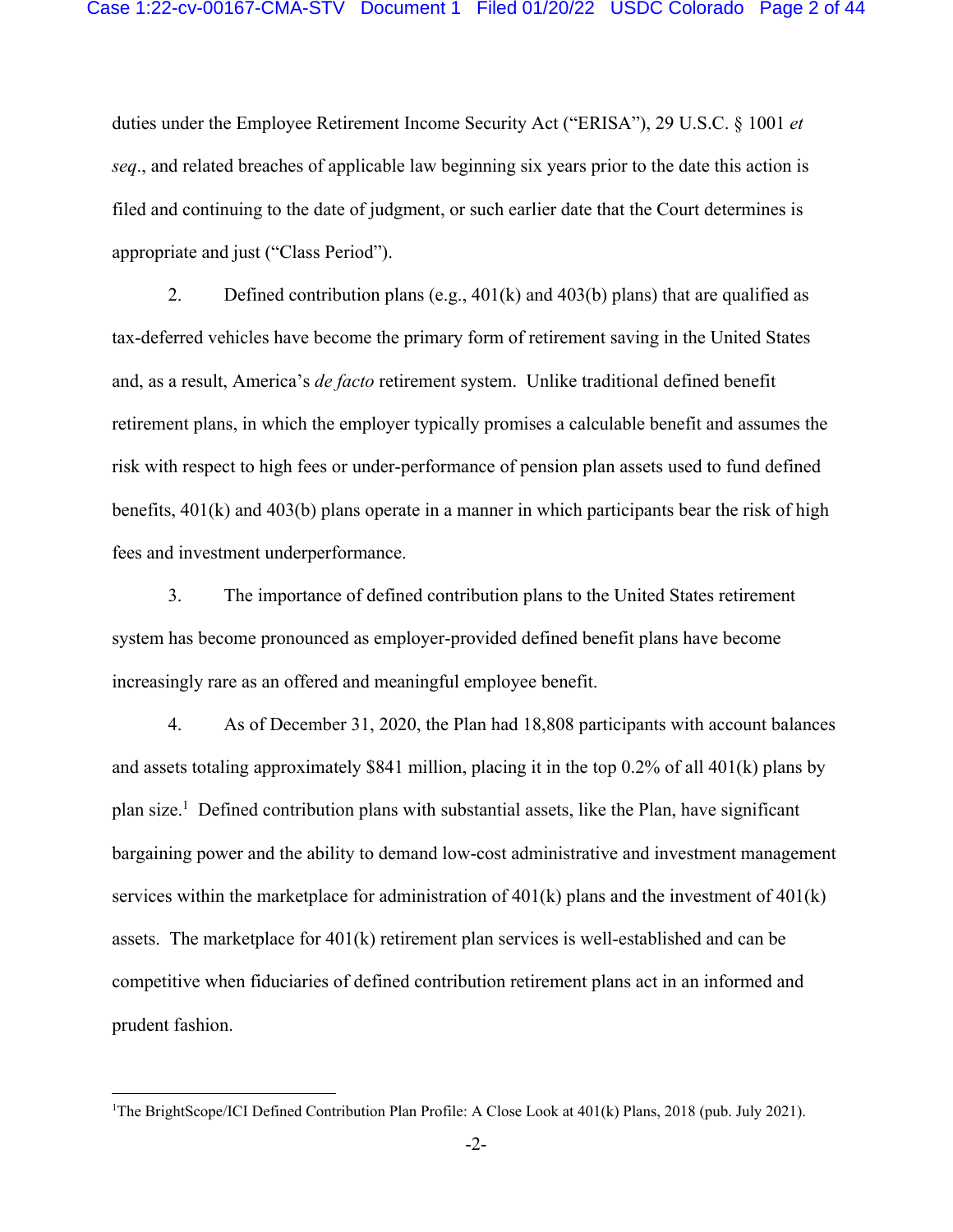5. Defendants maintain the Plan, and are responsible for selecting, monitoring, and retaining the service provider(s) that provide investment, recordkeeping, and other administrative services. Defendants are fiduciaries under ERISA, and, as such, owe a series of duties to the Plan and its participants and beneficiaries, including obligations to act for the exclusive benefit of participants, ensure that the investment options offered through the Plan are prudent and diverse, and ensure that Plan expenses are fair and reasonable.

6. Defendants have breached their fiduciary duties to the Plan. As detailed below, Defendants: (1) failed to fully disclose the expenses and risk of the Plan's investment options to participants; (2) allowed unreasonable expenses to be charged to participants; and (3) selected, retained, and/or otherwise ratified high-cost and poorly-performing investments, instead of offering more prudent alternative investments when such prudent investments were readily available at the time Defendants selected and retained the funds at issue and throughout the Class Period.

7. To remedy these fiduciary breaches and other violations of ERISA, Plaintiffs bring this class action under Sections 404, 409 and 502 of ERISA, 29 U.S.C. §§ 1104, 1109 and 1132, to recover and obtain all losses resulting from each breach of fiduciary duty. In addition, Plaintiffs seek such other equitable or remedial relief for the Plan and the proposed class ("Class") as the Court may deem appropriate and just under all of the circumstances.

8. Plaintiffs specifically seek the following relief on behalf of the Plan and the Class:

a. A declaratory judgment holding that the acts of Defendants described herein violate ERISA and applicable law;

-3-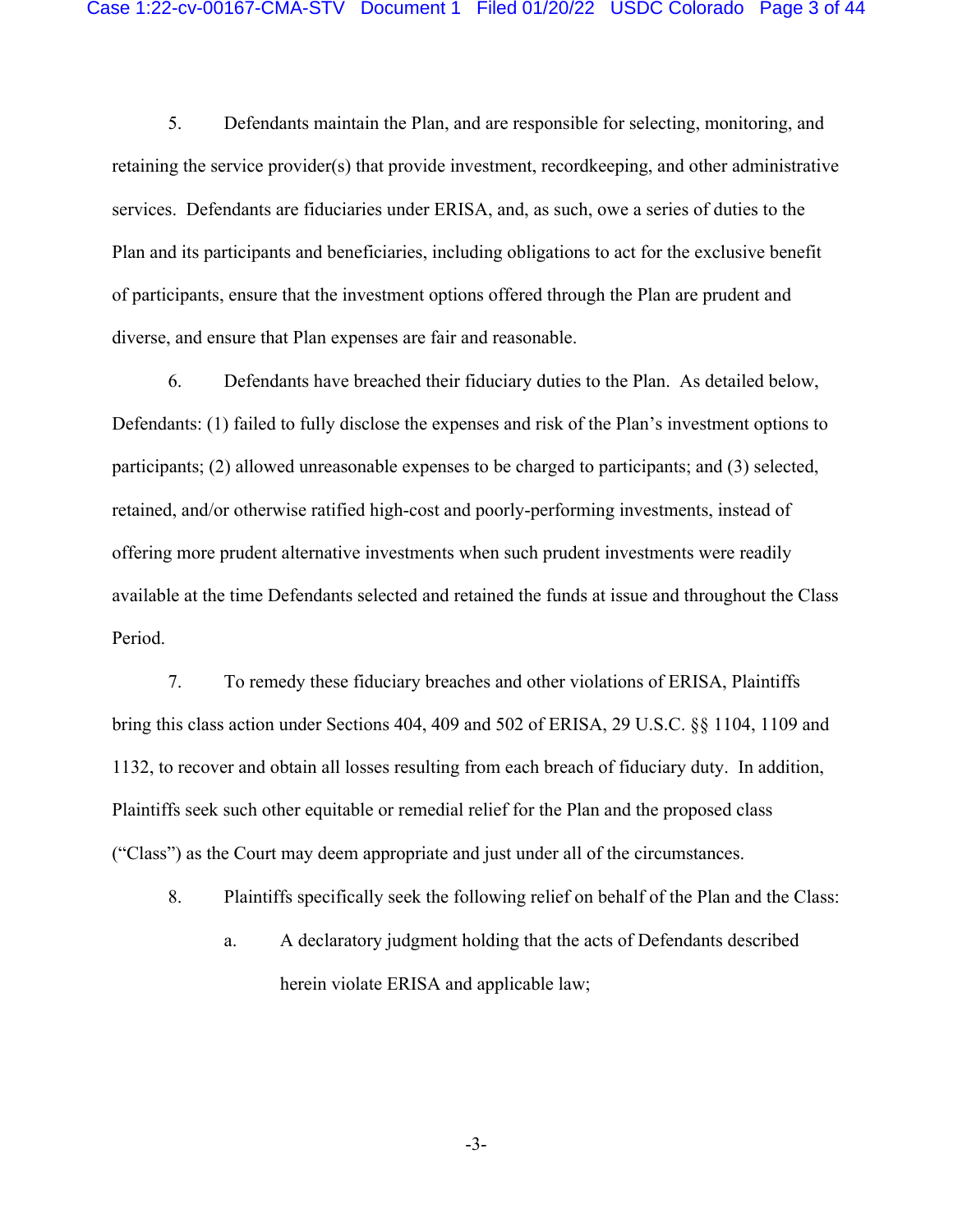- b. A permanent injunction against Defendants prohibiting the practices described herein and affirmatively requiring them to act in the best interests of the Plan and its participants;
- c. Equitable, legal or remedial relief for all losses and/or compensatory damages;
- d. Attorneys' fees, costs and other recoverable expenses of litigation; and
- e. Such other and additional legal or equitable relief that the Court deems appropriate and just under all of the circumstances.

### **II. THE PARTIES**

9. Jones is a former employee of DISH and former participant in the Plan under 29 U.S.C. § 1002(7). Jones is a resident of Columbus, Ohio. During the Class Period, Jones maintained an investment through the Plan in the Fidelity Freedom 2040 Fund and was subject to the excessive recordkeeping and administrative costs alleged below.

10. Proctor is a former employee of DISH and former participant in the Plan under 29 U.S.C. § 1002(7). Proctor is a resident of Hampton, Georgia. During the Class Period, Proctor maintained an investment through the Plan in the Fidelity Freedom 2050 Fund and was subject to the excessive recordkeeping and administrative costs alleged below.

11. Smith is a former employee of DISH and former participant in the Plan under 29 U.S.C. § 1002(7). Smith is a resident of Mountain Top, Pennsylvania. During the Class Period, Smith maintained an investment through the Plan in the Fidelity Freedom 2040 Fund and was subject to the excessive recordkeeping and administrative costs alleged below.

12. McCollum is a former employee of DISH and former participant in the Plan under 29 U.S.C. § 1002(7). McCollum is a resident of Spartanburg, North Carolina. During the Class

-4-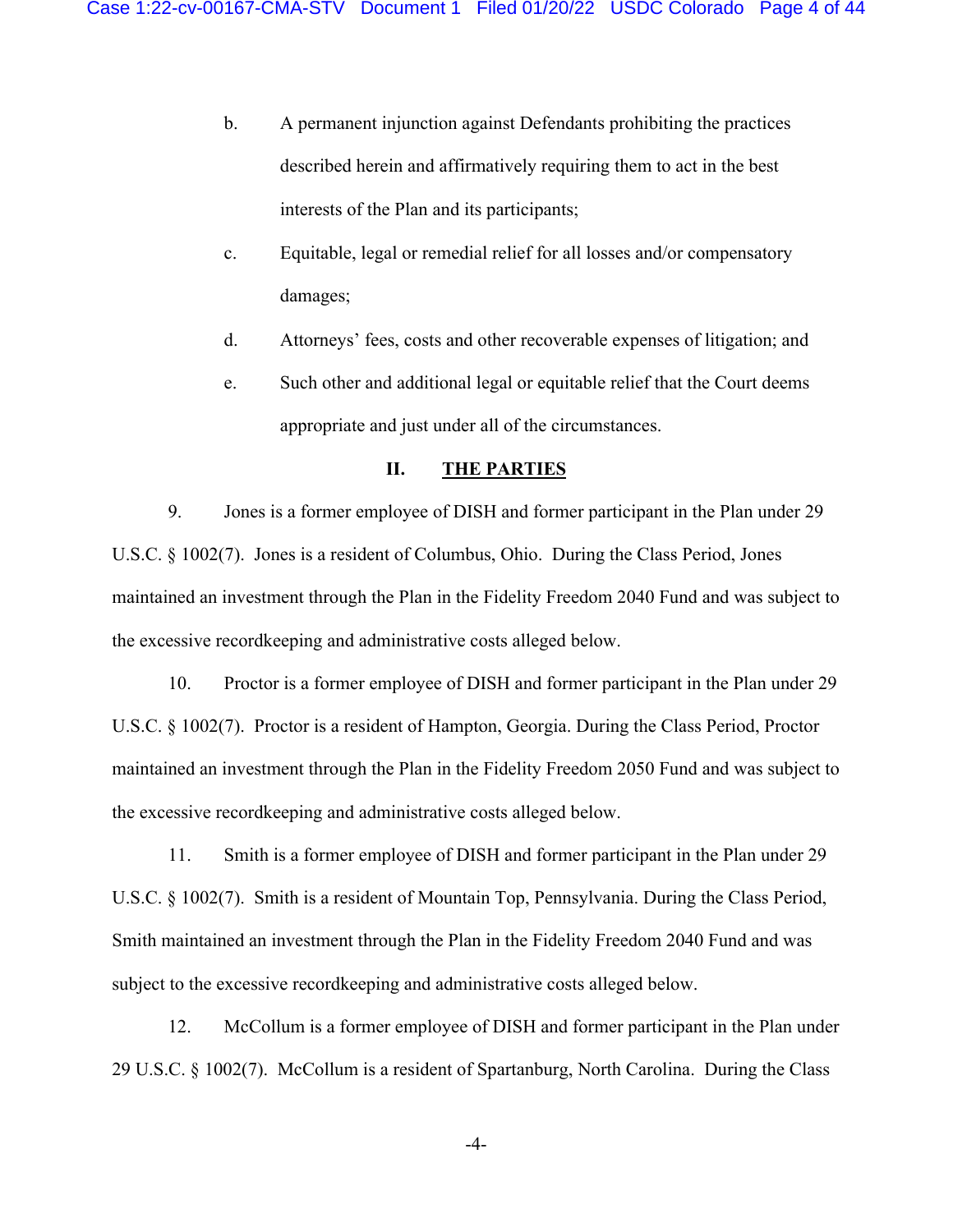Period, McCollum maintained an investment through the Plan in the Fidelity Freedom 2030 Fund and was subject to the excessive recordkeeping and administrative costs alleged below.

13. DISH is a public Nevada corporation headquartered in Englewood, Colorado. DISH, through its subsidiaries, offers television, through the DISH and Sling TV brands, and wireless services, through the Boost Mobile and Ting Mobile brands.

14. The Board appointed "authorized representatives" of DISH, including the Administrative Committee, as plan fiduciaries. Does No. 1-10 are members of the Board who were/are fiduciaries of the Plan under ERISA pursuant to 29 U.S.C. §§ 1002(21)(A) because each exercised discretionary authority to appoint and/or monitor the Administrative Committee, which had control over Plan management and/or authority or control over management or disposition of Plan assets.

15. The Administrative Committee is the Plan Administrator and is a fiduciary under ERISA pursuant to 29 U.S.C. §§ 1002 and 1102. The Administrative Committee maintains its address at DISH's corporate headquarters in Englewood, Colorado. The Administrative Committee and its members are appointed by DISH or its delegate to administer the Plan on DISH's behalf.

16. Does No. 11-20 are the members of the Administrative Committee and, by virtue of their membership, fiduciaries of the Plan or otherwise are fiduciaries to the Plan. Plaintiffs are currently unable to determine the membership of the Administrative Committee or the identity of the other fiduciaries of the Plan because, despite reasonable and diligent efforts, it appears that the membership of the Administrative Committee and the identity of any other fiduciaries is not publicly available. As such, these Defendants are named Does as placeholders. Plaintiffs will move, pursuant to Rule 15 of the Federal Rules of Civil Procedure, to amend this Complaint to

-5-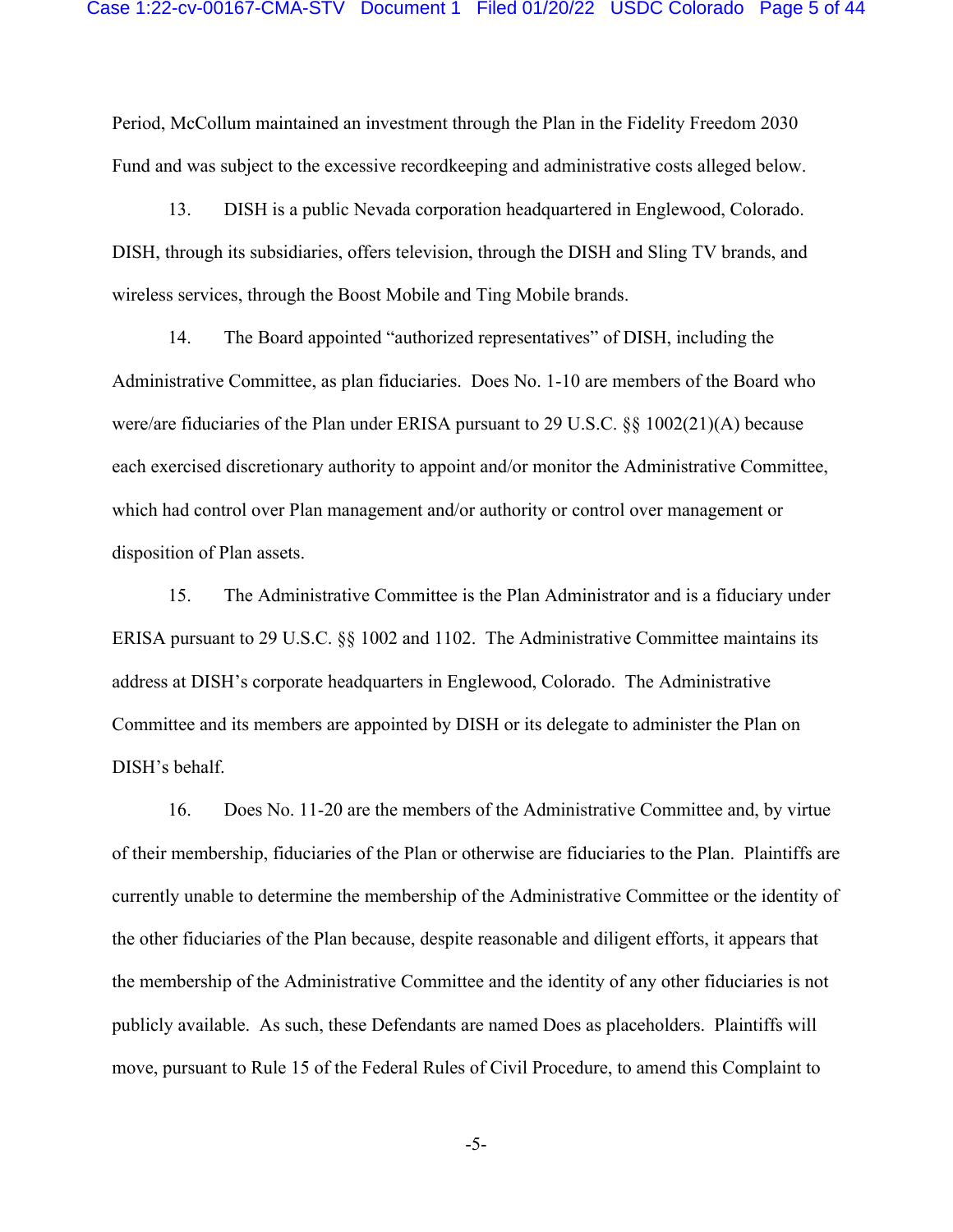name the members of the Administrative Committee, the members of the Board, and other responsible individuals as defendants as soon as their identities are discovered.

### **III.** JURISDICTION AND VENUE

17. Plaintiffs seek relief on behalf of the Plan pursuant to ERISA's civil enforcement remedies with respect to fiduciaries and other interested parties and, specifically, under 29 U.S.C. § 1109 and 29 U.S.C. § 1132.

18. This Court has subject matter jurisdiction over this action pursuant to 28 U.S.C. § 1331 because this action arises under the laws of the United States.

19. Venue is proper in this District pursuant to Section 502(e) of ERISA, 29 U.S.C. § 1332(e), and 28 U.S.C. § 1391 because DISH's principal place of business is in this District and the Plan is administered from this judicial district. Furthermore, a substantial part of the acts and omissions giving rise to the claims asserted herein occurred in this District.

20. Plaintiffs have standing to bring this action. Section  $502(a)(2)$  of ERISA, 29 U.S.C. § 1132(a)(2), authorizes any participant, fiduciary or the Secretary of Labor to bring suit as a representative of a plan, with any recovery necessarily flowing to a plan. As explained herein, the Plan has suffered millions of dollars in losses resulting from Defendants' fiduciary breaches and remains vulnerable to continuing harm, all redressable by this Court. In addition, although standing under Section 502(a)(2) of ERISA, 29 U.S.C. § 1132(a)(2), is established by these Plan-wide injuries, Plaintiffs and all Plan participants suffered financial harm as a result of the Plan's imprudent investment options and excessive fees, and were deprived of the opportunity to invest in prudent options with reasonable fees, among other injuries.

### **IV. FACTUAL ALLEGATIONS**

#### **A. Background and Plan Structure**

-6-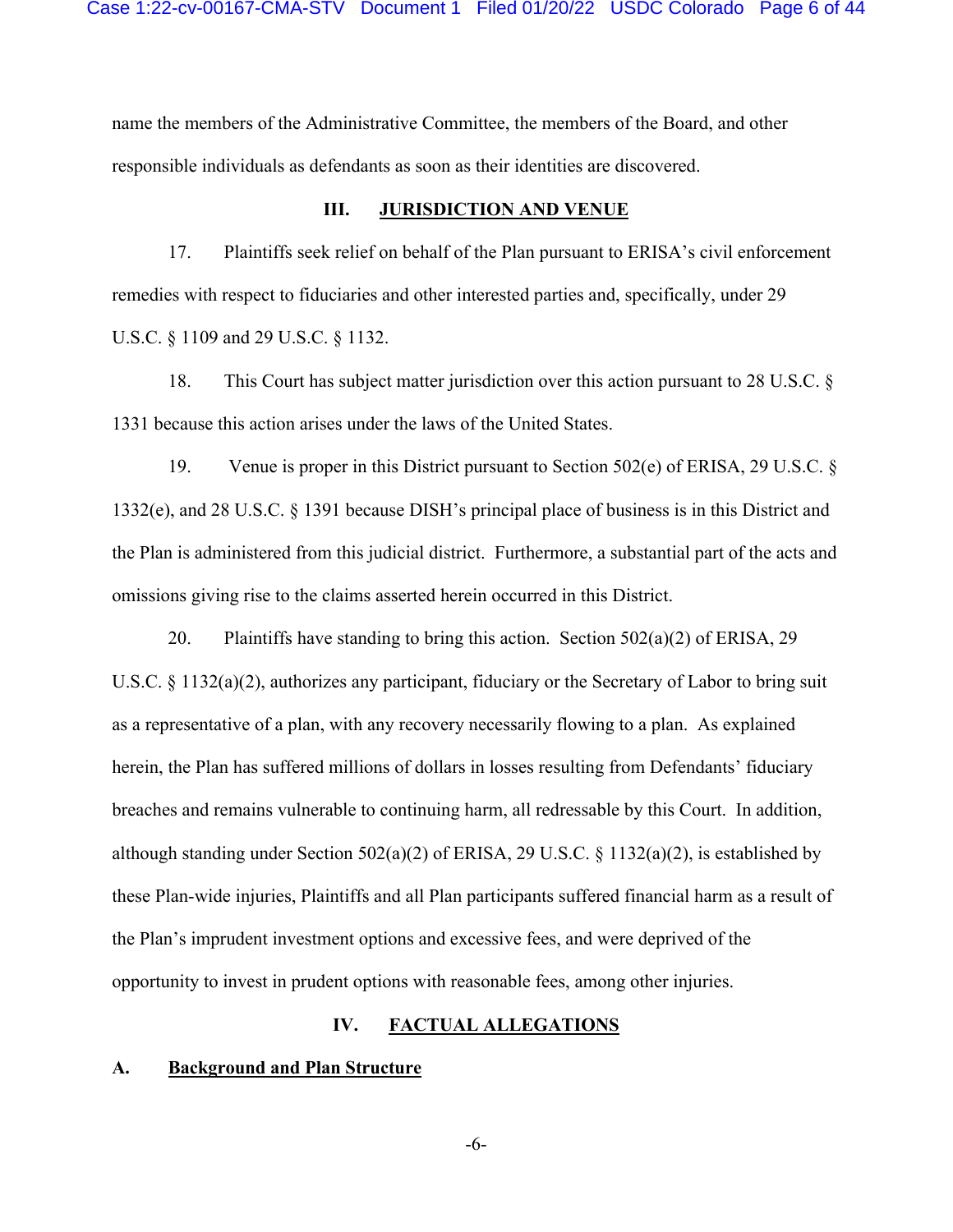21. The Plan is a participant-directed  $401(k)$  plan, in which participants direct the investment of their contributions into various investment options offered by the Plan. Each participant's account is credited with the participant contributions, employer matching contributions, any discretionary contributions, and earnings or losses thereon. The Plan pays Plan expenses from Plan assets, and the majority of administrative expenses are paid by participants as a reduction of investment income. Each participant's account is charged with the amount of distributions taken and an allocation of administrative expenses. The available investment options for participants of the Plan include various mutual funds, DISH common stock, and EchoStar Corporation ("EchoStar") common stock.

22. Mutual funds are publicly-traded investment vehicles consisting of a pool of monetary contributions collected from many investors for the purpose of investing in a portfolio of equities, bonds, and other securities. Mutual funds are operated by professional investment advisers, who, like the mutual funds, are registered with the U.S. Securities and Exchange Commission ("SEC"). Mutual funds are subject to SEC regulation, and are required to provide certain investment and financial disclosures and information in the form of a prospectus.

23. The Plan holds shares of DISH Class A common stock and EchoStar Class A common stock. Participants are not permitted to invest their contributions in either stock. DISH may make discretionary profit-sharing contributions of DISH common stock. In separate transactions in 2017 and 2019, DISH acquired certain employees of EchoStar, $2$  whose assets, including those invested in EchoStar common stock, were transferred into the Plan.

<sup>2</sup>Prior to certain of its employees being acquired by DISH, EchoStar was already part of an Internal Revenue Code Section 414 brother-sister controlled group of corporations with DISH, so all acquired EchoStar employees were given prior service credit under the Plan for eligibility and vesting purposes for the time they were employed by EchoStar.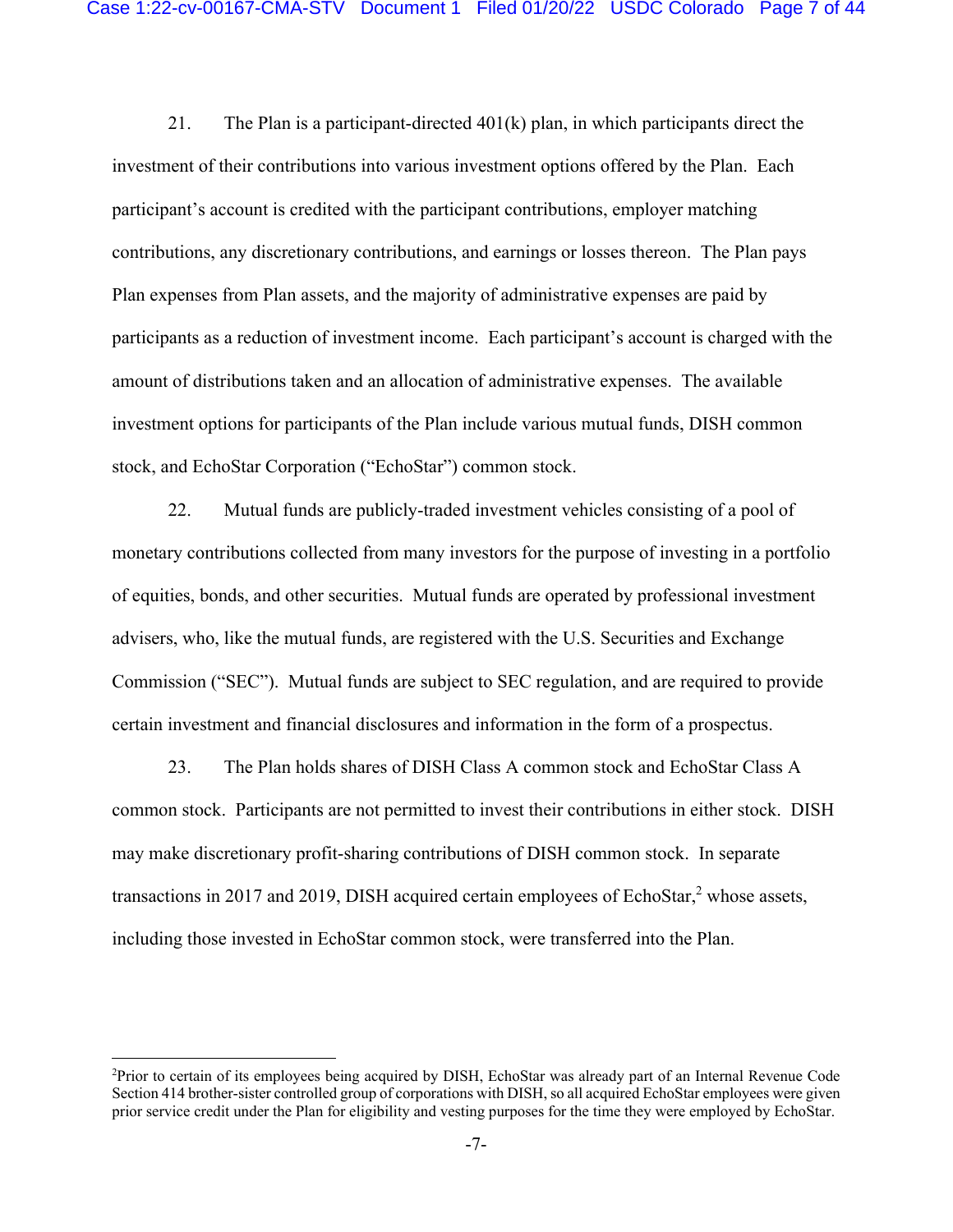24. During the Class Period, Plan assets were held in a trust by the Plan Trustee, Fidelity Management Trust Company. All investments and asset allocations are performed through this trust instrument.

### **B. The Defined Contribution Industry**

25. Failures by ERISA fiduciaries to monitor fees and costs for reasonableness, such as those identified herein, have stark financial consequences for retirees. Every extra level of expenses imposed upon plan participants compounds over time and reduces the value of participants' investments available upon retirement. Over time, even small differences in fees compound and can result in vast differences in the amount of a participant's savings available at retirement. As the Supreme Court has explained, "[e]xpenses, such as management or administrative fees, can sometimes significantly reduce the value of an account in a definedcontribution plan." *Tibble v. Edison Int'l*, 575 U.S. 523, 525 (2015).

26. The impact of excessive fees on a plan's employees' and retirees' retirement assets is dramatic. The U.S. Department of Labor ("DOL") has noted that a 1% higher level of fees over a 35-year period makes a 28% difference in retirement assets at the end of a participant's career.<sup>3</sup>

27. Plan participants typically have little appreciation of the fees being assessed to their accounts. Indeed, according to a 2017 survey conducted by TD Ameritrade, only 27% of investors believed they knew how much they were paying in fees as participants in defined contribution plans, and 37% were unaware that they paid defined contribution fees at all.<sup>4</sup> It is

<sup>3</sup>*A Look at 401(k) Plan Fees*, UNITED STATES DEPT. OF LABOR at 1-2 (Sept. 2019),

https://www.dol.gov/sites/dolgov/files/ebsa/about-ebsa/our-activities/resourcecenter/publications/a-look-at-401kplan-fees.pdf (last visited January 3, 2022).

<sup>4</sup>*See* https://s2.q4cdn.com/437609071/files/doc\_news/research/2018/Investor-Sentiment-Infographic-401k-fees.pdf (last visited January 3, 2022).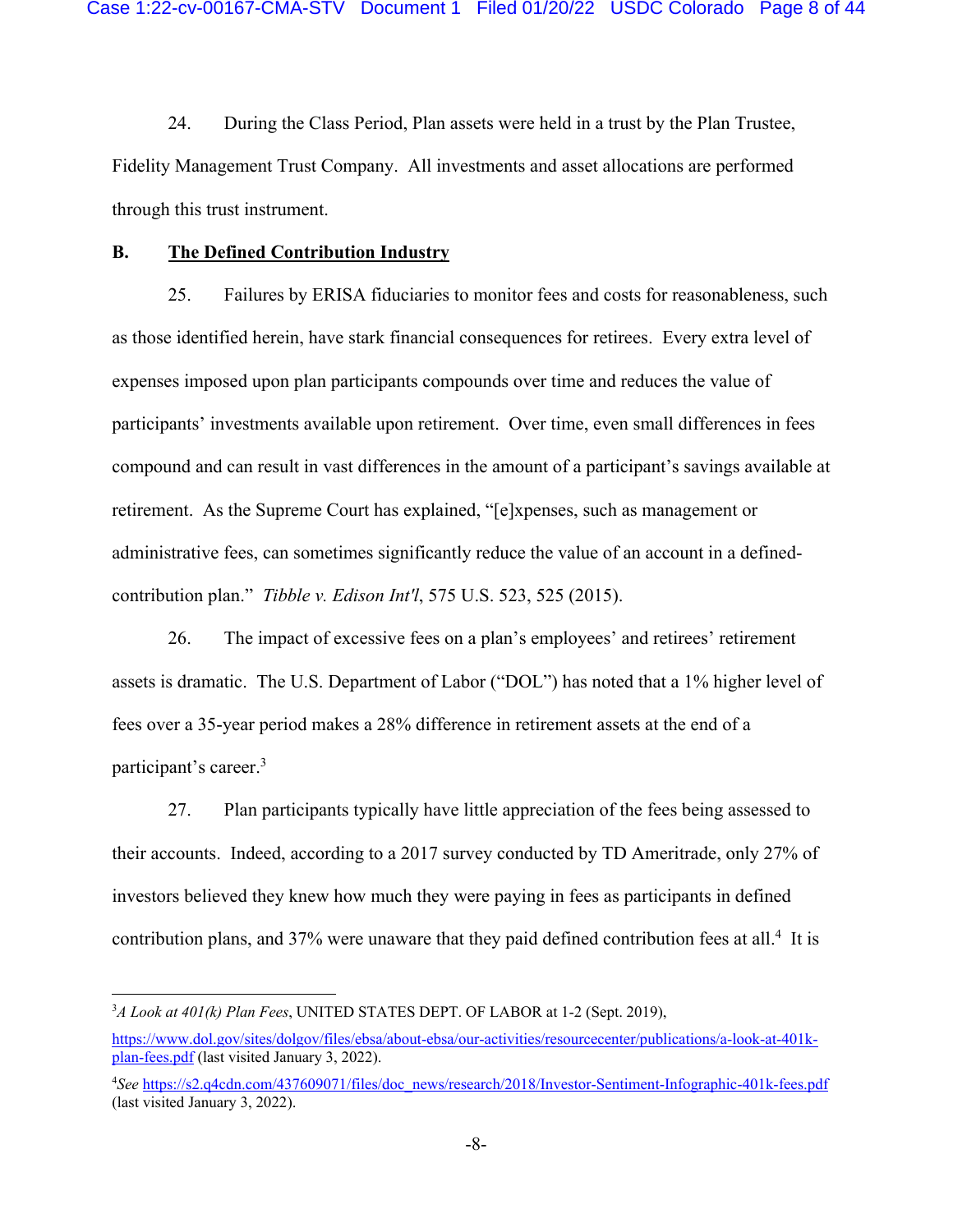incumbent upon plan fiduciaries to act for the exclusive best interest of plan participants, protect their retirement dollars, and ensure that fees are and remain reasonable for the services provided and properly and fully disclosed. Unfortunately, fiduciaries of defined contribution retirement plans, including large retirement plans like the Plan, also often lack understanding of the fees being charged to the plans that they administer, manage and control.

### **C. Recordkeeping and Administrative Services**

28. Fiduciaries of virtually all large defined contribution plans, including the Plan, hire a single provider to provide the essential record keeping and administrative ("RK&A") services for the plan. These services include, but are not limited to, maintaining plan records, tracking participant account balances and investment elections, providing transaction processing, providing call center support and investment education and guidance, providing participant communications, and providing trust and custodial services.

29. The term "recordkeeping" is a catchall term for the entire suite of recordkeeping and administrative services typically provided by a plan's service provider or "recordkeeper" – that is recordkeeping fees and RK&A fees are one and the same and the terms are used synonymously.

30. Recordkeepers typically collect their fees in two forms, respectively referred to as "direct" compensation and "indirect" compensation.

31. Direct compensation is paid directly from plan assets and reflected as a deduction in the value of participant accounts.

32. Indirect Compensation is paid to the recordkeeper indirectly by third parties and is not transparent to retirement plan participants. In other words, the fees are taken from the investment options prior to the value of the investment option being provided to the participant.

-9-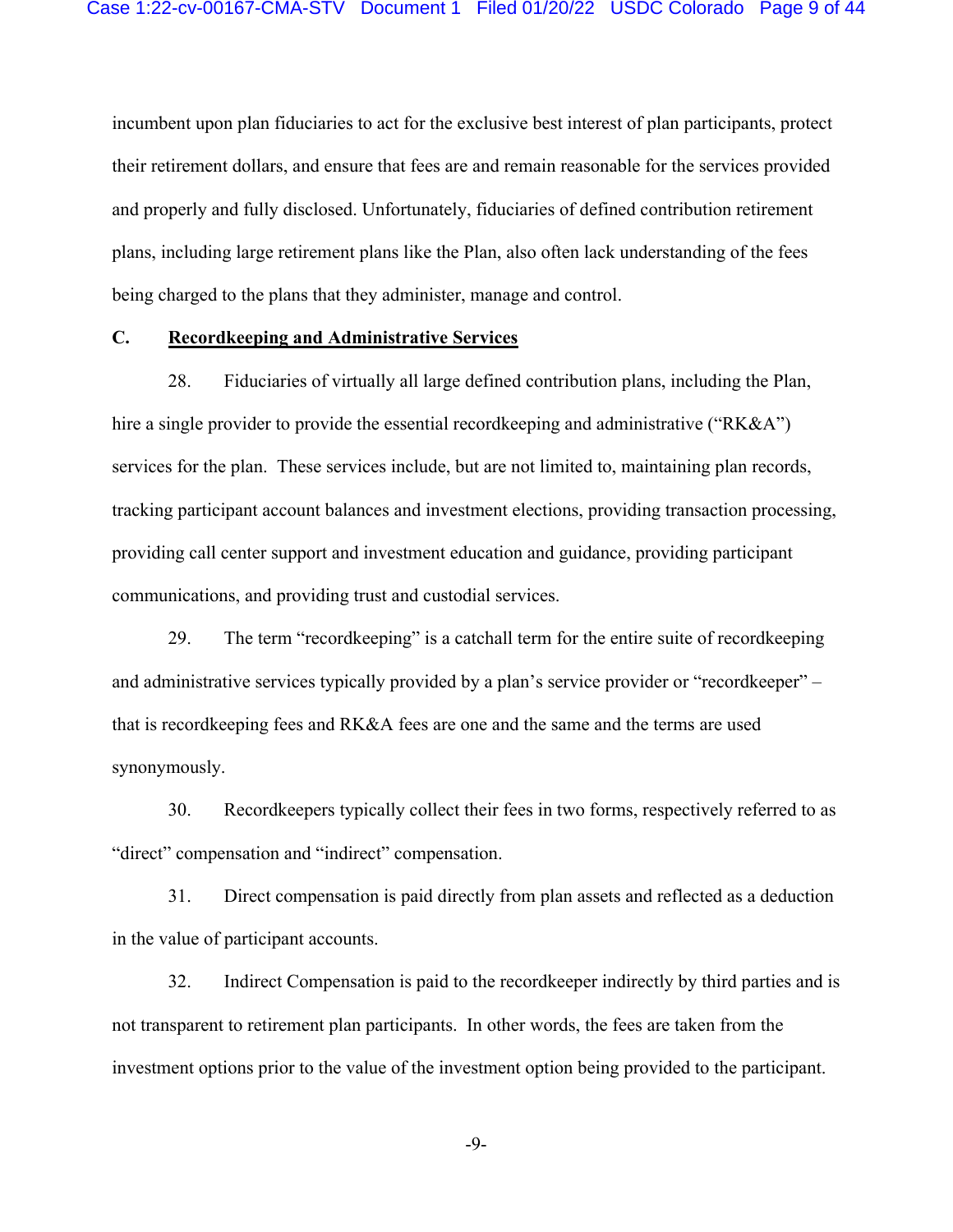Thus, in most cases, participants are not aware that they are paying these fees. Most indirect compensation is typically collected by recordkeepers through asset-based "revenue sharing."

33. Virtually all recordkeepers are subsidiaries or affiliates of financial services and insurance companies that also provide investment options to defined contribution plans, (*e.g.*, mutual funds, insurance products, collective trusts, separate accounts, *etc.*), or have some other ancillary line of business (*e.g.*, consulting) to sell to plans. As a result, all record keepers consider the economic benefit of their entire relationship with a defined contribution plan when setting fees for the RK&A services. Simply put, discounts in the RK&A fee rate are often available based on revenues the recordkeeper earns through the provision of other services (*e.g.*, investment management revenues). In many cases, the additional investment management revenues are more than double or triple the revenue earned by the recordkeeper for providing RK&A services.

34. There are two types of essential recordkeeping services provided by all national recordkeepers for large plans with substantial bargaining power (like the Plan). First, an overall suite of recordkeeping services is provided to large plans as part of a "bundled" arrangement for a buffet style level of service (meaning that the services are provided, in retirement industry parlance, on an "all-you-can-eat" basis), including, but not limited to, the following services:

- i. Recordkeeping;
- ii. Transaction processing (which includes the technology to process purchases and sales of participants' assets, as well as providing the participants access to investment options selected by the plan sponsor);
- iii. Administrative services related to converting a plan from one recordkeeper to another;

-10-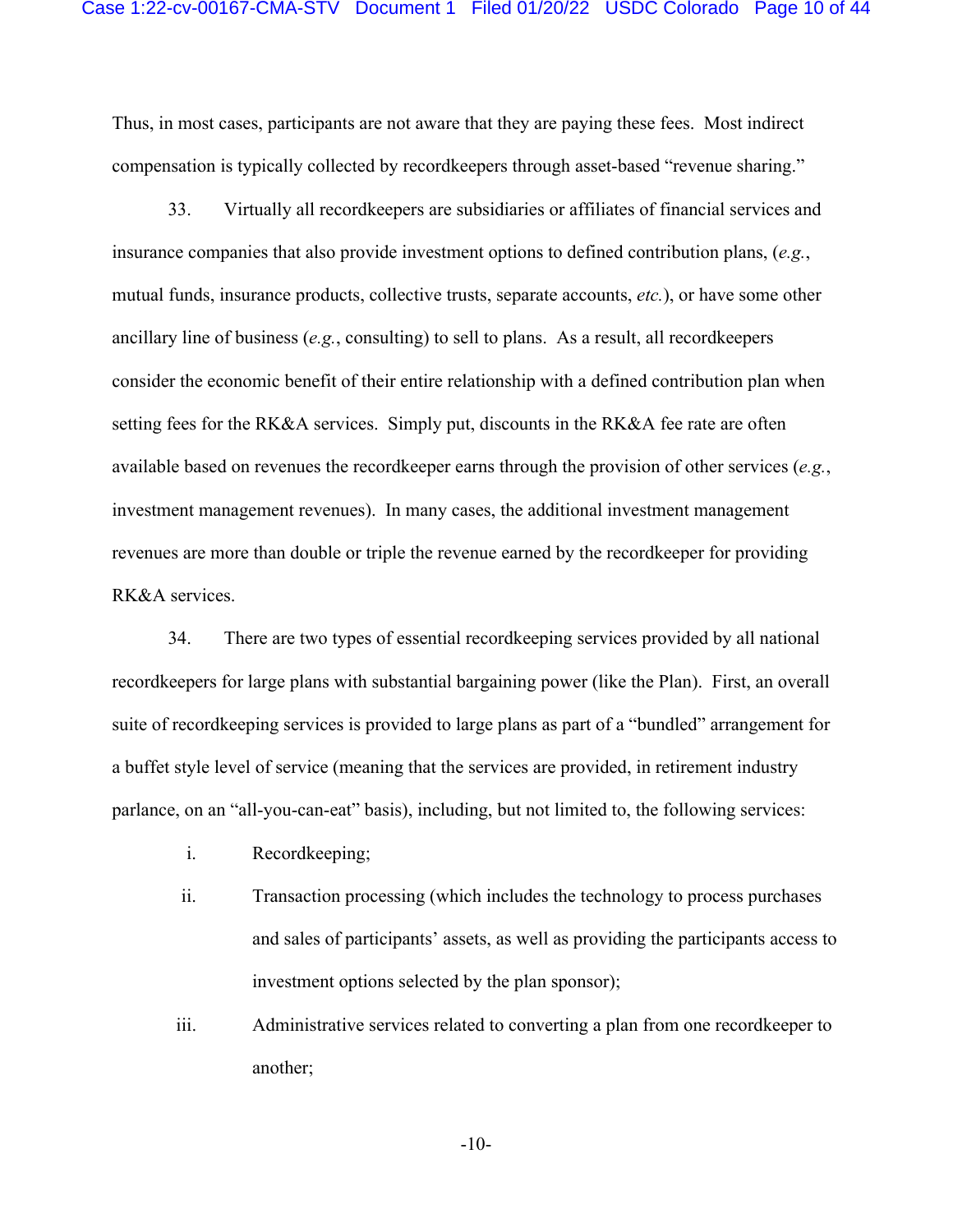- iv. Participant communications (including employee meetings, call centers/phone support, voice response systems, web account access, and the preparation of other materials distributed to participants, *e.g.*, summary plan descriptions);
- v. Maintenance of an employer stock fund (if needed);
- vi. Plan document services, which include updates to standard plan documents to ensure compliance with new regulatory and legal requirements;
- vii. Plan consulting services, including assistance in selecting the investment lineup offered to participants;
- viii. Accounting and audit services, including the preparation of annual reports,  $e.g.,$  Form  $5500s<sup>5</sup>$  (excluding the separate fee charged by an independent third-party auditor);
	- ix. Compliance support, including assistance interpreting plan provisions and ensuring the operation of the plan is in compliance with legal requirements and the provisions of the plan (excluding separate legal services provided by a third-party law firm); and
	- x. Compliance testing to ensure the plan complies with U.S. Internal Revenue Service nondiscrimination rules.

35. This suite of essential RK&A services can be referred to as "Bundled RK&A" services. These services are offered by all recordkeepers for one price (typically at a per capita price), regardless of the services chosen or utilized by the plan. Anyone who has passing familiarity with recordkeepers' responses to requests for proposals, their bids and their contracts understands and appreciates that the services chosen by a large plan do not affect the amount

<sup>5</sup>The Form 5500 is the annual report that defined contribution plans are required to file with the DOL and U.S. Department of Treasury pursuant to the reporting requirements of ERISA.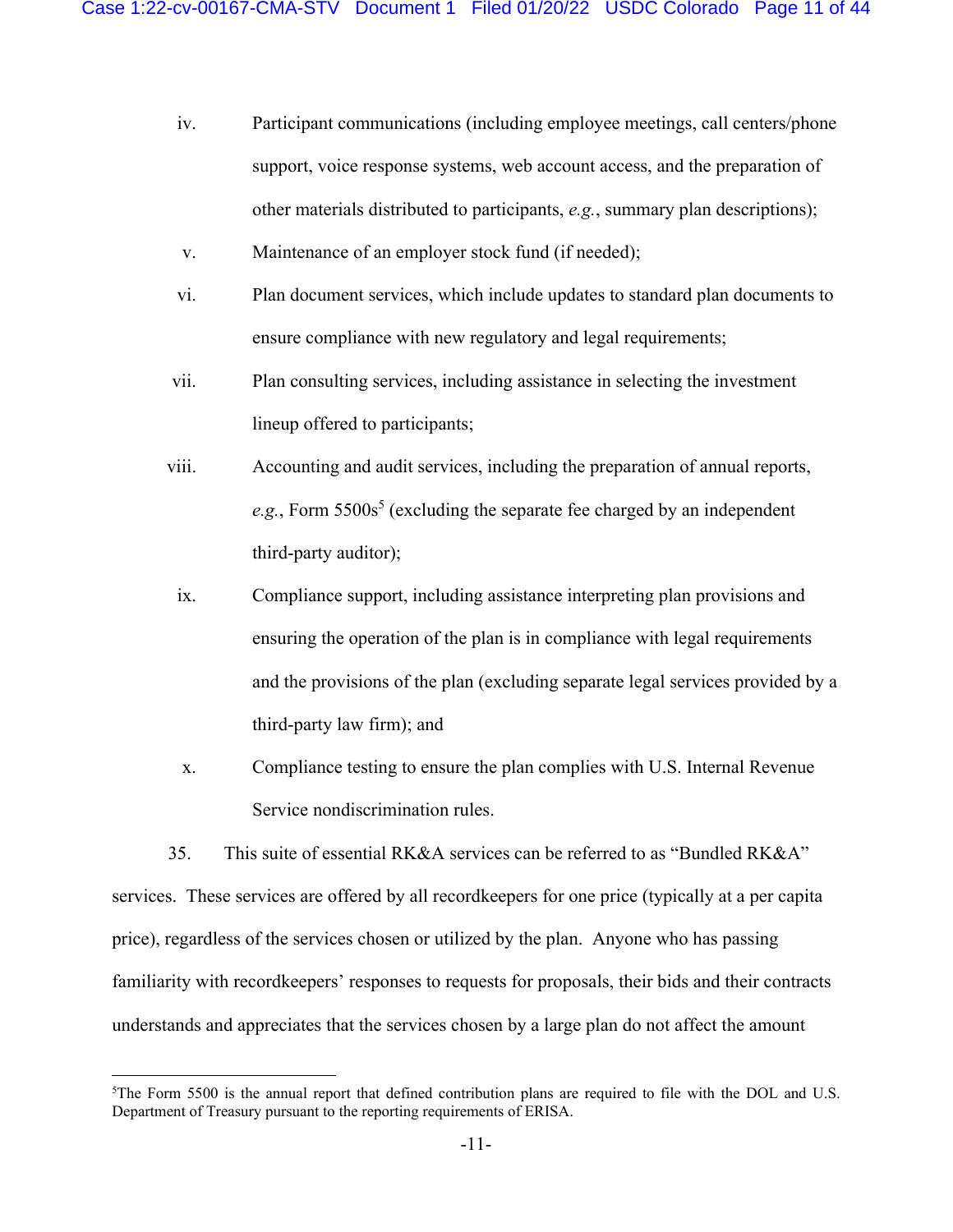charged by recordkeepers for such basic and fungible services and any claim by Defendants that recordkeeping expenses depend upon the service level provided to a plan with respect to the above services is both false and frivolous. Nonetheless, as is all too often the case, fiduciarydefendants often disingenuously assert that the cost of Bundled RK&A services depend upon service level (even though such an assertion is plainly untrue based upon the actual marketplace for such services), as part of attempt to perpetuate misunderstanding by the less informed in order to stave off breach of fiduciary duty claims.

36. The second type of essential RK&A services, hereafter referred to as "A La Carte RK&A" services, provided by all national record keepers, often has separate, additional fees based on the conduct of individual participants and the usage of the services by individual participants. These fees are distinct from the Bundled RK&A arrangement to ensure that one participant is not forced to help another cover the cost of, for example, taking a loan from their plan account balance. These A La Carte RK&A services typically include, but are not limited to, the following:

i. Loan processing;

ii. Brokerage services/account maintenance (if offered by the plan);

iii. Distribution services; and

iv. Processing of qualified domestic relations orders.

37. All national recordkeepers have the capability to provide all of the aforementioned RK&A services to all large defined contribution plans, including those much smaller than the Plan.

38. For large plans with greater than 5,000 participants, any minor variations in the way that these essential RK&A services are delivered have no material impact on the fees

-12-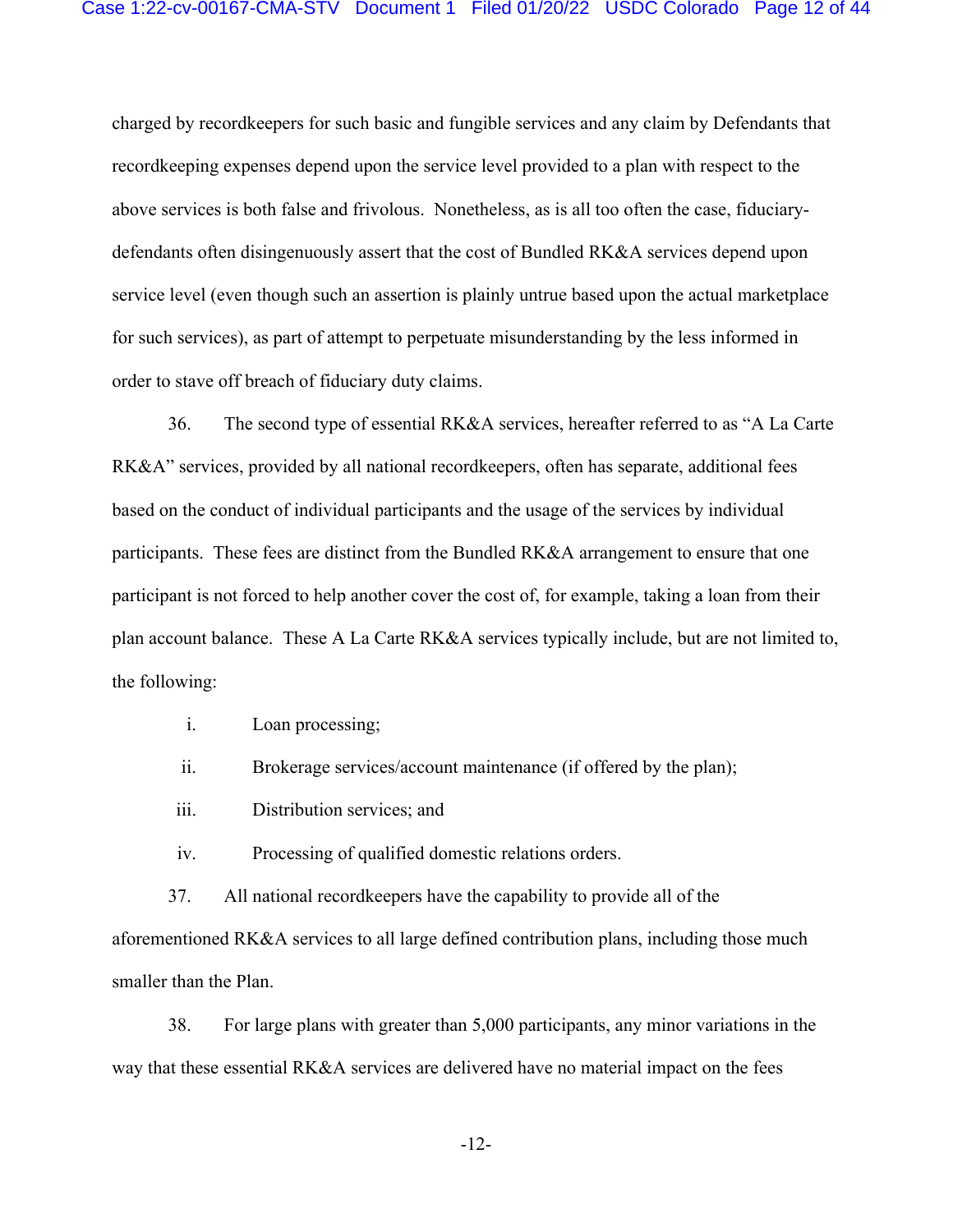charged by recordkeepers to deliver the services. That fact is confirmed by the practice of all recordkeepers quoting fees for the Bundled RK&A services on a per-participant basis without regard for any individual differences in services requested—which are treated by recordkeepers as immaterial because they are, in fact, inconsequential to recordkeepers from a cost perspective.

39. While recordkeepers in the defined contribution industry attempt to distinguish themselves through marketing and other means, they all actually offer the same bundles and combinations of services as their competitors. Accordingly, the market for defined contribution plan RK&A services has become increasingly price competitive, particularly for larger plans that, like the Plan, have a considerable number of participants and significant assets.

40. The marginal cost of adding an additional participant to a recordkeeping platform is relatively low. These economies of scale are inherent in all recordkeeping arrangements for defined contribution plans, including the Plan. As a plan's participant count increases, the recordkeeper's fixed costs of providing RK&A services are spread over a larger population, thereby reducing the average unit cost of delivering services on a per-participant basis.

41. Due to these economies of scale that are part of a recordkeeping relationship, and because the incremental variable costs for providing RK&A are dependent on the number of participants with account balances in a defined contribution plan, the cost to the recordkeeper on a per-participant basis declines as the number of plan participants increases and, as a result, a recordkeeper is willing to accept a lower fee to provide RK&A as the number of participants in the plan increases.

42. As a result, it is axiomatic in the retirement plan services industry that, all else being equal: (1) a plan with more participants can and will receive a lower effective perparticipant fee when evaluated on a per-participant basis; and (2) that as participant counts

-13-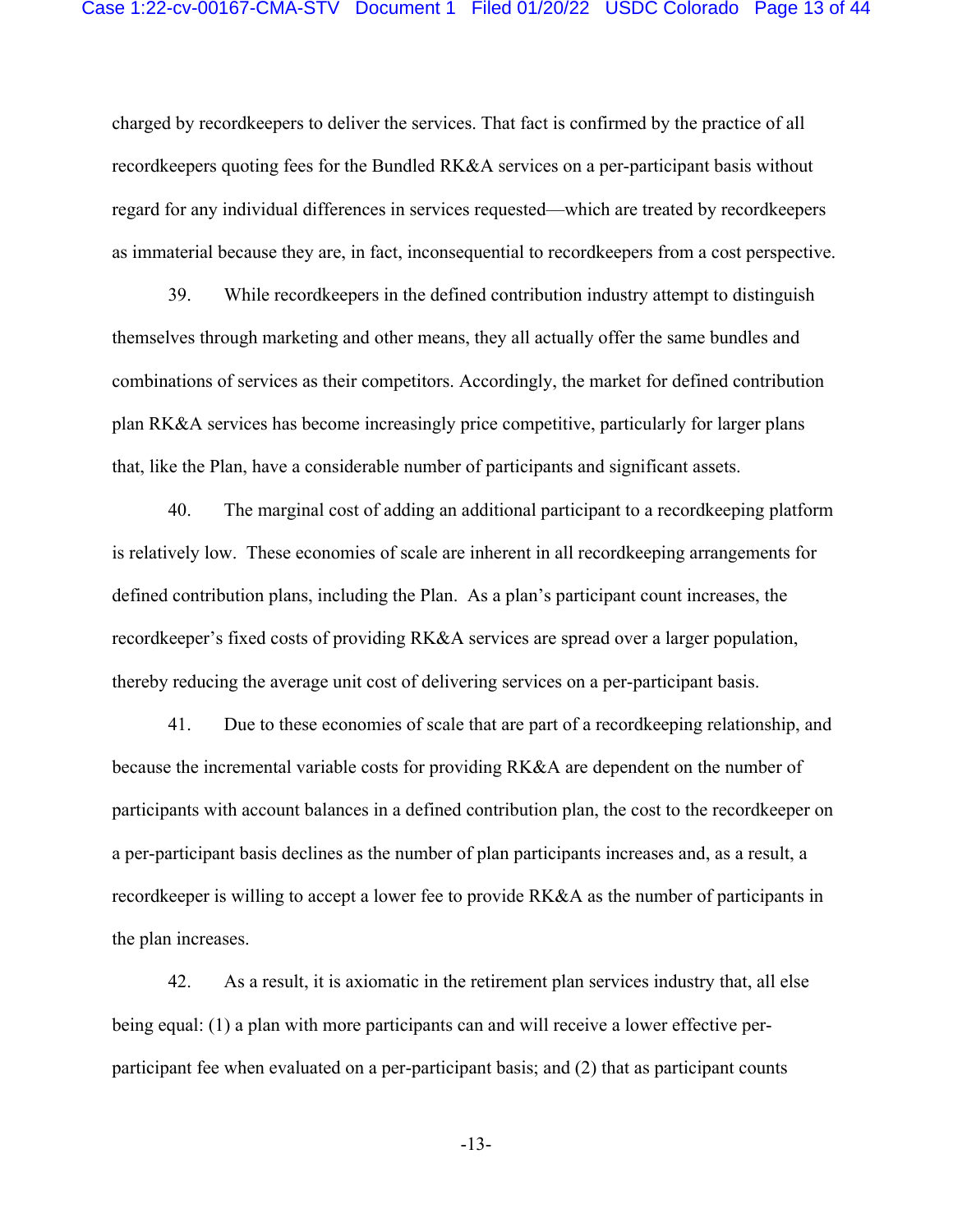increase, the effective per-participant RK&A fee should decrease, assuming the same services are provided.

43. Similarly, the average cost to a recordkeeper of providing services to a participant does not hinge on that participant's account balance. In other words, it costs a recordkeeper the same amount to provide services to a participant with an account balance of \$10,000 as it does to provide services to a participant with a balance of \$1,000,000.

44. Informed, prudent plan fiduciaries are aware of these cost structure dynamics. Understanding these marketplace realities and facts, prudent fiduciaries of large plans (like the Plan) will leverage the plan's participant count to obtain lower effective per-participant fees.

45. Because recordkeeping fees are actually paid in dollars, prudent fiduciaries evaluate the fees for RK&A services on a dollar-per-participant basis. This is the current standard of care for ERISA fiduciaries and has been throughout the Class Period.

46. Prudent fiduciaries will regularly ensure that a plan is paying fees commensurate with its size in the marketplace by soliciting competitive bids from recordkeepers other than the plan's current provider. Recognizing that RK&A services are essentially uniform in nature, and that small differences in the services required by a large plan are immaterial to the cost of providing such services, most recordkeepers only require a plan's participant count and asset level in order to provide a fee quote. These quotes are typically provided on a per-participant basis, enabling fiduciaries to easily compare quotes on an apples-to-apples basis to determine if the current level of fees being charged by a plan's recordkeeper is reasonable.

47. Once a prudent fiduciary has received quotes, if necessary, the fiduciary can then negotiate with the plan's current provider for a lower fee or move to a new provider to provide the same (or better) services for a competitive (or lower) reasonable fee. This is because prudent

-14-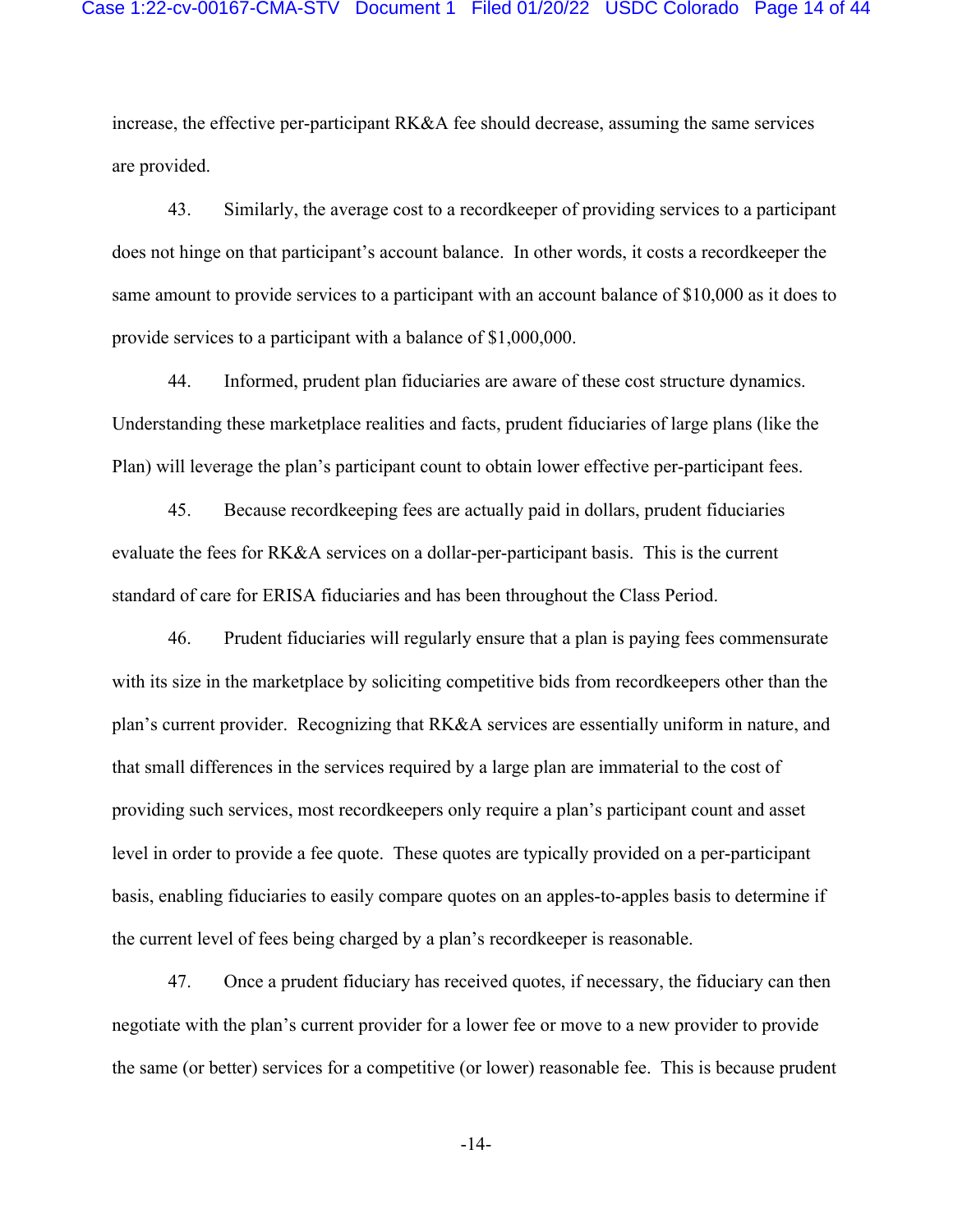fiduciaries understand that excessive fees significantly and detrimentally impact the value of participants' retirement accounts.

48. After negotiating the fee to be paid to the recordkeeper and electing to have the plan (*i.e.*, participants) pay that fee, the fiduciaries can allocate the negotiated fees among participant accounts at the negotiated per-participant rate or *pro rata* based on participant account balances, among other less common ways.

#### **D. Defendants' Breaches of Fiduciary Duties**

49. As discussed in detail below, Defendants have severely breached their fiduciary duties of prudence and/or loyalty to the Plan in several significant ways. Plaintiffs did not acquire actual knowledge regarding Defendants' breaches at issue here until shortly before this Complaint was filed.

### **1. The Plan's Excessive Recordkeeping/Administrative Costs**

50. An obvious indicator of Defendants' breaches of their fiduciary duties is the Plan's excessive RK&A costs. The impact of such high fees on participant balances is aggravated by the effect of compounding, to the significant detriment of participants over time. This effect is illustrated by the below chart, published by the SEC, showing the 20-year impact on a balance of \$100,000 by fees of 25 basis points (0.25%), 50 basis points (0.50%), and 100 basis points (1.00%).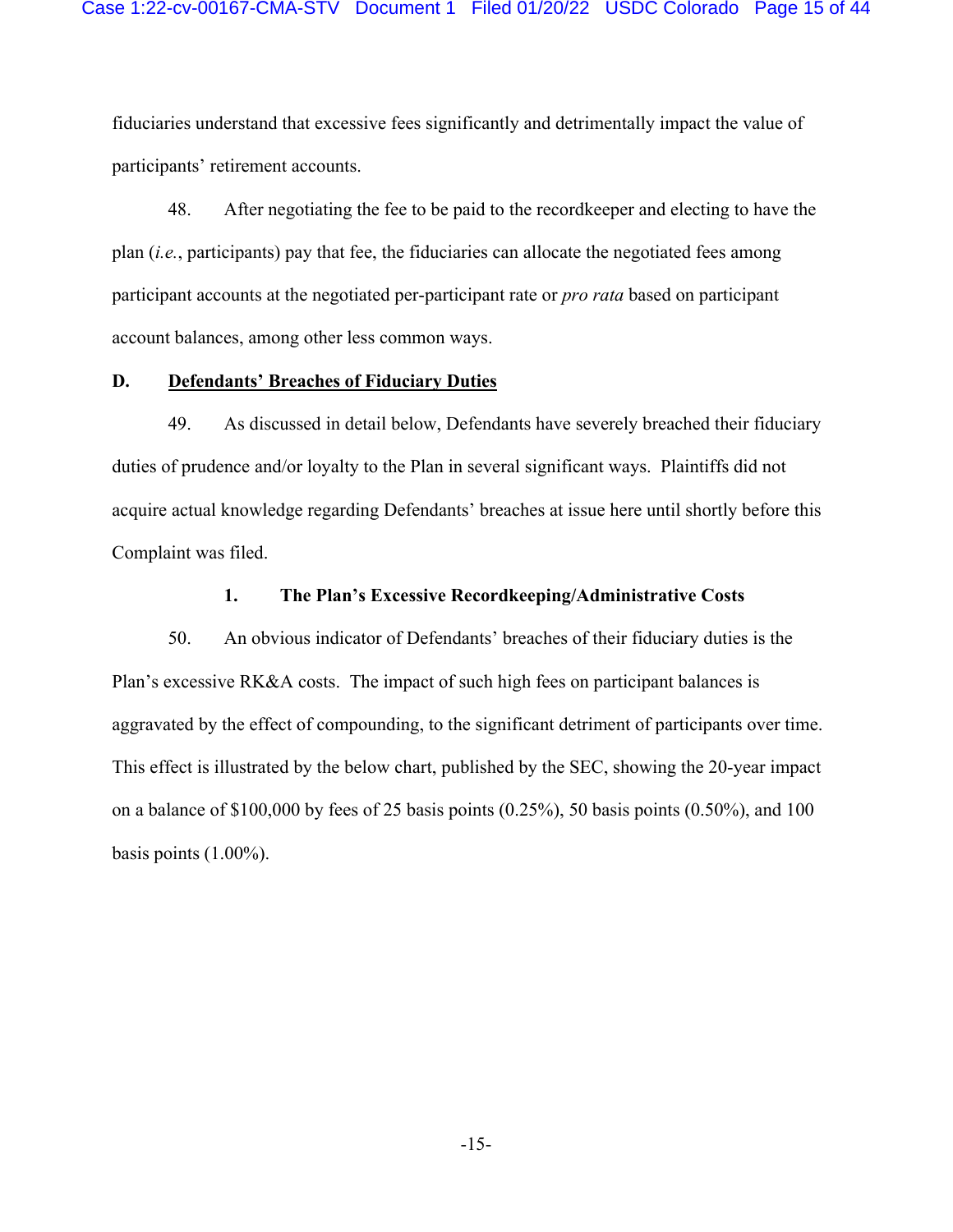

Portfolio Value From Investing \$100,000 Over 20 Years

51. During the Class Period, participants paid Fidelity for RK&A services through direct charges to their accounts and indirectly through asset-based revenue sharing. The RK&A services provided to the Plan are and were the same standard services identified above, and those provided to comparable plans. There are no services provided to the Plan and its participants by Fidelity that are unusual or out of the ordinary. Regardless, for large plans, like the Plan here, any differences in services are immaterial to pricing considerations, the primary drivers of which are the number of participants and whether the plan fiduciaries employed a competitive process of soliciting bids to determine the reasonable market rate for the services required by the plan.

52. Since the start of the Class Period, Defendants allowed the Plan to be charged total amounts of RK&A fees that far exceeded the reasonable market rate. The table below sets forth the annual amounts per participant the Plan ultimately paid to Fidelity in RK&A fees, per the Plan's Form 5500s.

|                                     | 2016                     | 2017   |    | 2018                      |       | 2019    |   | 2020                                            |   | Average |
|-------------------------------------|--------------------------|--------|----|---------------------------|-------|---------|---|-------------------------------------------------|---|---------|
| Participant Accounts with a Balance | 17.909                   | 19.041 |    | 17.051                    |       | 17.490  |   | 18.808                                          |   | 18,060  |
| Direct Compensation \$              | 864,213 \$1,318,313      |        |    |                           |       |         |   | \$1,514,560 \$1,635,485 \$1,253,629 \$1,317,240 |   |         |
| Administrative Credit to Plan \$    | $\overline{\phantom{a}}$ |        |    | (842,173) \$ (640,711) \$ |       |         |   | $(632,851)$ \$ $(423,147)$                      |   |         |
| Fidelity RK&A Fee (\$) \$           | 864,213 \$1,318,313      |        | S. | 672,387                   | - \$- | 994,774 | S | 620.778                                         | s | 894.093 |
| Fidelity RK&A Fee (\$/pp)           | \$48                     | \$69   |    | \$39                      |       | \$57    |   | \$33                                            |   | \$49    |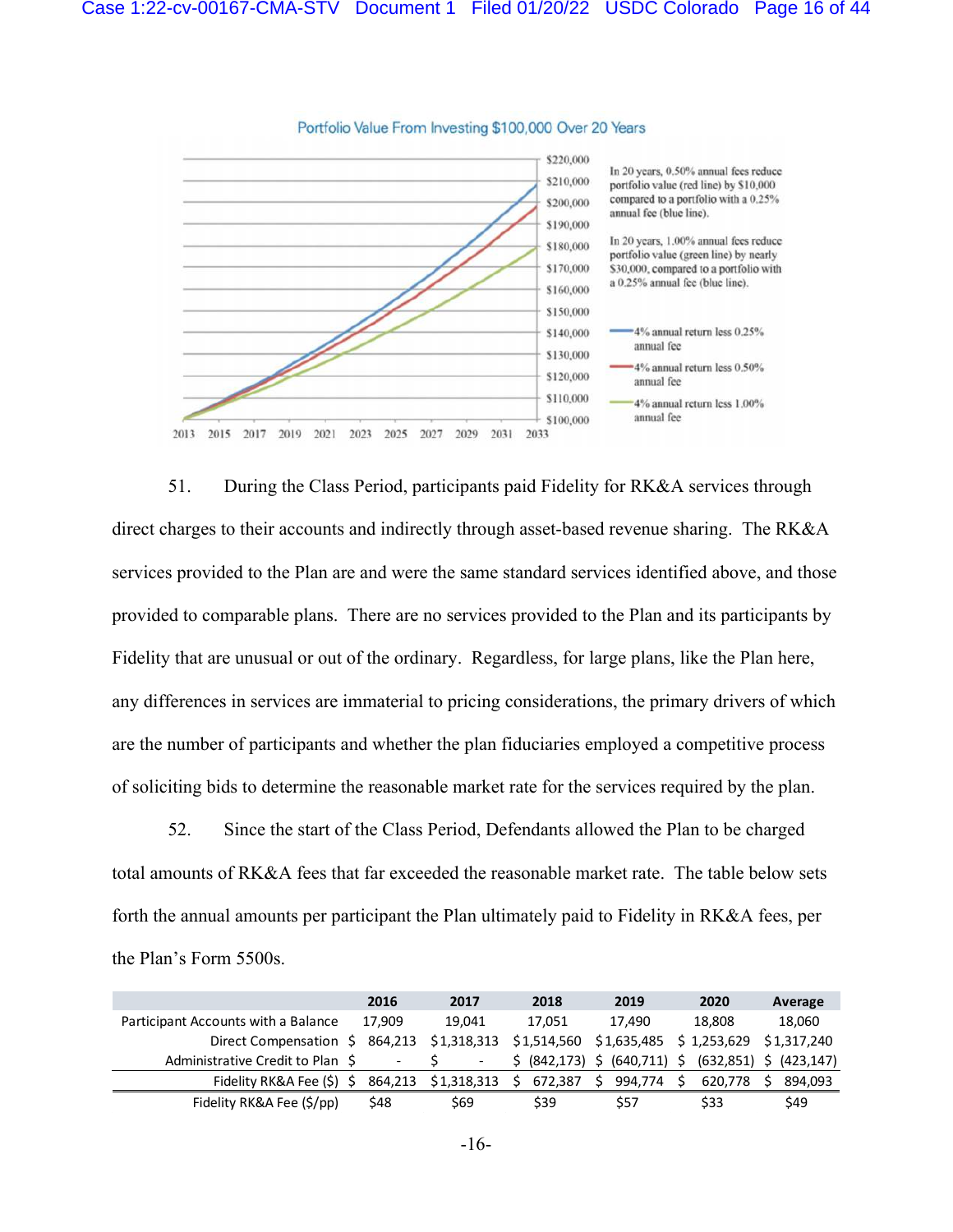53. Given the Plan's size, expected growth, and resulting negotiating power, with prudent management and administration, the Plan should unquestionably have been able to obtain reasonable rates for RK&A services that were significantly lower than the effective perparticipant RK&A rates set forth above.

54. According to publicly available data and information from the Form 5500 filings of similarly sized defined contribution plans during the Class Period, other comparable plans were paying much lower fees than the Plan throughout the Class Period. That is clear and compelling evidence that the reasonable market rate is lower than what the Plan was paying since these comparable plans were able to negotiate lower fees for materially identical services.

55. The table below lists the RK&A fees paid by similarly sized defined contribution plans, which represent the prices available to the Plan during the Class Period. Some of these plans used Fidelity as their recordkeeper, while others used different high-quality, national recordkeepers. The table also indicates the number of participants and assets of each plan.

| Plan                                                |        |    |         | Participants RK&A Fee (\$) RK&A Fee (\$/pp) | Recordkeeper      |
|-----------------------------------------------------|--------|----|---------|---------------------------------------------|-------------------|
| <b>PG&amp;E Corporation Retirement Savings Plan</b> | 12,273 | \$ | 350,111 | \$29                                        | Fidelity          |
| Viacom 401(k) Plan                                  | 12,884 | \$ | 411,959 | \$32                                        | <b>Great West</b> |
| Michelin 401(k) Savings Plan                        | 15,880 | \$ | 543,332 | \$34                                        | Vanguard          |
| Ecolab Savings Plan and ESOP                        | 17,886 | \$ | 608,061 | \$34                                        | Fidelity          |
| Dish Network Corporation 401(k) Plan Average Fee    | 18,060 | \$ | 894,093 | \$49                                        | Fidelity          |
| Fedex Office and Print Services, Inc. 401(k)        |        |    |         |                                             |                   |
| <b>Retirement Savings Plan</b>                      | 19,354 | \$ | 444.784 | \$23                                        | Vanguard          |
| Qualcomm Incorporated Employee Savings and          |        |    |         |                                             |                   |
| Retirement Plan                                     | 20,955 | \$ | 639.143 | \$31                                        | Fidelity          |
| The Rite Aid 401(k) Plan                            | 24,309 | \$ | 719,730 | \$30                                        | <b>Great West</b> |
| Sanofi U.S. Group Savings Plan                      | 25,086 | \$ | 567,836 | \$23                                        | T. Rowe Price     |
| Philips North America 401(k) Plan                   | 28.348 | Ś  | 720.606 | \$23                                        | Prudential        |

56. The RK&A fees calculated<sup>6</sup> for each similar comparable plan in the table above

include all the direct compensation paid to the recordkeeper disclosed on each plan's Form 5500,

<sup>6</sup>Fee calculations for the comparable plans are based on the information disclosed in each plan's 2020 Form 5500, or the most recently filed Form 5500 if 2020 is not available.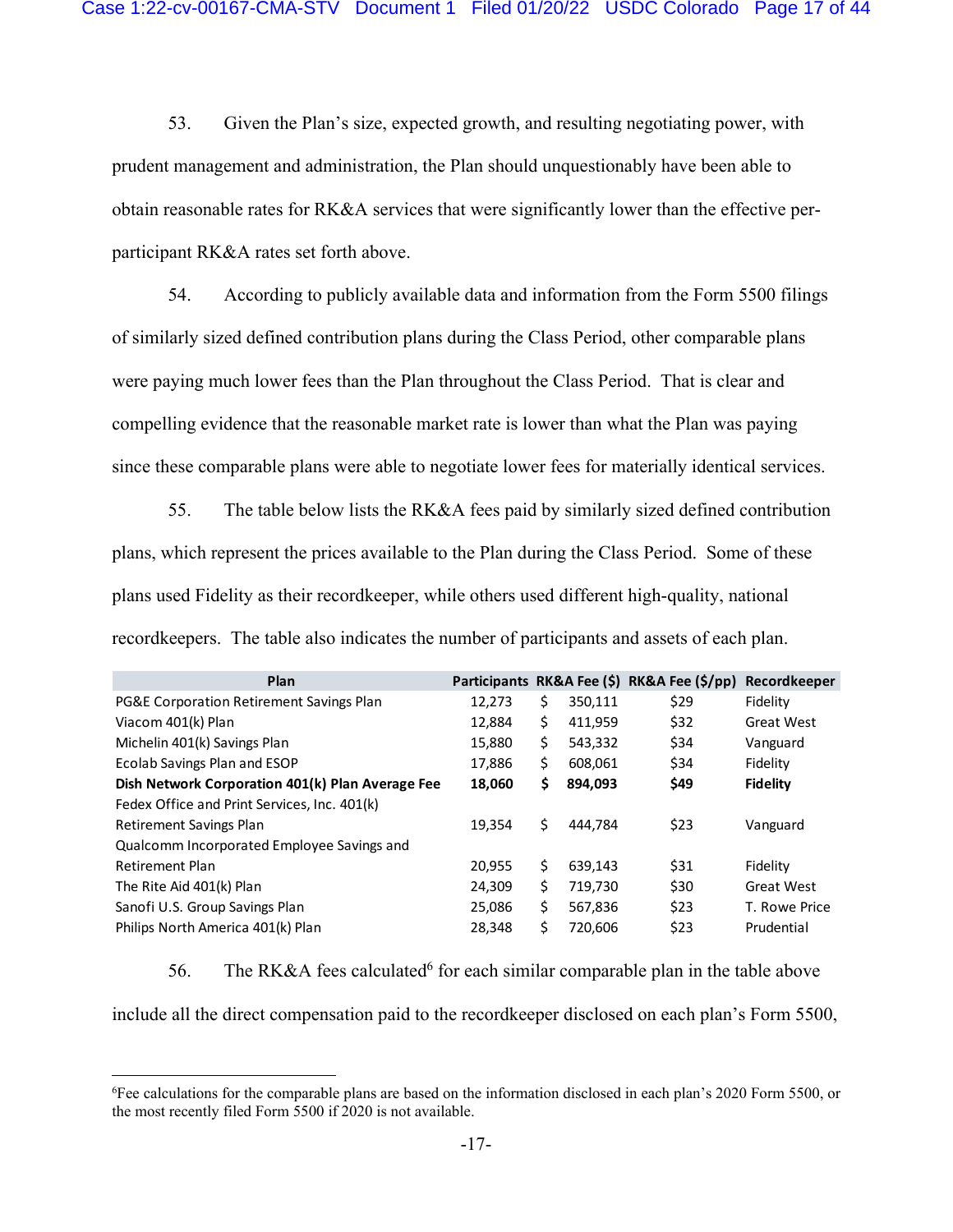as well as all indirect compensation. Specifically, if the plan's pricing structure as described in each plan's Form 5500 reveals that some or all of the revenue sharing is not returned to the plan, then the appropriate amount of revenue sharing is also included to calculate the RK&A fees. In some cases, the plan's investment options do not contain revenue sharing and, as a result, any indirect revenue is immaterial to the RK&A fees. In other plans, all of the revenue sharing is returned to the plans and is therefore not included in the fee calculation.

57. The comparable plans above received at least the same RK&A services received by the Plan for the fees paid. In other words, the fees in the table above are apples-to-apples comparisons in that they include all the fees being charged by each recordkeeper to provide the same RK&A services to similar defined contribution plans.

58. As the table above indicates, the fees paid by the Plan for virtually the same package of services are much higher than those of plans with comparable, and in many cases smaller, participant counts. Indeed, based on fees paid by other large plans during the Class Period receiving materially identical RK&A services, it is clear and more than reasonable to infer that Defendants failed to follow a prudent process to ensure that the Plan was paying only reasonable fees. In light of the amounts remitted to Fidelity throughout the Class Period, Defendants clearly engaged in virtually no examination, comparison, or benchmarking of the RK&A fees of the Plan to those of other similarly sized defined contribution plans, or were complicit in paying grossly excessive fees.

59. Defendants' failure to recognize that the Plan and its participants were grossly overcharged for RK&A services and their failure to take effective remedial actions amounts to a shocking breach of their fiduciary duties to the Plan. To the extent Defendants had a process in place, it was imprudent and ineffective given the objectively unreasonable level of fees the Plan

-18-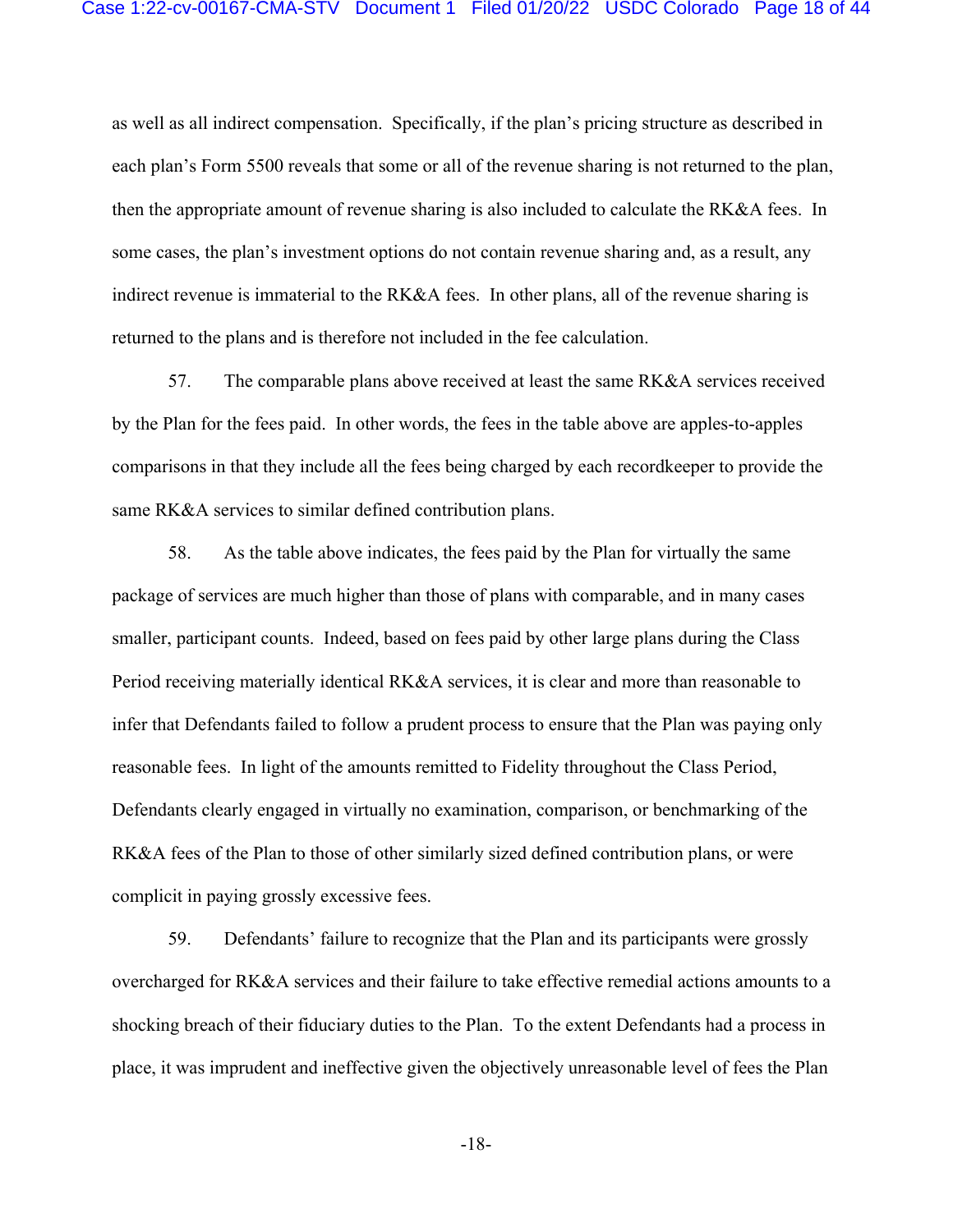paid for RK&A services. Had Defendants appropriately monitored the compensation paid to Fidelity and ensured that participants were only charged reasonable RK&A fees, Plan participants would not have lost millions of dollars in their retirement savings over the last sixplus years.

# **2. The Plan's Investment in the Fidelity Freedom Funds**

60. Among other investments, the Plan lineup offers a suite of fourteen target date funds ("TDF(s)"). A TDF is an investment vehicle that offers an all-in-one retirement solution through a portfolio of underlying funds that gradually shifts to become more conservative as the assumed target retirement year approaches. TDFs offer investors dynamic, easy asset allocation, while providing both long-term growth and capital preservation. All TDFs are inherently actively managed, because managers make changes to the allocations to stocks, bonds and cash over time. These allocation shifts are referred to as a fund's glide path. The underlying mutual funds that TDF managers choose to represent each asset class can be actively or passively managed.

61. According to the Plan's Form 5500s, since at least December 31, 2009,<sup>7</sup> the Plan has offered the Fidelity Freedom fund target date suite. Fidelity Management & Research Company ("Fidelity") is the second largest TDF provider by total assets. Among its several target date offerings, Fidelity offers the riskier and more costly Freedom funds (the "Active suite") and the substantially less costly and less risky Freedom Index funds (the "Index suite"), as well as a suite of collective investment trust TDFs with certain structural advantages (described below). Defendants were responsible for crafting the Plan lineup and could have

<sup>7</sup>The Form 5500 provides a detailed schedule of the Plan's holdings at the end of each calendar year. The suite of Fidelity Freedom funds appears as a Plan investment option as far back as the 2009 Form 5500, the earliest publicly available filing.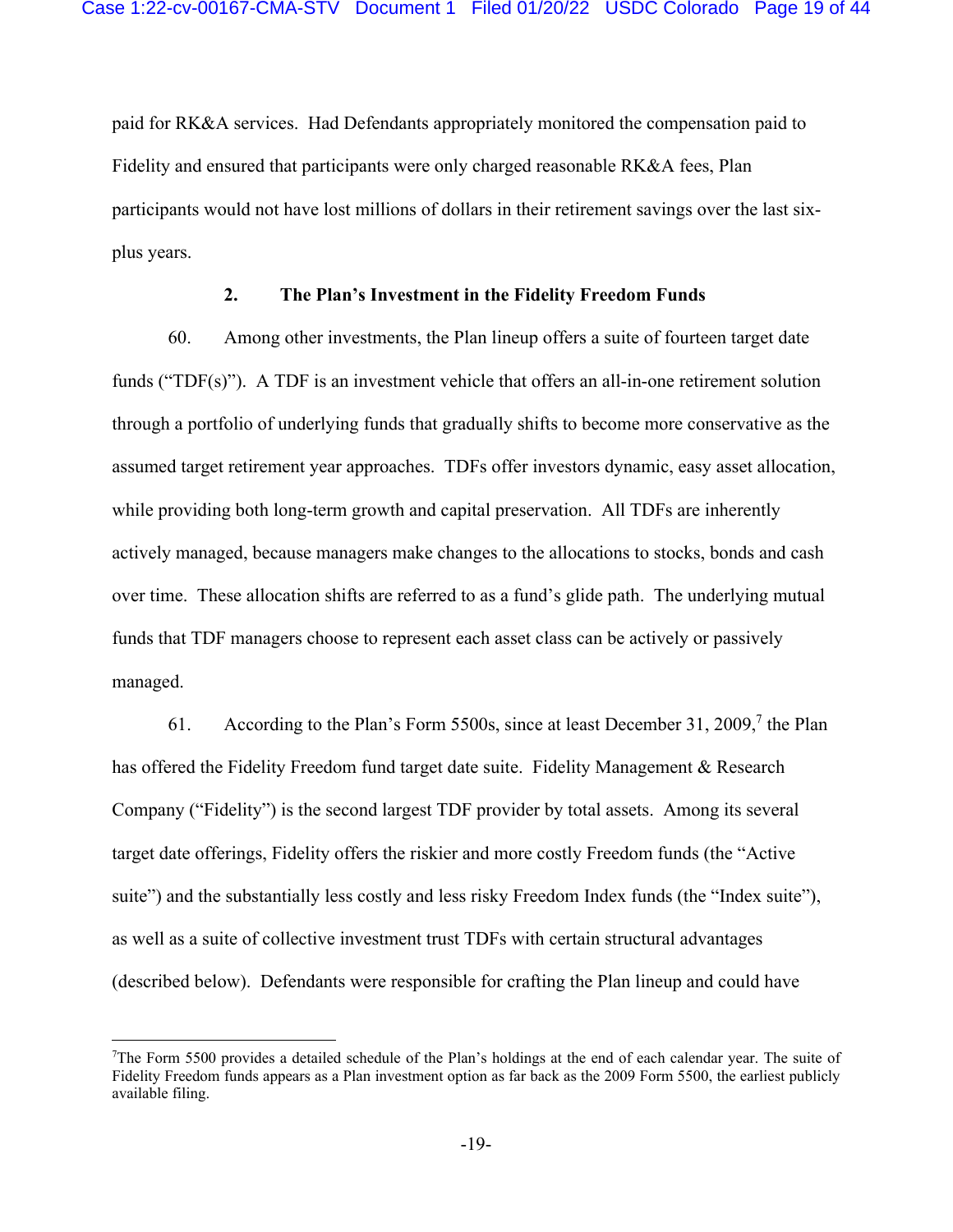chosen any of the target date families offered by Fidelity, or those of any other target date provider. Defendants failed to compare the Active and Index suites, as well as all other available TDFs (including actively managed TDFs), and consider their respective merits and features.

62. A simple weighing of the benefits of all other available TDFs at the beginning of the Class Period would have raised a significant red flag for prudent fiduciaries and indicated that the Active suite was not a suitable and prudent option for the Plan. In addition, any objective evaluation of the Active suite would have resulted in an examination of and the selection of a more consistent and better performing and more appropriate TDF than the Active suite. Had Defendants carried out their responsibilities in a single-minded manner with an eye focused solely on the interests of the participants, they would have come to this conclusion and acted upon it. Instead, Defendants failed to act in the sole interest of Plan participants, and breached their fiduciary duty by imprudently selecting and retaining the Active suite.

63. The two fund families (*i.e.*, the Active suite and the Index suite) have nearly identical names and share a management team. $8$  But while the Active suite invests predominantly in actively managed Fidelity mutual funds, <sup>9</sup> the Index suite places no assets under active management, electing instead to invest in Fidelity funds that simply track market indices. The Active suite is also dramatically more expensive than the Index suite, and riskier in both its underlying holdings and its asset allocation strategy. Defendants' decision to add the Active suite over another prudent TDF suite, and their failure to replace the Active suite at any point during the Class Period, constitutes a glaring breach of their fiduciary duties.<sup>10</sup>

<sup>8</sup>Both target date suites have been managed by Brett Sumsion and Andrew Dierdorf since 2014. Finola McGuire Foley was added to the Index suite team in 2018.

<sup>9</sup>Per Morningstar, the Active suite's underlying holdings are 88.8% actively managed, by asset weight.

 $10$ While the Active suite has enjoyed some positive recent returns, such performance does not absolve Defendants of their breaches throughout the Class Period. Indeed, the managers of the Active suite made certain tactical shifts in the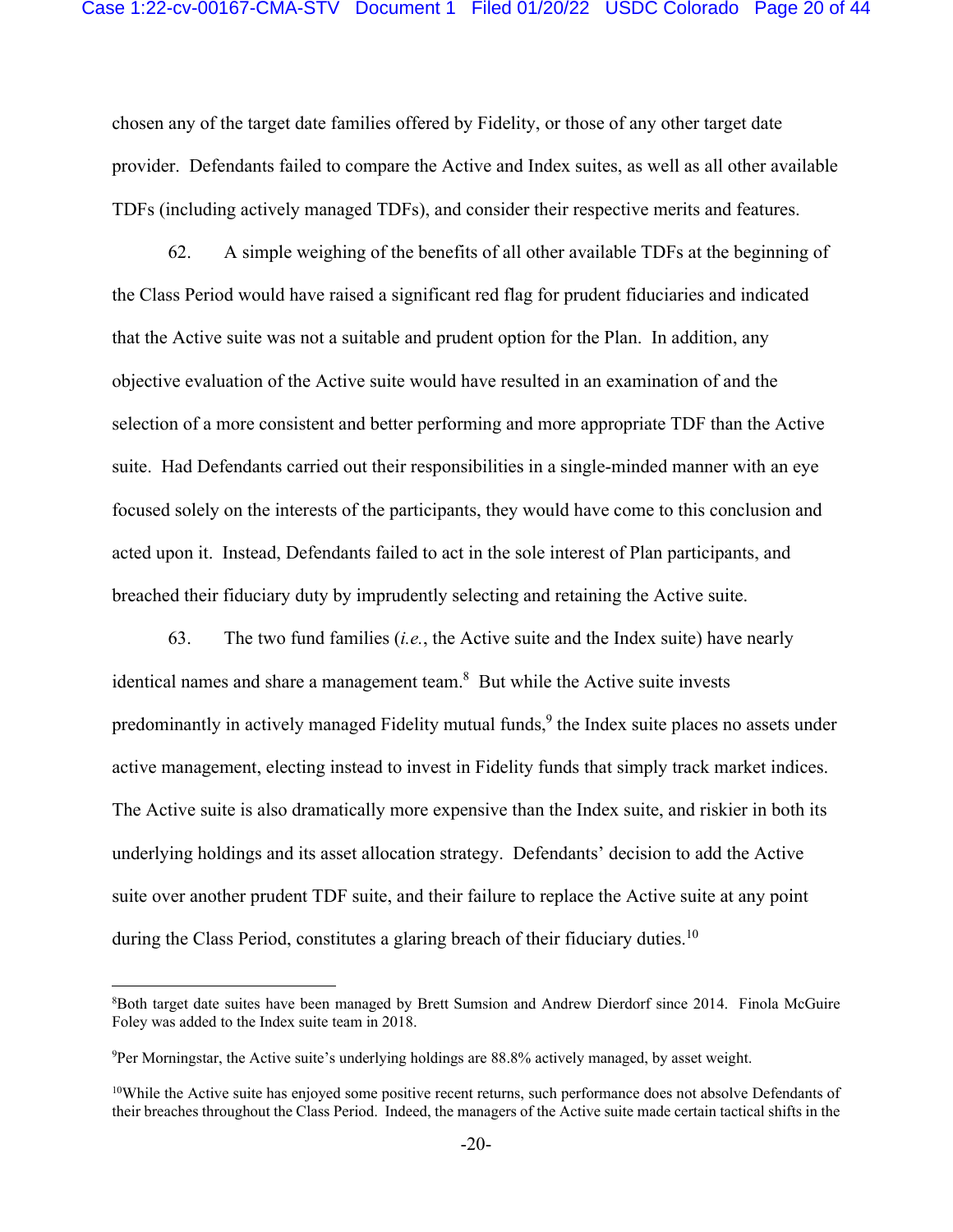64. Exacerbating Defendants' imprudent choice to add and retain the Active suite is its role as the Plan's Qualified Default Investment Alternative ("QDIA"). Under DOL regulations, retirement plan fiduciaries can designate one of the investment offerings in a plan's lineup as a QDIA to aid participants who lack the knowledge or confidence to make investment elections for their retirement assets; if participants do not direct where their assets should be invested, all contributions are automatically invested in the QDIA. Plan fiduciaries are responsible for the prudent selection and monitoring of an appropriate QDIA. The Fidelity Freedom fund with the target year closest to a participant's assumed retirement age (*i.e.*, age 65) serves as the QDIA in the Plan.

65. Given that the vast majority of plan participants are not sophisticated investors, many of the Plan participants, by default, concentrate their retirement assets in TDFs. As such, the impact of Defendants' imprudent selection of TDFs is magnified vis-à-vis other asset categories. Indeed, by December 31, 2020, approximately 47% of the Plan's assets were invested in the Active suite.

# i. The Active Suite is High-Risk and Unsuitable for Plan Participants

66. The Active suite chases returns by taking levels of risk that render it unsuitable for the average retirement investor, including participants in the Plan. At first glance, the equity glide paths of the Active suite and Index suite appear nearly identical, which would suggest both target date options have a similar risk profile. However, the Active suite subjects its assets to significantly more risk than the Index suite, through multiple avenues. At the underlying fund

funds' asset allocation in or about 2020 that yielded positive returns in the high-volatility environment in 2020 and 2021, effectively undertaking a further strategy change and rendering the Active suite's recent performance less than meaningful in assessing the prudence of maintaining the Active suite in the Plan during the Class Period. The fact that the changes in the Active suite produced more positive returns (as additional risk was undertaken) over a short period of time does not exonerate Defendants. To hold otherwise would require a hindsight analysis not permitted under controlling precedent.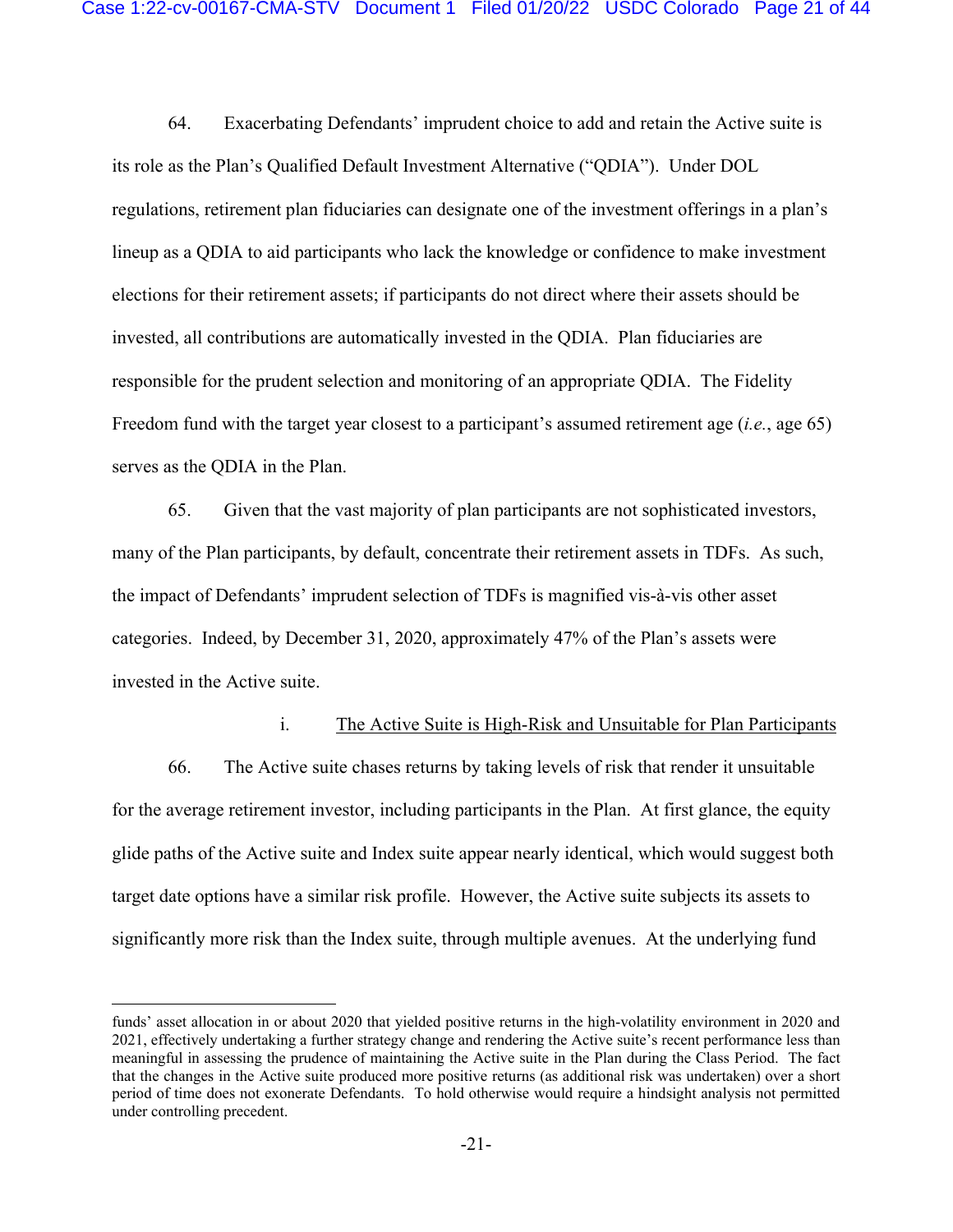level, where the Index suite invests only in index funds that track segments of the market, the Active suite primarily features funds with a manager deciding which securities to buy and sell, and in what quantities.

67. The goal of an active manager is to beat a benchmark—usually a market index or combination of indices—by taking on additional risk. Market research has indicated that investors should be very skeptical of an actively managed fund's ability to consistently outperform its index, which is a significant concern for long-term investors saving for retirement, like the Plan participants in this action. Actively managed funds tend to charge higher fees than index funds (which are passed on to the target date fund investor through higher expense ratios). These extra costs present an additional hurdle for active managers to clear in order to provide value and compensate investors for the added risk resulting from their decision-making. Indeed, Morningstar has repeatedly concluded that "in general, actively managed funds have failed to survive and beat their benchmarks, especially over longer time horizons."<sup>11</sup> Although they may experience success over shorter periods, active fund managers are rarely able to time the market efficiently and frequently enough to outperform the market. The Active suite's allocation to primarily actively managed funds subjects investor dollars to the decision-making skill and success, or lack thereof, of the underlying managers and the concomitant risk associated with these investments.

68. At all times across the glide path, the Active suite's top three domestic equity positions were and are in Fidelity Series funds (funds created for exclusive use in the Freedom funds), two of which have dramatically trailed their respective indices over their entire respective lifetimes. The Intrinsic Opportunities Fund, which is currently allocated 7.97% of the total

<sup>&</sup>lt;sup>11"</sup>How Actively and Passively Managed Funds Performed: Year-End 2018"; https://www.morningstar.com/insights/2019/02/12/active-passive-funds.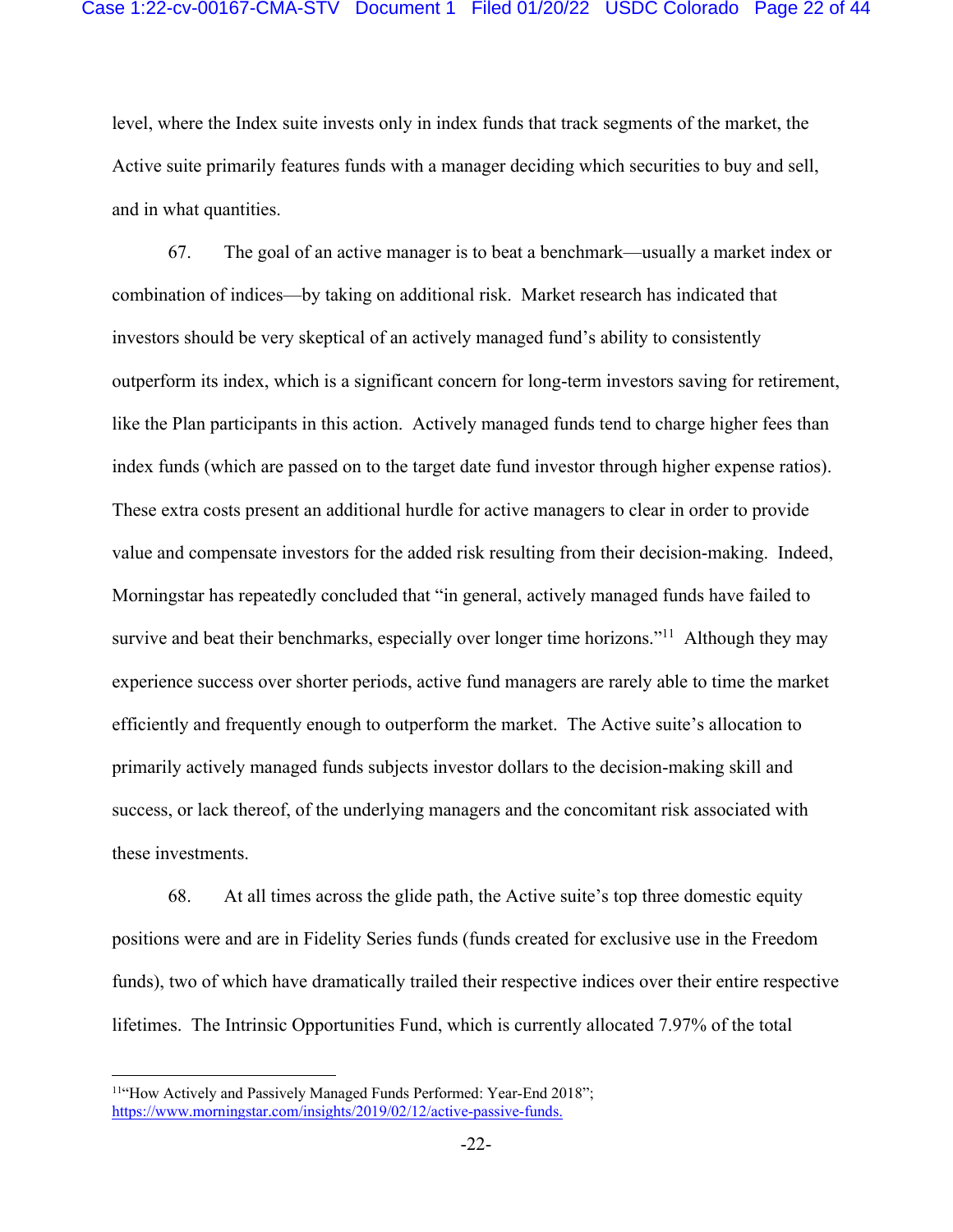#### Case 1:22-cv-00167-CMA-STV Document 1 Filed 01/20/22 USDC Colorado Page 23 of 44

assets in the 2040-2065 Funds, has, over its lifetime, missed its benchmark, the Russell 3000 Index, by an incredible 185 basis points (1.85%) on an annualized basis. The Large Cap Stock Fund, which is currently allocated 6.95% of the total assets in the 2040-2065 Funds, has suffered even worse underperformance; its annualized lifetime returns trail that of its benchmark, the S&P 500 Index, by 276 basis points (2.76%). The portfolio of the Active suite is diversified among 32 underlying investment vehicles; the two aforementioned series funds represent approximately 15% of the 2040 through 2065 vintages, meaning for at least 20 years (because those target date funds have an associated target retirement date of at least twenty years from now), 15% of investor dollars are subject to the poor judgment exercised by just those two managers.

69. Manager performance issues among the underlying investments in the Active suite are not limited to the largest positions. Of the 26 actively managed Fidelity Series Funds in the Active suite portfolio, half similarly trail their respective benchmarks over their respective lifetimes. Defendants never undertook a review of the performance of the funds comprising the Active suite portfolio during the Class Period.

70. Moreover, as of the start of the Class Period, several of the underlying funds used within the Active suite portfolio lacked a sufficient performance history to enable fiduciaries to perform a meaningful analysis. No prudent fiduciary would have been able to properly evaluate these funds. Indeed, 14 out of 24 funds<sup>12</sup> failed to meet the basic criteria of at least a five-year performance track record. Accordingly, almost two-thirds of the funds used in the Active suite portfolio would have failed one of the most basic fiduciary requirements. Defendants failed to undertake any such analysis at the start of, or at any subsequent point during, the Class Period.

 $12$ The two short-term debt funds, namely the Fidelity Institutional Money Market Fund and the Fidelity Short-Term Bond Fund, are excluded. History and outperformance are less relevant in this market segment given the limited scope for outperformance.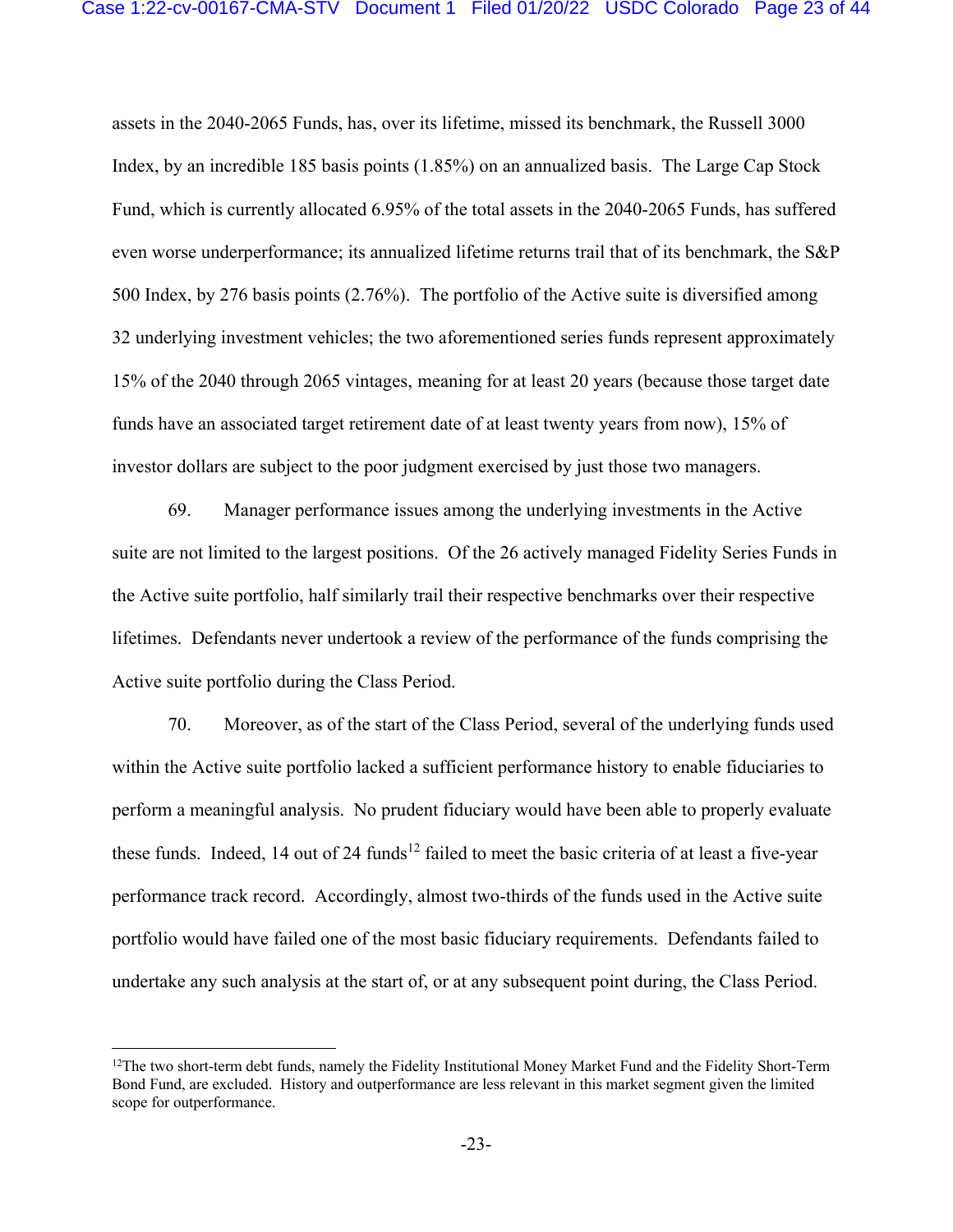| <b>Underlying Fund Name</b>                   | <b>Ticker</b> | <b>Inception Date</b> | Less than 5-Years Performance |
|-----------------------------------------------|---------------|-----------------------|-------------------------------|
| Fidelity Series 100 Index                     | <b>FOHIX</b>  | 20070329              |                               |
| Fidelity Series 1000 Value Index              | <b>FSIOX</b>  | 20130711              | X                             |
| <b>Fidelity Series All-Sector Equity</b>      | <b>FSAEX</b>  | 20081017              |                               |
| Fidelity Series Blue Chip Growth              | <b>FSBDX</b>  | 20130711              | X                             |
| <b>Fidelity Series Commodity Strategy</b>     | <b>FCSSX</b>  | 20090110              |                               |
| <b>Fidelity Series Emerging Markets Debt</b>  | <b>FEDCX</b>  | 20110317              | X                             |
| <b>Fidelity Series Emerging Markets</b>       | <b>FEMFX</b>  | 20080912              |                               |
| <b>Fidelity Series Equity-Income</b>          | <b>FRLLX</b>  | 20120612              | X                             |
| Fidelity Series Floating Rate Hi Inc          | <b>FFHCX</b>  | 20111020              | X                             |
| Fidelity Series Growth & Income               | <b>FTBTX</b>  | 20120612              | X                             |
| <b>Fidelity Series Growth Company</b>         | <b>FCGSX</b>  | 20130711              | X                             |
| Fidelity Series High Income                   | <b>FSHNX</b>  | 20111003              | X                             |
| Fidelity Series Infl-Prtct Bd Idx             | <b>FSIPX</b>  | 20090929              |                               |
| <b>Fidelity Series International Growth</b>   | <b>FIGSX</b>  | 20090312              |                               |
| Fidelity Series International Sm Cap          | <b>FSTSX</b>  | 20090312              |                               |
| <b>Fidelity Series International Value</b>    | <b>FINVX</b>  | 20090312              |                               |
| <b>Fidelity Series Intrinsic Opps</b>         | <b>FDMLX</b>  | 20120612              | X                             |
| <b>Fidelity Series Investment Grade Bond</b>  | <b>FSIGX</b>  | 20080810              |                               |
| <b>Fidelity Series Opportunistic Insights</b> | <b>FVWSX</b>  | 20120612              | X                             |
| <b>Fidelity Series Real Estate Equity</b>     | <b>FREDX</b>  | 20111020              | X                             |
| <b>Fidelity Series Real Estate Income</b>     | <b>FSREX</b>  | 20111020              | X                             |
| <b>Fidelity Series Small Cap Discovery</b>    | <b>FJACX</b>  | 20130711              | X                             |
| <b>Fidelity Series Small Cap Opps</b>         | <b>FSOPX</b>  | 20070322              |                               |
| Fidelity Series Stk Selec Lg Cp Val           | <b>FBLEX</b>  | 20120612              | X                             |

71. Of the remaining underlying funds with a sufficient track record, only two had outperformed their prospectus benchmark over the previous three- and five-year period as of the start of the Class Period. Accordingly, 22 of the 24 funds comprising the Active suite portfolio at the start of the pertinent period would not have fulfilled the most basic fiduciary criteria. Clearly, Defendants neglected to undertake any such analysis.

72. Compounding the level of risk inherent in the Active suite's underlying holdings is the suite's managers' approach to portfolio construction and asset allocation decisions. Returning to the equity glide paths discussed above, the Active and Index suites appear to follow essentially the same strategy. The chart below shows the percentage of assets devoted to equities in each vintage.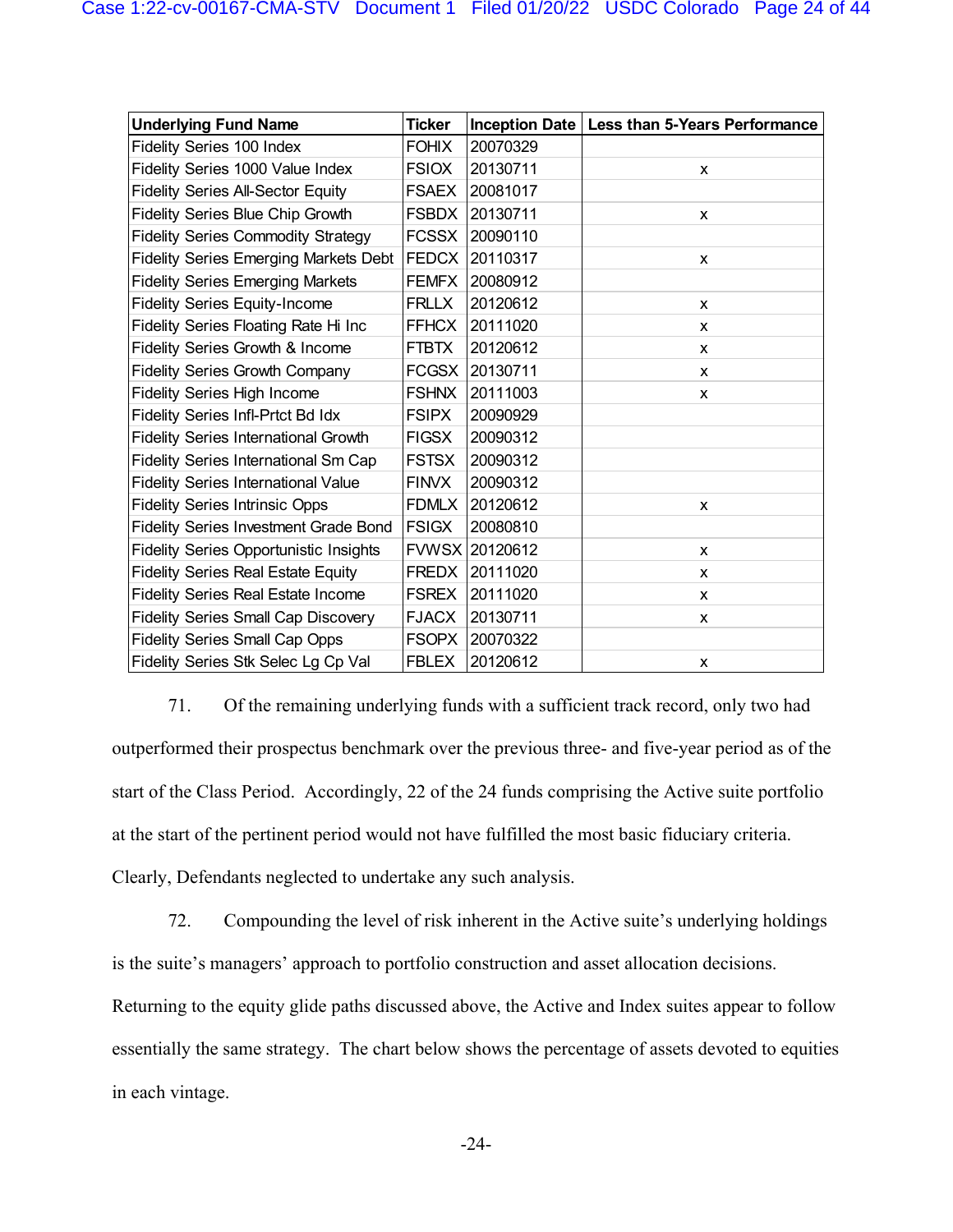| <b>Equity Glide Path</b>      |                                        |                                                                        |    |    |    |    |    |    |    |    |    |    |    |
|-------------------------------|----------------------------------------|------------------------------------------------------------------------|----|----|----|----|----|----|----|----|----|----|----|
|                               | <b>Years to Target Retirement Year</b> |                                                                        |    |    |    |    |    |    |    |    |    |    |    |
| <b>Series</b>                 | 40                                     | $-10$ $-15$ $-20$<br>15<br>-20<br>25<br>30<br>35<br>10<br>5<br>-5<br>0 |    |    |    |    |    |    |    |    |    |    |    |
| <b>Fidelity Freedom</b>       | 90                                     | 90                                                                     | 90 | 90 | 89 | 78 | 65 | 58 | 53 | 43 | 35 | 24 | 24 |
| <b>Fidelity Freedom Index</b> | 90                                     | 90                                                                     | 90 | 90 | 90 | 80 | 65 | 59 | 52 | 43 | 34 | 24 | 24 |

73. This chart only considers the mix of the portfolio at the level of stocks, bonds and cash. A deeper examination of the sub-asset classes of the Active suite's portfolio, however, exposes the significant risks its managers take to boost returns. Across the glide path, the Active suite allocates approximately 1.5% more of its assets to riskier international equities than the Index suite. The Active suite also has higher exposure to classes like emerging markets and high yield bonds. Defendants failed to investigate the level of risk inherent in the Active suite portfolio and did not determine whether the risk level was suitable for Plan participants at any point during the Class Period.

74. Since the Active suite series underwent a strategy overhaul in 2013 and 2014, its managers have had the discretion to deviate from the glide path allocations by 10 percentage points in either direction. In a departure from the accepted wisdom that target date funds should maintain pre-set allocations, Fidelity encouraged its portfolio managers to attempt to time market shifts in order to locate underpriced securities, which the firm dubs "active asset allocation." This strategy heaps further unnecessary risk on investors, such as Plan participants, in the Active suite. . A March 2018 Reuters special report on the Fidelity Freedom funds (the "Reuters Report") details how many investors lost confidence in the Active suite "because of their history of underperformance, frequent strategy changes and rising risk."<sup>13</sup> The report quotes a member of Longfellow Advisors, who told Reuters that, after the 2014 changes, "it was not clear to us

<sup>&</sup>lt;sup>13"</sup>Special Report: Fidelity puts 6 million savers on risky path to retirement", https://www.reuters.com/article/usfunds-fidelity-retirement-special-rep/special-report-fidelity-puts-6-million-savers-on-risky-path-to-retirementidUSKBN1GH1SI.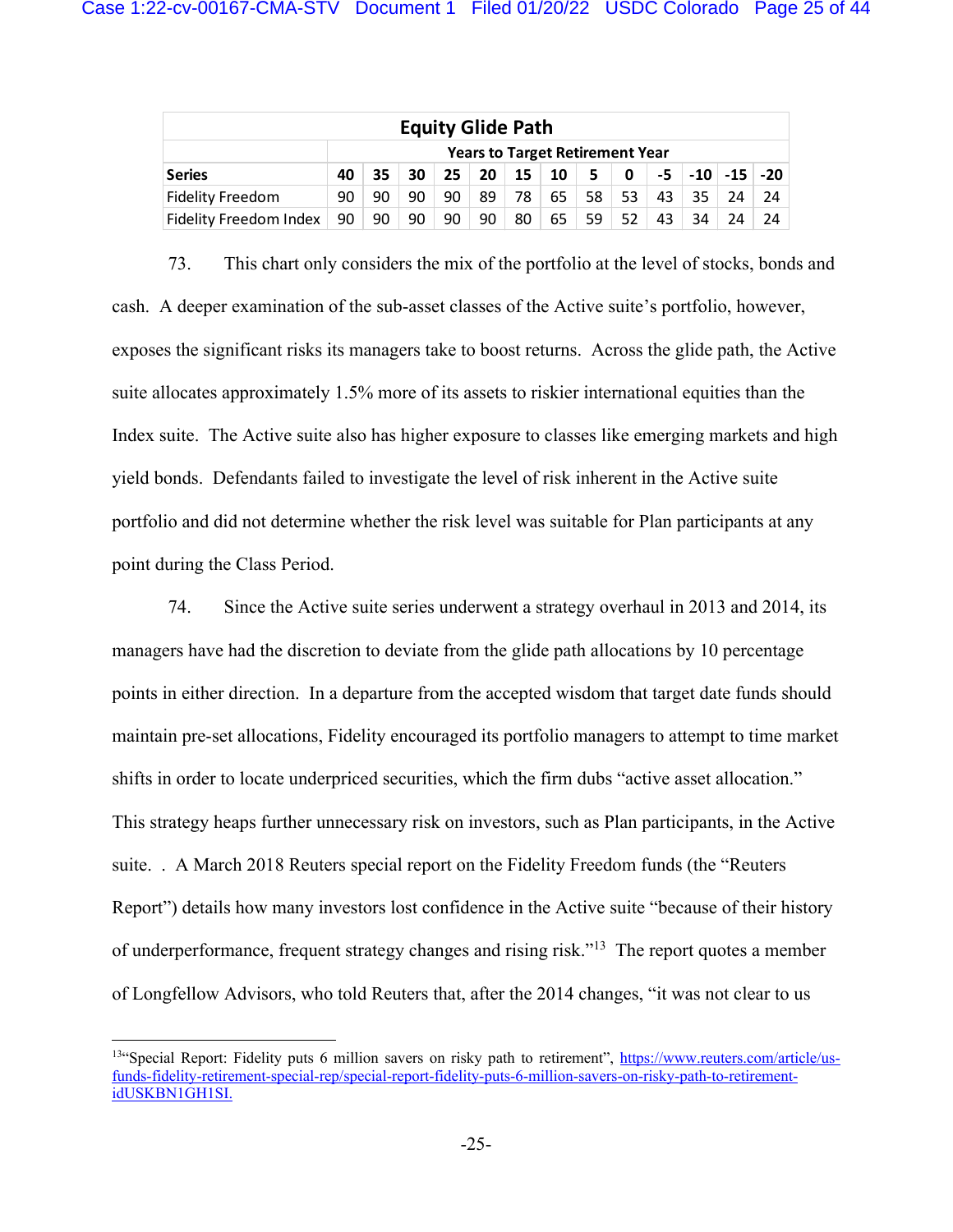that [the managers of the Active suite] knew what they were doing."<sup>14</sup> While many TDF managers are increasing exposure to riskier investments in an effort to augment performance by taking on additional risk, the president of research firm, Target Date Solutions, states that the Active suite has gone further down this path than its peers.<sup>15</sup> Morningstar has noted in the past that active management has hindered the Active suite's performance, criticizing a previous poor decision to heavily weight to commodities. Other industry experts have criticized the "chaotic glide paths" of the Active suite relative to peer target date providers.<sup>16</sup> Morningstar similarly characterized Fidelity's shifts in the allocation of stocks between 1996 and 2010 as "shocking" and "seemingly chaotic." Yet, since 2014, a fund family with a history of poor decisions has been given "carte blanche" to take further risks, to the severe detriment of the Plan and its participants. Defendants never initiated or undertook any review or scrutiny of the Active suite's strategy changes.

75. This desire and latitude to assume more risk exposes investors in what Fidelity brands "a lifetime savings solution" to significant losses in the event of volatility similar to the downturn experienced during the COVID-19 epidemic. Morningstar analyst Jeff Holt opines that the popularity of target date funds derives from investors' belief that the funds are designed to "not lose money." As a result, the average unsophisticated investor, such as the typical participant in the Plan, tends to gravitate toward the all-in-one savings solution a target date fund offers. Given this reality, Plan participants should be shielded from the riskiest fund families where active manager decisions could amplify losses in periods of market decline.

### ii. The Active Suite's Considerable Cost

 $^{14}Id$ .

 $^{15}Id$ 

<sup>&</sup>lt;sup>16</sup>Idzorek, T., J. Stempien, and N. Voris, 2011, Bait and Switch: Glide Path Instability, Ibbotson Associates.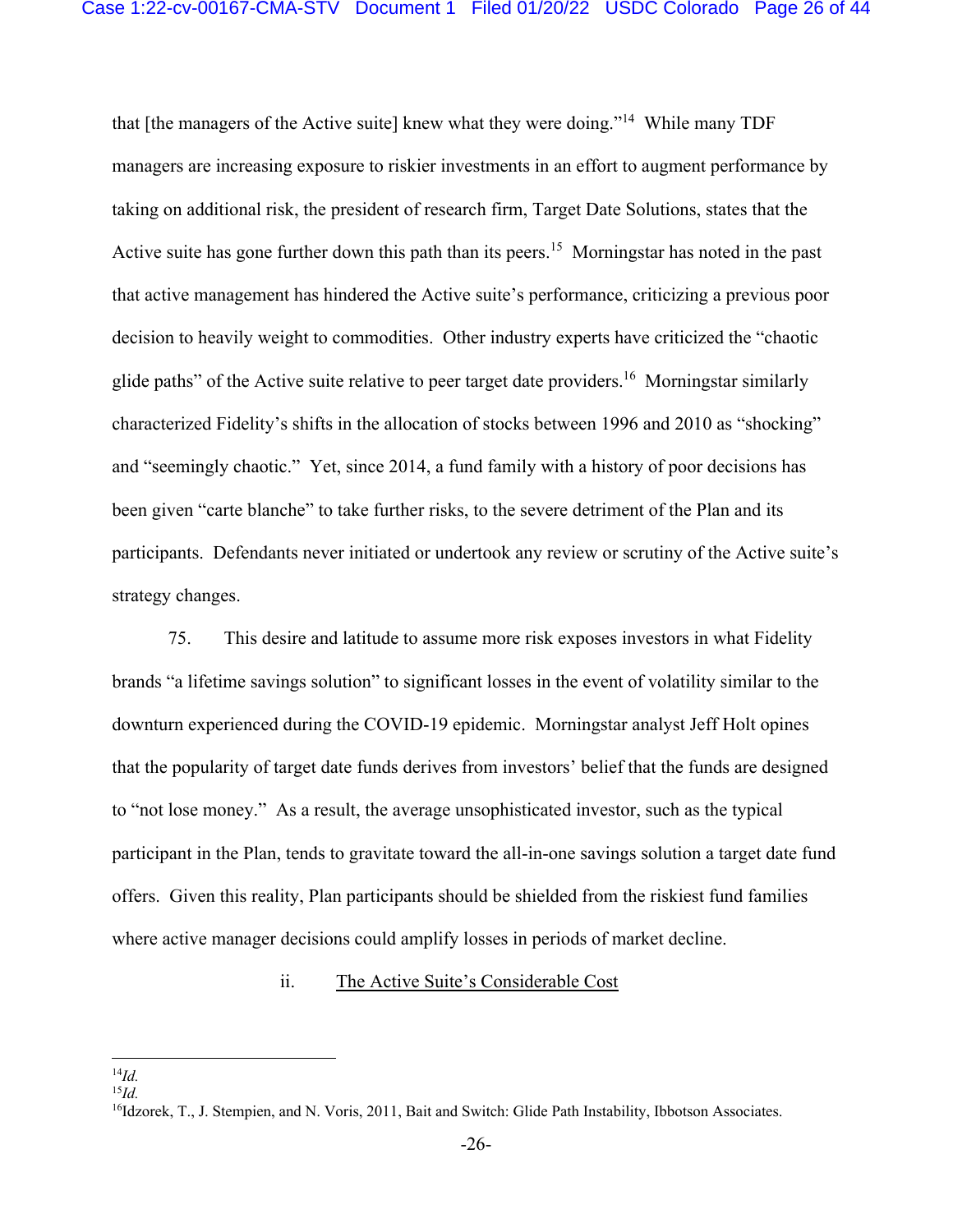76. Even a minor increase in a fund's expense ratio (the total annual cost to an investor, expressed as a percentage of assets) can considerably reduce long-term retirement savings. The fees charged by the Active suite are many multiples higher than the Index suite's industry-leading low costs. While the Institutional Premium share class for each target year of the Index suite charges a mere 8 basis points (0.08%), the K share class of the Active suite which the Plan offers—has expense ratios ranging from 42 basis points  $(0.42\%)$  to 65 basis points (0.65%).

|                      | <b>Cost Comparison</b> |  |                                    |              |       |                           |  |  |  |  |  |
|----------------------|------------------------|--|------------------------------------|--------------|-------|---------------------------|--|--|--|--|--|
| <b>Freedom Suite</b> | Ticker                 |  | Exp Rat Freedom Index Suite Ticker |              |       | <b>Exp Rat Difference</b> |  |  |  |  |  |
| Income K             | <b>FNSHX</b>           |  | 0.42% Income Inst Prem             | FFGZX        | 0.08% | $-0.34%$                  |  |  |  |  |  |
| 2005 K               | <b>FSNJX</b>           |  | 0.42% 2005 Inst Prem               | FFGFX        | 0.08% | $-0.34%$                  |  |  |  |  |  |
| 2010 K               | <b>FSNKX</b>           |  | 0.46% 2010 Inst Prem               | <b>FFWTX</b> | 0.08% | $-0.38%$                  |  |  |  |  |  |
| 2015 K               | <b>FSNLX</b>           |  | 0.49% 2015 Inst Prem               | <b>FIWFX</b> | 0.08% | $-0.41%$                  |  |  |  |  |  |
| 2020 K               | <b>FSNOX</b>           |  | 0.53% 2020 Inst Prem               | <b>FIWTX</b> | 0.08% | $-0.45%$                  |  |  |  |  |  |
| 2025 K               | <b>FSNPX</b>           |  | 0.56% 2025 Inst Prem               | <b>FFEDX</b> | 0.08% | $-0.48%$                  |  |  |  |  |  |
| 2030 K               | <b>FSNQX</b>           |  | 0.60% 2030 Inst Prem               | FFEGX        | 0.08% | $-0.52%$                  |  |  |  |  |  |
| 2035K                | <b>FSNUX</b>           |  | 0.63% 2035 Inst Prem               | FFEZX        | 0.08% | $-0.55%$                  |  |  |  |  |  |
| 2040 K               | <b>FSNVX</b>           |  | 0.65% 2040 Inst Prem               | <b>FFIZX</b> | 0.08% | $-0.57%$                  |  |  |  |  |  |
| 2045 K               | <b>FSNZX</b>           |  | 0.65% 2045 Inst Prem               | <b>FFOLX</b> | 0.08% | $-0.57%$                  |  |  |  |  |  |
| 2050 K               | <b>FNSBX</b>           |  | 0.65% 2050 Inst Prem               | <b>FFOPX</b> | 0.08% | $-0.57%$                  |  |  |  |  |  |
| 2055 K               | <b>FNSDX</b>           |  | 0.65% 2055 Inst Prem               | FFLDX        | 0.08% | $-0.57%$                  |  |  |  |  |  |
| 2060 K               | <b>FNSFX</b>           |  | 0.65% 2060 Inst Prem               | FFLEX        | 0.08% | $-0.57%$                  |  |  |  |  |  |
| 2065 K               | <b>FFSDX</b>           |  | 0.65% 2065 Inst Prem               | <b>FFIKX</b> | 0.08% | $-0.57%$                  |  |  |  |  |  |

77. Higher fees significantly reduce retirement account balances over time.

Considering just the gap in expense ratios from the Plan's investment in the Active suite to the Institutional Premium share class of the Index suite, in 2020 alone, the Plan could have saved approximately \$2.06 million in costs. This tremendous cost difference goes straight into Fidelity's pockets and is paid for by Plan participants. As the costs for recordkeeping services have dropped precipitously over the past decade, $17$  recordkeepers like Fidelity have been forced

<sup>&</sup>lt;sup>17"</sup>NEPC: Corporate Defined Contribution Plans Report Flat Fees,"https://www.nepc.com/press/nepc-corporatedefined-contribution-plans-report-flat-fees.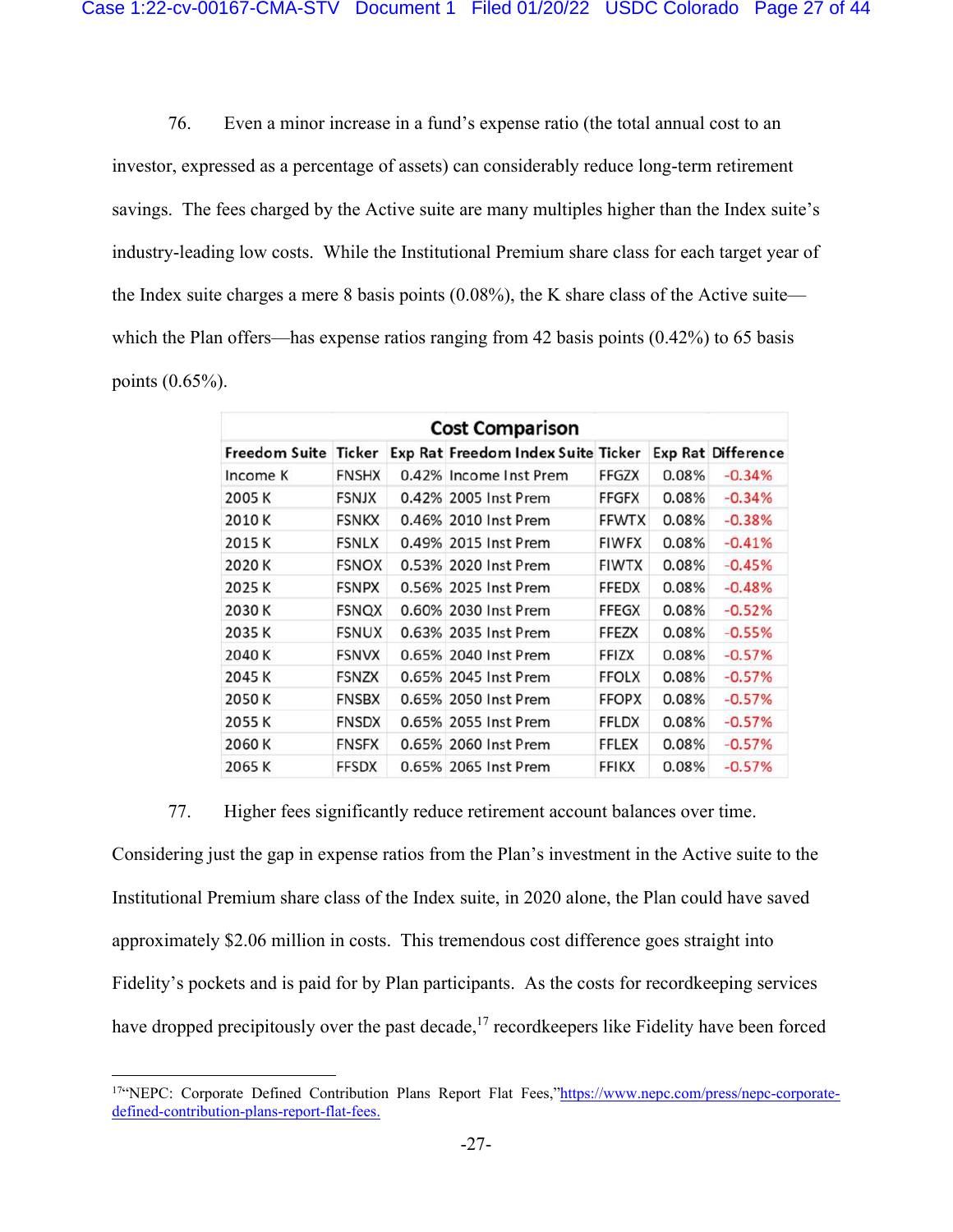to chase profits elsewhere. The management fees derived from a plan's use of a provider's investment offerings substantially trump any compensation for recordkeeping services. Thus, Fidelity is heavily incentivized to promote its own investment products, specifically those that charge the highest fees, to each plan for which it recordkeeps, including the Plan.

#### iii. Investors Have Lost Faith in the Active Suite

78. The flow of funds to, or from, target date families constitutes one indicator of the preferences of investors at large. According to Morningstar's report on the 2019 Target Date Fund Landscape,<sup>18</sup> investor demand for low-cost target date options has skyrocketed in recent years. Following suit, the Index suite has seen significant inflows, receiving an estimated \$4.9 billion in new funds in 2018 alone. At the same time, investor confidence in the Active suite has deteriorated; 2018 saw the series experience an estimated \$5.4 billion in net outflows. The movement of funds out of the Active suite has been substantial for years; the Reuters Report notes that nearly \$16 billion has been withdrawn from the fund family over the prior four years. Defendants' conduct, in offering and maintaining the Active suite in the Plan, evidences their failure to acknowledge, or act upon, investors' crumbling confidence in the Active suite, while ignoring the simultaneous and justified surge in faith in the Index suite.

#### iv. The Active Suite's Inferior Returns

79. Exacerbating, and indeed the most significant of, the myriad issues identified above was the Active suite's miserable performance when measured against any of the other most widely utilized TDF offerings. Throughout the Class Period, there were many TDFs that consistently outperformed the Active suite, providing investors with substantially more capital appreciation. It is apparent, given the continued presence of the Active suite in the Plan's

<sup>18&</sup>quot;2019 Target-Date Fund Landscape: Simplifying the Complex."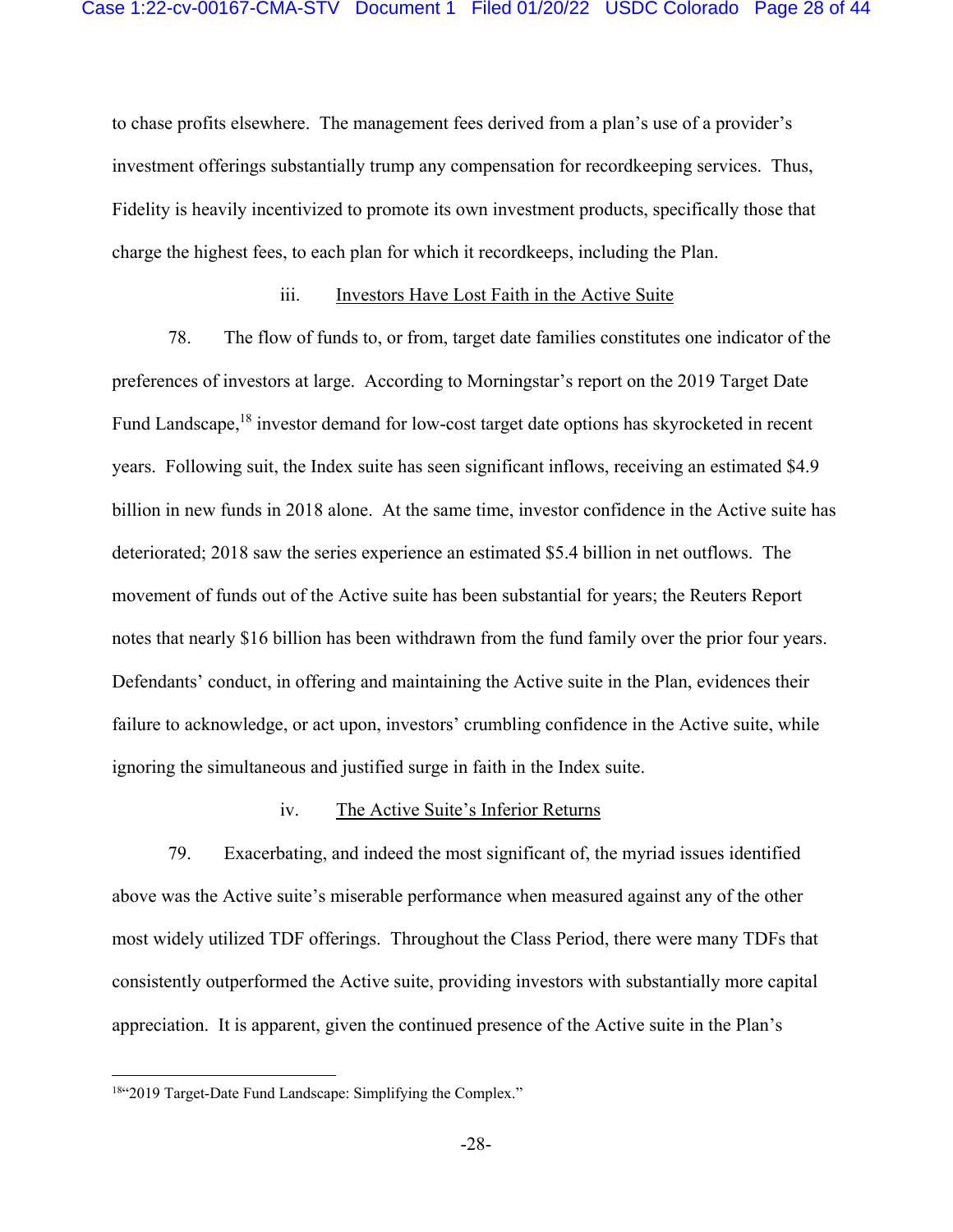investment menu, that Defendants never scrutinized the performance of the Active suite, prompted by the numerous red flags detailed above or otherwise, against any of the more appropriate alternatives in the TDF marketplace.

80. A prudent fiduciary evaluates TDF returns not only against an appropriate index or a group of peers TDFs, but also against specific, readily investable alternatives to ensure that participants are benefitting from the current TDF offering. At the start of the Class Period, the Active suite ranked dead last when measured against the primary offerings of four of the five<sup>19</sup> largest non-Fidelity managers in the TDF marketplace. The below performance table, comparing the three- and five-year annualized returns of several representative vintages of the Active suite to those of the same iterations of the Vanguard Target Retirement Funds Investor Class, the T. Rowe Price Retirement Funds Investor Class, the American Funds Target Date Funds Class R6, and the J.P. Morgan SmartRetirement Funds Institutional Class, represents information available to Defendants at the start of the Class Period from the most recent quarter-end (the Fourth Quarter of 2015). Defendants could have sought this data from the Plan's investment advisor, Cook Street Consulting, or Fidelity, or indeed obtained it themselves through just a few clicks of a computer mouse.

<sup>19</sup>Along with Vanguard, Fidelity, T. Rowe Price, American Funds and J.P. Morgan, BlackRock is among the six largest TDF managers. BlackRock's only widely utilized TDF suite, the BlackRock LifePath Index Funds (the "LifePath Funds"), did not yet have a five-year performance history by the start of the Class Period, and accordingly, it is not included in the performance comparison tables in this Complaint.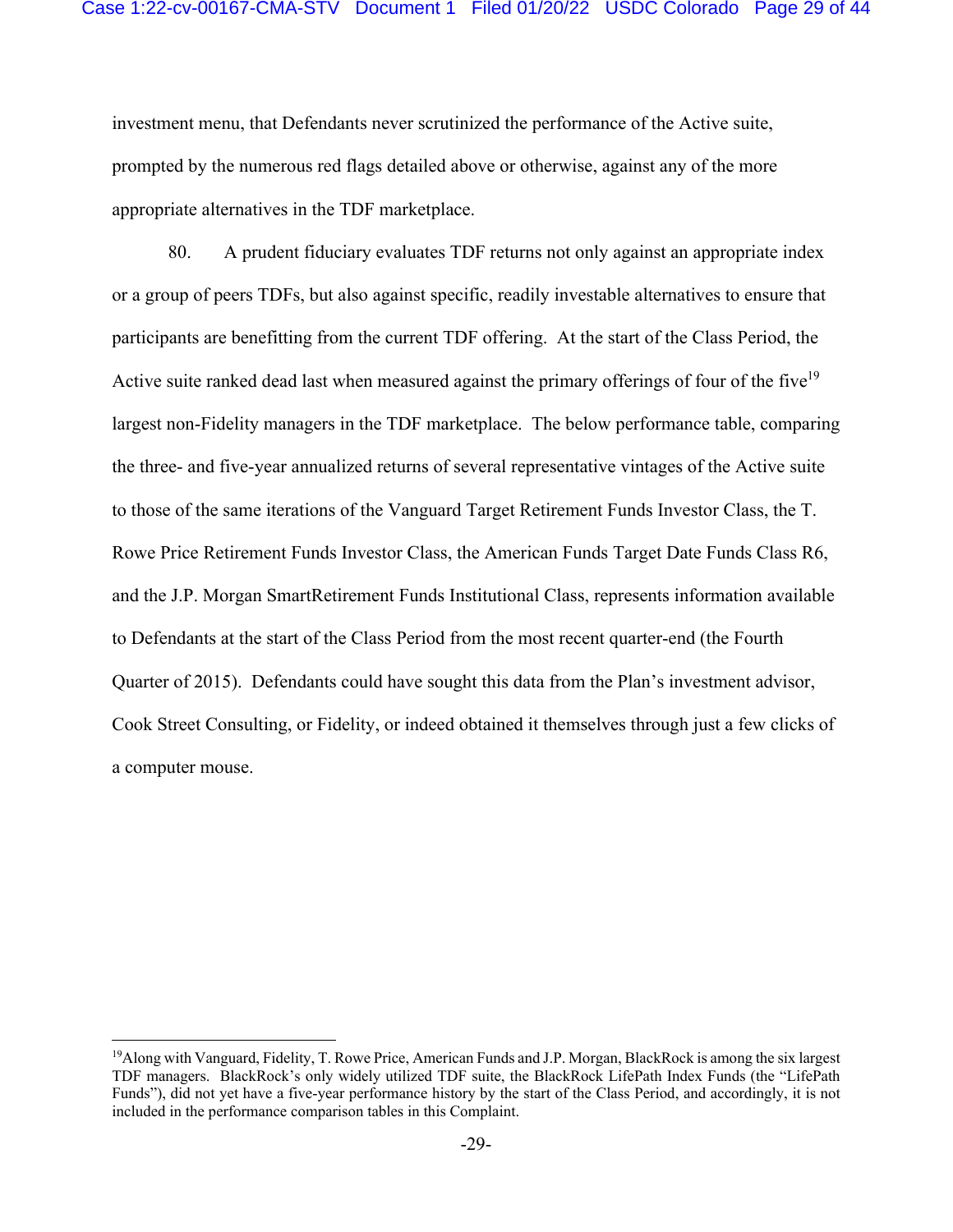| Three-Year Annualized Return as of 4Q15 |                   |       |        |        |        |  |  |  |  |
|-----------------------------------------|-------------------|-------|--------|--------|--------|--|--|--|--|
|                                         | <b>Retirement</b> | 2020  | 2030   | 2040   | 2050   |  |  |  |  |
| American Funds                          | 6.02%             | 8.28% | 10.56% | 10.87% | 10.91% |  |  |  |  |
| T. Rowe Price                           | 5.26%             | 7.52% | 9.28%  | 10.23% | 10.23% |  |  |  |  |
| Vanguard                                | 3.71%             | 7.21% | 8.52%  | 9.46%  | 9.47%  |  |  |  |  |
| J.P. Morgan                             | 3.82%             | 6.32% | 8.26%  | 9.14%  | 9.16%  |  |  |  |  |
| <b>Fidelity Freedom</b>                 | 2.66%             | 5.96% | 7.61%  | 8.50%  | 8.75%  |  |  |  |  |

| Five-Year Annualized Return as of 4Q15 |                   |       |       |       |       |  |  |  |  |
|----------------------------------------|-------------------|-------|-------|-------|-------|--|--|--|--|
|                                        | <b>Retirement</b> | 2020  | 2030  | 2040  | 2050  |  |  |  |  |
| <b>American Funds</b>                  | 6.43%             | 7.72% | 9.10% | 9.22% | 9.25% |  |  |  |  |
| T. Rowe Price                          | 5.68%             | 7.15% | 8.21% | 8.73% | 8.76% |  |  |  |  |
| Vanguard                               | 4.91%             | 6.85% | 7.59% | 8.11% | 8.12% |  |  |  |  |
| J.P. Morgan                            | 4.47%             | 6.38% | 7.32% | 7.85% | 7.87% |  |  |  |  |
| <b>Fidelity Freedom</b>                | 3.27%             | 5.58% | 6.49% | 6.89% | 6.92% |  |  |  |  |

\*Neither American Funds or T. Rowe Price offer a Retirement vintage. Accordingly, the 2010 vintage is used as a proxy for participants already in retirement.

81. Across the board, at all stages along the Active suite's glide path from aggressive

to conservative, the Active suite's returns paled in comparison to those of the above readily available alternatives. Defendants, however, neglected to undertake any analysis of the Active suite against appropriate peers using the above or other important performance metrics.<sup>20</sup> If Defendants had taken their fiduciary duties seriously during the Class Period, they would have replaced the Active suite with a suitable alternative TDF. Their failure to do so caused Plan participants to miss out on substantial investment returns for their retirement savings.

# **3. The Plan's Objectively Imprudent Investment Options**

82. In addition to the Active suite, Defendants have saddled participants with

additional objectively imprudent investment options. It is a basic principle of investment theory

 $^{20}$ Investment professionals and investment policy statements for virtually all competently managed defined contribution retirement plans appropriately recognize that the three-year and five-year annualized returns are the most important metrics for evaluating whether investment options should be maintained in a retirement plan lineup. Threeyear returns as of the Fourth Quarter of 2015 are not currently publicly available for each of the investable alternatives. Such information was, however, easily accessible to Defendants at the time.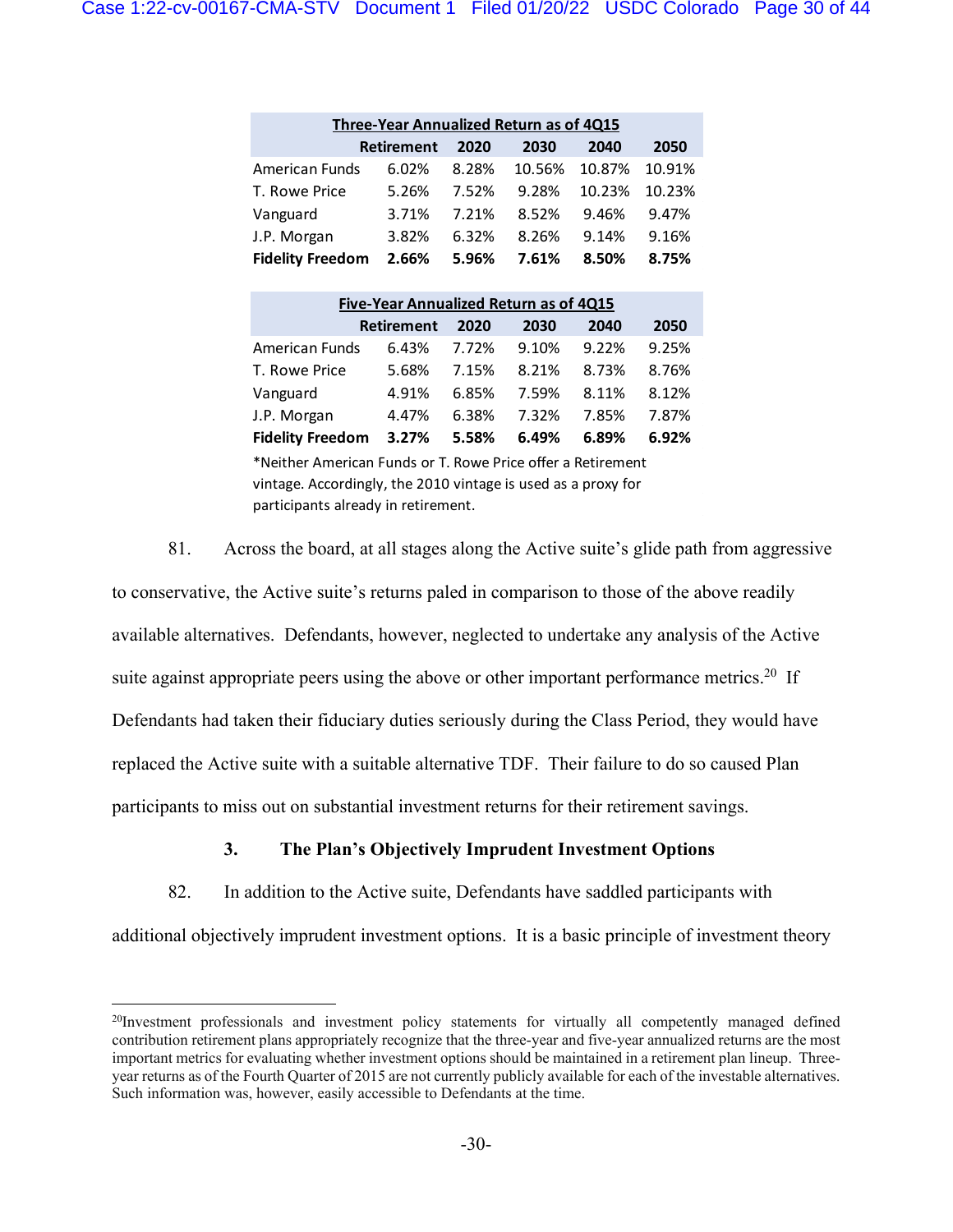that the risks associated with an investment must first be justified by its potential returns for that investment to be rational. This principle applies even before considering the purpose of the investment and the needs of the investor, such as the retirement assets here. The Capital Asset Pricing Model ("CAPM"), which is used for pricing securities and generating expected returns for assets given the risk of those assets and the cost of capital, provides a mathematical formula distilling this principle:

*ERi*=*Rf*+*βi*(*ERm*−*Rf*), where:

*ERi*=expected return of investment *Rf*=risk-free rate *βi*=beta of the investment (*ERm*−*Rf*)=market risk premium

Applied here and put simply, the *βi* is the risk associated with an actively-managed mutual fund or collective trust, which can only be justified if the *ERi* of the investment option is, at the very least, above that of its benchmark, *Rf*. <sup>21</sup> Otherwise, the model collapses, and it would be imprudent to assume any risk without achieving associated return above the benchmark returns.

# i. The Royce Total Return Fund

83. The Royce Total Return Fund Institutional Class ("Royce") has consistently and significantly underperformed its benchmark, the Russell 2000 Index, on a rolling five- and tenyear annualized basis. Defendants had access to the below returns data, as well as significantly more that is not currently publicly available, in real time during the Class Period:

### **5-Year Trailing Performance**

| As of | Performance, | <b>Russell 2000</b> | <b>Investment Option</b>     |
|-------|--------------|---------------------|------------------------------|
|       | adjusted for | Index               | Performance/Underperformance |
|       | investment   | <b>Benchmark</b>    | <b>Compared to Benchmark</b> |
|       | expense      |                     |                              |

 $^{21}$ In this instance, the index benchmark takes place of the "risk-free" rate, as the investment option is measured against the performance of that investment category, rather than the typical U.S. Treasury Bonds or equivalent government security in a general CAPM calculation.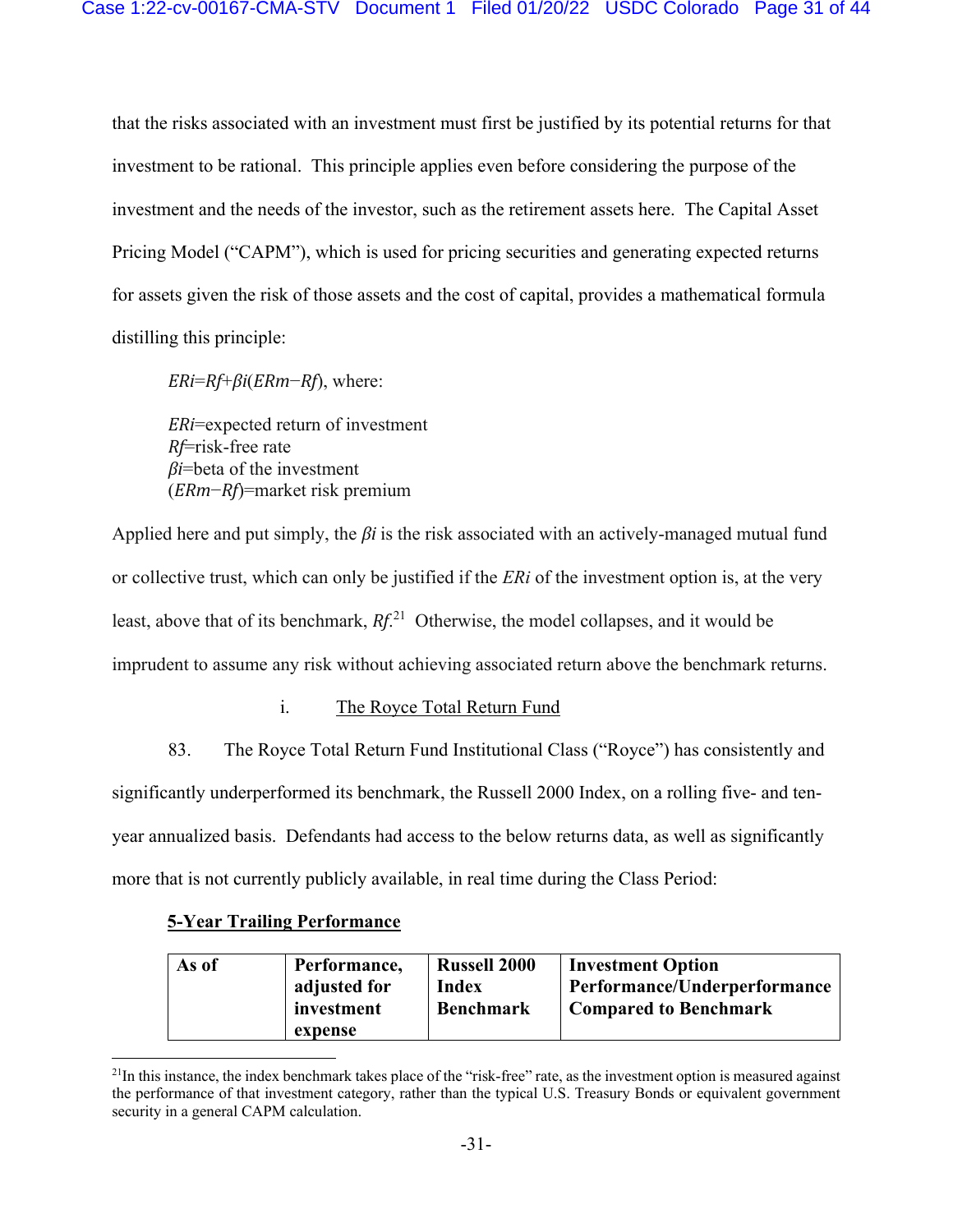| 4Q2014 | 13.45% | 15.55% | $-2.10%$  |
|--------|--------|--------|-----------|
| 4Q2015 | 7.14%  | 9.19%  | $-2.05%$  |
| 4Q2016 | 12.59% | 14.46% | $-1.87\%$ |
| 4Q2017 | 12.45% | 14.12% | $-1.67\%$ |
| 4Q2018 | 3.45%  | 4.41%  | $-0.96%$  |
| 4Q2019 | 7.61%  | 8.23%  | $-0.62%$  |
| 4Q2020 | 10.05% | 13.26% | $-3.21\%$ |



# **10-Year Trailing Performance**

| As of  | Performance,<br>adjusted for<br>investment<br>expense | <b>Russell 2000</b><br><b>Index</b><br><b>Benchmark</b> | <b>Investment Option</b><br>Performance/Underperformance<br><b>Compared to Benchmark</b> |
|--------|-------------------------------------------------------|---------------------------------------------------------|------------------------------------------------------------------------------------------|
| 4Q2014 | 7.62%                                                 | 7.77%                                                   | $-0.15%$                                                                                 |
| 4Q2015 | 5.97%                                                 | 6.80%                                                   | $-0.83\%$                                                                                |
| 4Q2016 | $6.99\%$                                              | 7.07%                                                   | $-0.08%$                                                                                 |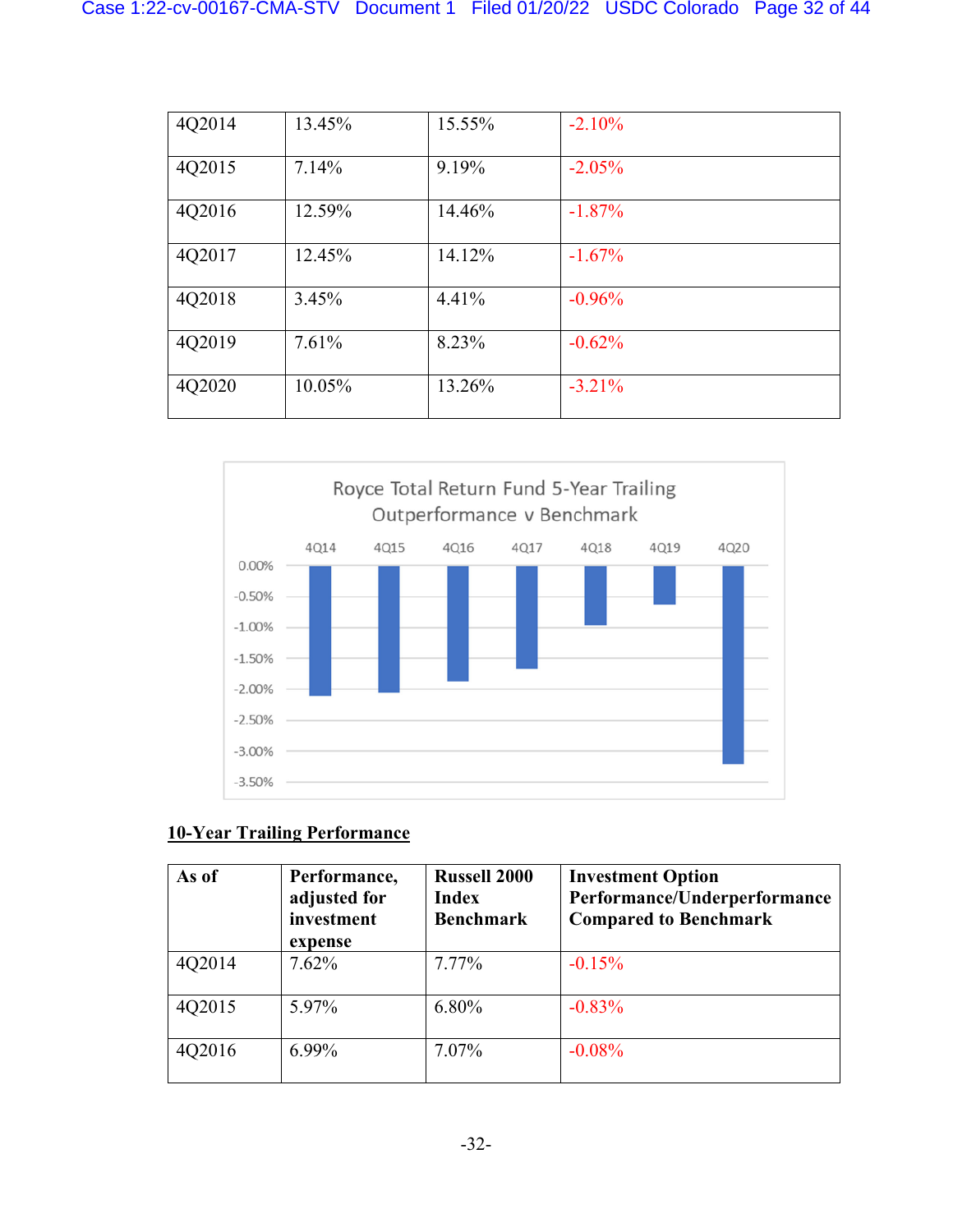| 4Q2017 | 8.11%  | 8.71%  | $-0.60%$ |
|--------|--------|--------|----------|
| 4Q2018 | 10.74% | 11.97% | $-1.23%$ |
| 4Q2019 | 10.49% | 11.83% | $-1.34%$ |
| 4Q2020 | 8.59%  | 11.20% | $-2.61%$ |



84. That Defendants have tolerated the Royce fund's inferior returns for the entirety of the Class Period represents a shocking breach of fiduciary duty. When an investment option's track record is so apparently poor, as it is here, Defendants should necessarily replace the fund in the Plan with an alternative that has demonstrated the ability to consistently outperform the benchmark, or, at the very least, retain an alternative that tracks the benchmark. By way of example and to illustrate, there is a Vanguard Russell 2000 Index Fund that simply tracks the Russell 2000 Index, with a very low expense ratio of 8 basis points (0.08%) for the Institutional share class. While participants should have had the option to achieve the index's returns, at minimum, at minimal cost, Defendants' imprudence in retaining the Royce fund instead forced them to pay 115 basis points (1.15%), a staggering 14 times the cost of the Vanguard Fund, to

-33-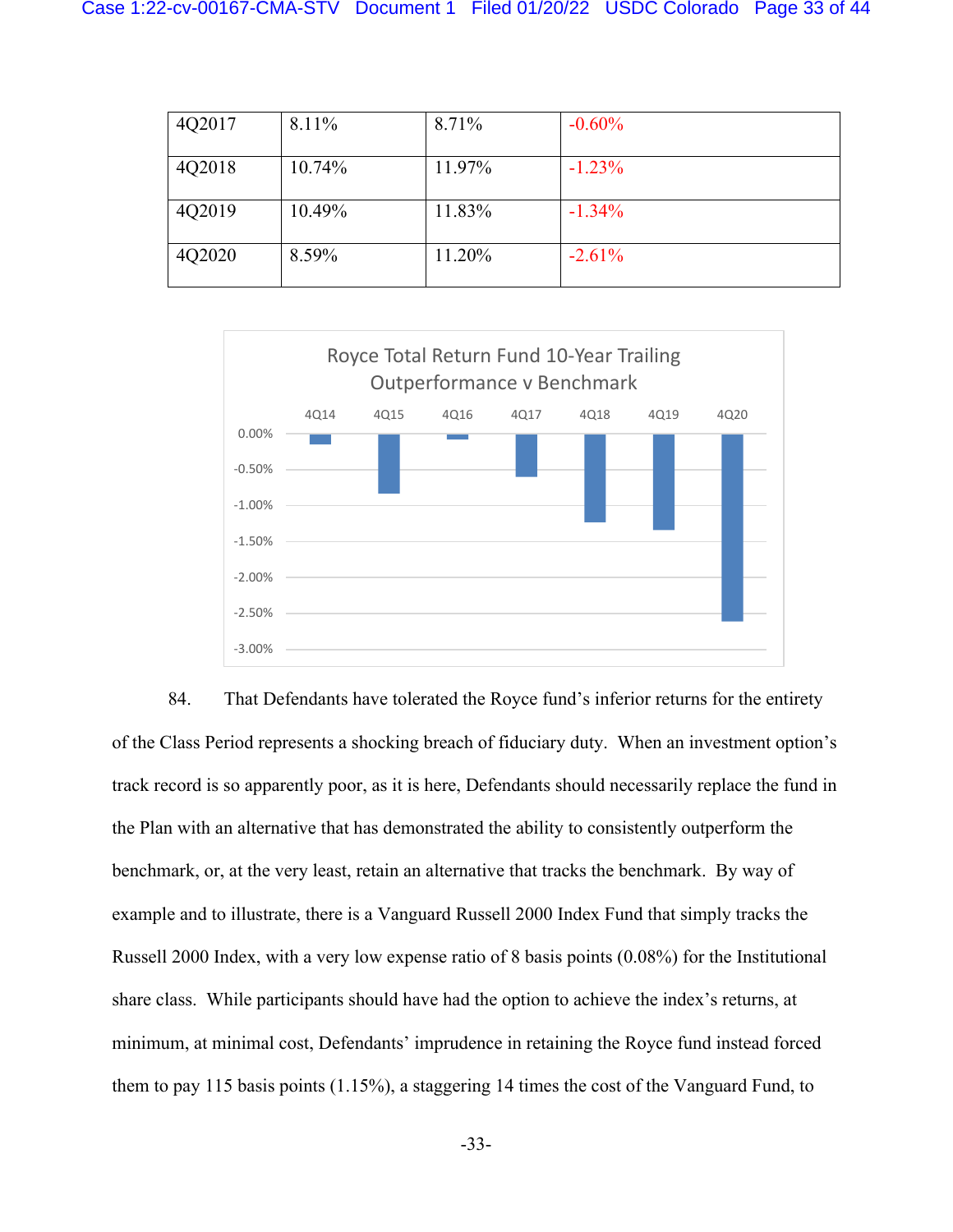consistently lag the index. Defendants' failure to replace this underachieving investment option

with better performing alternatives was a breach of fiduciary duty.

# **V. ERISA'S FIDUCIARY STANDARDS**

85. ERISA imposes strict fiduciary duties of loyalty and prudence upon the

Defendants as fiduciaries of the Plan. Section 404(a) of ERISA, 29 U.S.C. § 1104(a), states, in relevant part, as follows:

> [A] fiduciary shall discharge his duties with respect to a plan solely in the interest of the participants and beneficiaries and -

- $(A)$  for the exclusive purpose of
	- (i) providing benefits to participants and their beneficiaries; and
	- (ii) defraying reasonable expenses of administering the plan;

### [and]

- (B) with the care, skill, prudence, and diligence under the circumstances then prevailing that a prudent man acting in a like capacity and familiar with such matters would use in the conduct of an enterprise of like character and with like aims.
- 86. Under 29 U.S.C. § 1103(c)(l), with certain exceptions not relevant here, the assets

of a plan shall never inure to the benefit of any employer and shall be held for the exclusive

purposes of providing benefits to participants in a plan and their beneficiaries and defraying

reasonable expenses of administering the plan.

87. Under ERISA, parties that exercise any authority or control over plan assets,

including the selection of plan investments and service providers, are fiduciaries and must act

prudently and solely in the interest of participants in a plan.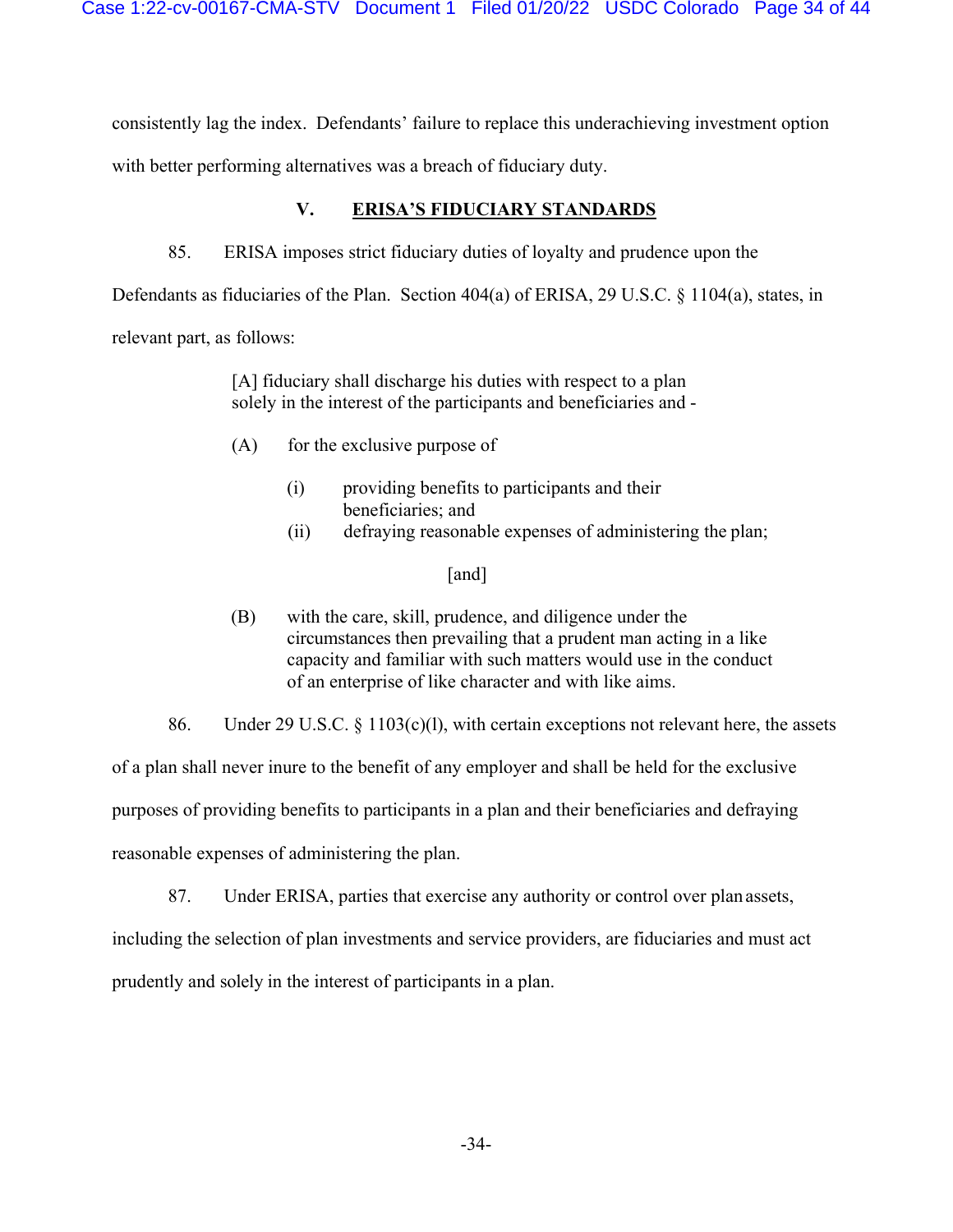Case 1:22-cv-00167-CMA-STV Document 1 Filed 01/20/22 USDC Colorado Page 35 of 44

88. ERISA's fiduciary duties are "the highest known to the law" and must be

performed "with an eye single" to the interests of participants. *Donovan v. Bierwirth*, 680 F.2d

263, 271, 272 n. 8 (2d Cir. 1982).

89. ERISA also imposes explicit co-fiduciary liabilities on plan fiduciaries. Section

405(a) of ERISA, 29 U.S.C. § 1105(a) provides a cause of action against a fiduciary for

knowingly participating in a breach by another fiduciary and knowingly failing to cure any

breach of duty. ERISA states, in relevant part, as follows:

In addition to any liability which he may have under any other provision of this part, a fiduciary with respect to a plan shall be liable for a breach of fiduciary responsibility of another fiduciary with respect to the same plan in the following circumstances:

- (1) if he participates knowingly in, or knowingly undertakes to conceal, an act or omission of such other fiduciary, knowing such act or omission is a breach; or
- (2) if, by his failure to comply with section  $404(a)(l)$  in the administration of his specific responsibilities which give risk to his status as a fiduciary, he has enabled such other fiduciary to commit a breach; or
- (3) if he has knowledge of a breach by such other fiduciary, unless he makes reasonable efforts under the circumstances to remedy the breach.

90. Section 502(a)(2) of ERISA, 29 U.S.C. § 1132(a)(2) authorizes a plan participant

to bring a civil action to enforce a breaching fiduciary's liability to the plan under Section 409,

29 U.S.C. § 1109. Section 409(a) of ERISA provides, in relevant part:

Any person who is a fiduciary with respect to a plan who breaches any of the responsibilities, obligations, or duties imposed upon fiduciaries by this subchapter shall be personally liable to make good to such plan any losses to the plan resulting from each such breach, and to restore to such plan any profits of such fiduciary which have been made through use of assets of the plan by the fiduciary, and shall be subject to such other equitable or remedial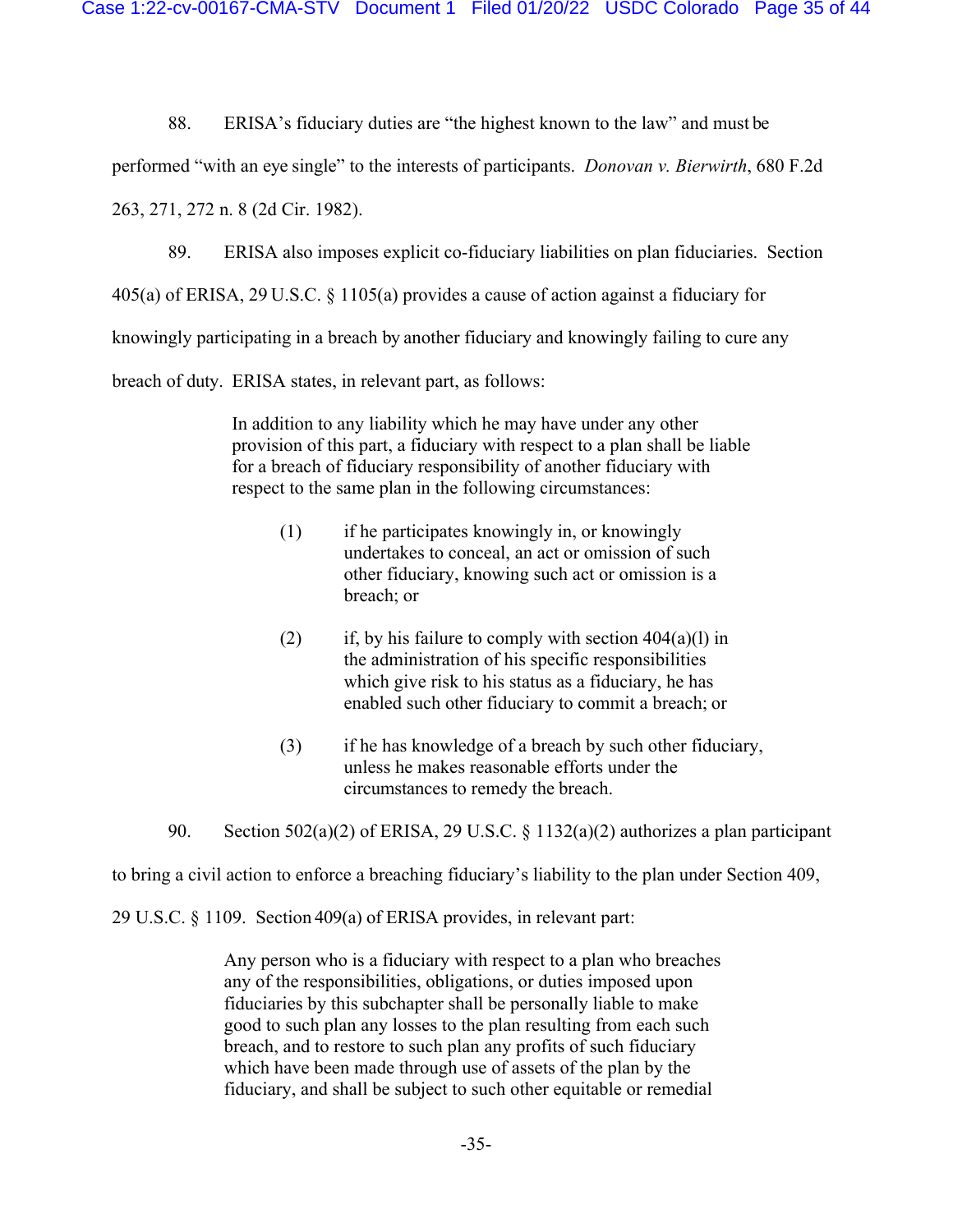relief as the court may deem appropriate, including removal of such fiduciary.

# **VI. CLASS ALLEGATIONS**

91. This action is brought as a class action by Plaintiffs on behalf of themselves and

the following proposed Class:

All participants and beneficiaries in the DISH Network Corporation 401(k) Plan (the "Plan") at any time on or after January 20, 2016 and continuing to the date of judgment, or such earlier date that the Court determines is appropriate and just (the "Class Period"), including any beneficiary of a deceased person who was a participant in the Plan at any time during the Class Period.

Excluded from the Class are Defendants and the Judge to whom this case is assigned or any

other judicial officer having responsibility for this case who is a beneficiary.

92. This action may be maintained as a class action pursuant to Rule 23 of the Federal Rules of Civil Procedure.

93. **Numerosity**. Plaintiffs are informed and believe that there are at least thousands

of Class members throughout the United States. As a result, the members of the Class are so numerous that their individual joinder in this action is impracticable.

94. **Commonality**. There are numerous questions of fact and/or law that are common to Plaintiffs and all the members of the Class, including, but not limited to the following:

(a) Whether Defendants failed and continue to fail to discharge their duties with

respect to the Plan solely in the interest of the Plan's participants for the exclusive purpose of providing benefits to participants and their beneficiaries;

(b) Whether Defendants breached their fiduciary duties under ERISA by failing to defray the reasonable expenses of administering the Plan; and

(c) Whether and what form of relief should be afforded to Plaintiffs and the Class.

-36-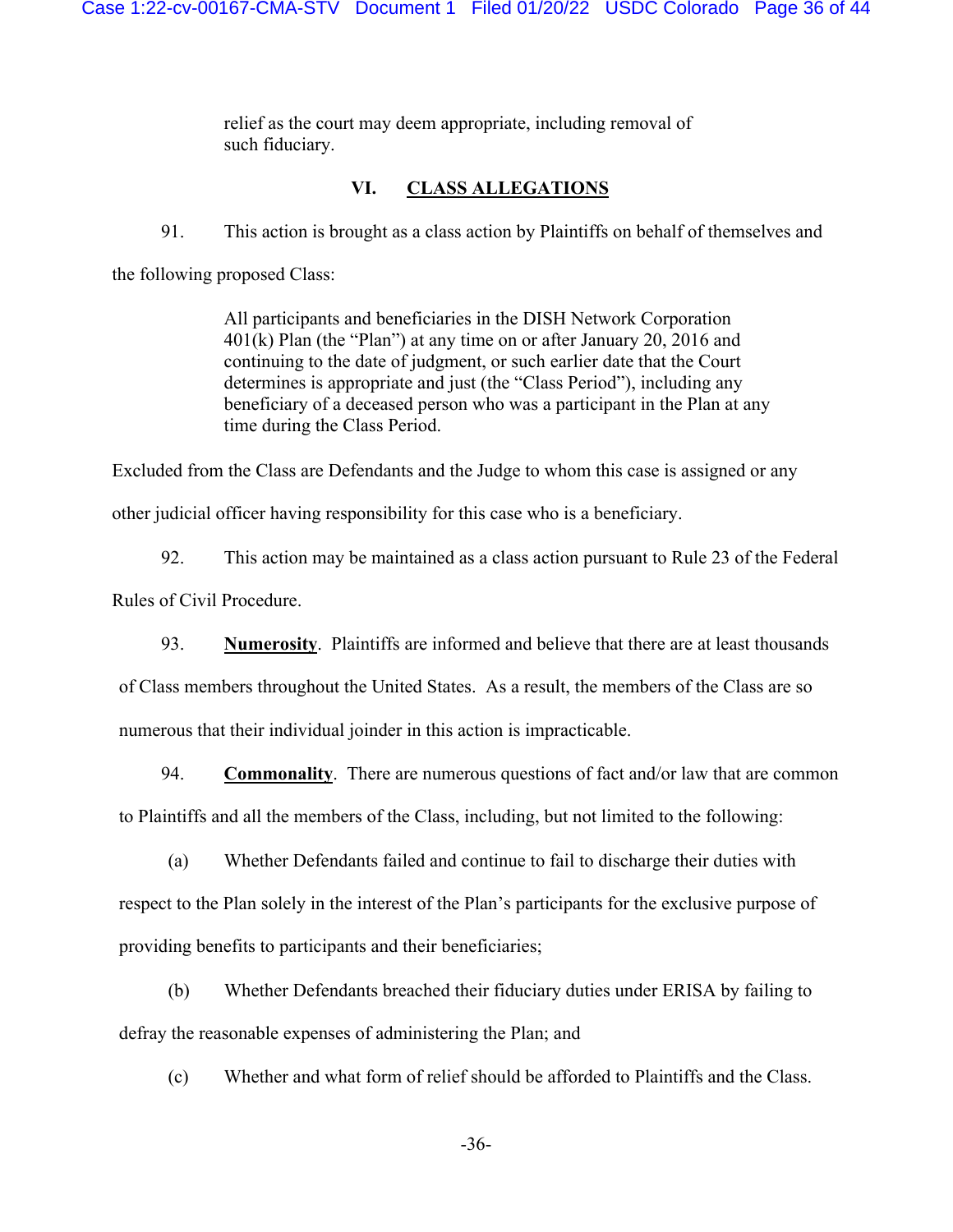95. **Typicality**. Plaintiffs, who are members of the Class, have claims that are typical of all of the members of the Class. Plaintiffs' claims and all of the Class members' claims arise out of the same uniform course of conduct by Defendants and arise under the same legal theories that are applicable as to all other members of the Class. In addition, Plaintiff seeks relief for the Plan under the same remedial theories that are applicable as to all other members of the Class.

96. **Adequacy of Representation**. Plaintiffs will fairly and adequately represent the interests of the members of the Class. Plaintiffs have no conflicts of interest with or interests that are any different from the other members of the Class. Plaintiffs have retained competent counsel experienced in class action and other complex litigation, including class actions under ERISA.

97. **Potential Risks and Effects of Separate Actions**.The prosecution of separate actions by or against individual Class members would create a risk of: (A) inconsistent or varying adjudications with respect to individual Class members that would establish incompatible standards of conduct for the party opposing the Class; or (B) adjudications with respect to individual class members that, as a practical matter, would be dispositive of the interests of the other members not parties to the individual adjudications or would substantially impair or impede their ability to protect their interests.

98. **Predominance**. Common questions of law and fact predominate over questions affecting only individual Class members, and the Court, as well as the parties, will spend the vast majority of their time working to resolve these common issues. Indeed, virtually the only individual issues of significance will be the exact amount of damages recovered by each Class

-37-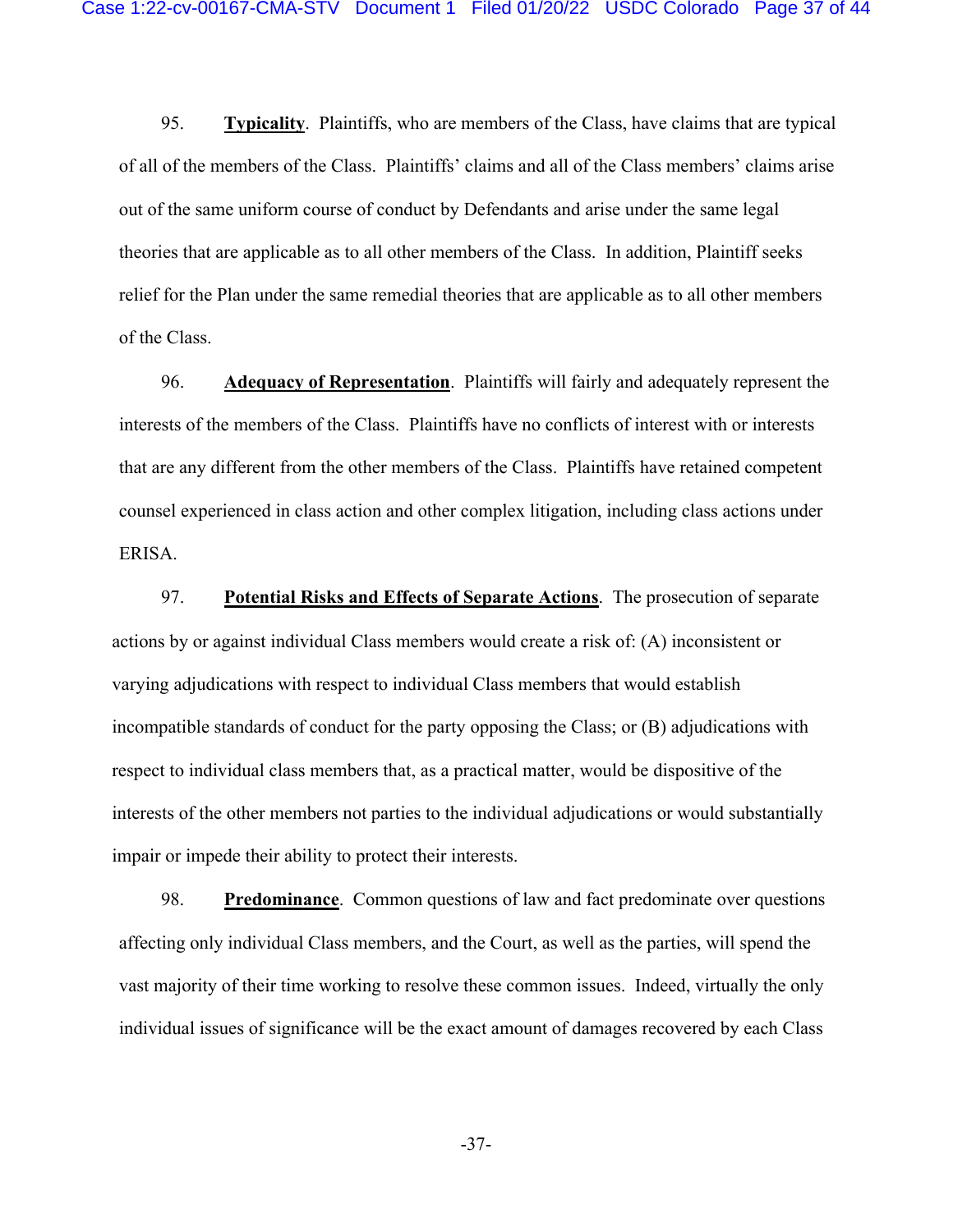member, the calculation of which will ultimately be a ministerial function and which does not bar Class certification.

99. **Superiority**. A class action is superior to all other feasible alternatives for the resolution of this matter. The vast majority of, if not all, Class members are unaware of Defendants' breaches of fiduciary duty and prohibited transactions such that they will never bring suit individually. Furthermore, even if they were aware of the claims they have against Defendants, the claims of virtually all Class members would be too small to economically justify individual litigation. Finally, individual litigation of multiple cases would be highly inefficient, a gross waste of the resources of the courts and of the parties, and potentially could lead to inconsistent results that would be contrary to the interests of justice.

100. **Manageability**. This case is well-suited for treatment as a class action and easily can be managed as a class action since evidence of both liability and damages can be adduced, and proof of liability and damages can be presented, on a Class-wide basis, while the allocation and distribution of damages to Class members would be essentially a ministerial function.

101. Defendants have acted on grounds generally applicable to the Class by uniformly subjecting them to the breaches of fiduciary duty described above. Accordingly, injunctive relief, as well as legal and/or equitable monetary relief (such as disgorgement and/or restitution), along with corresponding declaratory relief, are appropriate with respect to the Class as a whole.

102. Plaintiffs' counsel will fairly and adequately represent the interests of the Class and are best able to represent the interests of the Class under Rule 23(g) of the Federal Rules of Civil Procedure. Moreover, treating this case as a class action is superior to proceeding on an individual basis and there will be no difficulty in managing this case as a class action.

-38-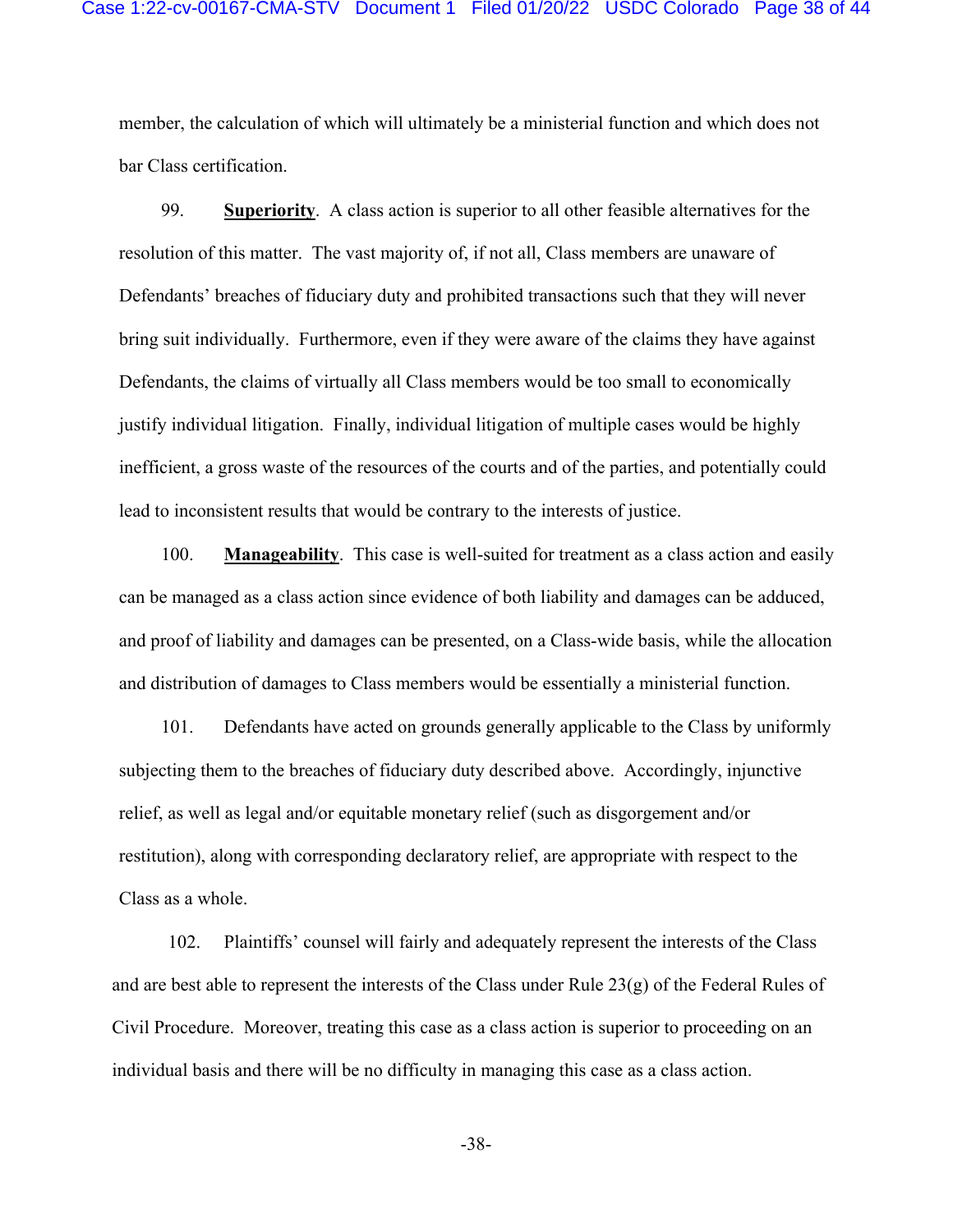103. Therefore, this action should be certified as a class action under Rules 23(a) and 23(b)(1) and/or 23(b)(3) of the Federal Rules of Civil Procedure.

### **COUNT I (For Breach of Fiduciary Duty)**

104. Plaintiffs incorporate by reference the allegations in the previous paragraphs of this Complaint as if fully set forth herein.

105. Defendants' conduct, as set forth above, violates their fiduciary duties under Sections  $404(a)(1)(A)$ , (B) and (D) of ERISA, 29 U.S.C. § 1104(a)(1)(A), (B) and (D), in that Defendants failed and continue to fail to discharge their duties with respect to the Plan solely in the interest of the Plan's participants and beneficiaries and (a) for the exclusive purpose of (i) providing benefits to participants and their beneficiaries; and (ii) defraying reasonable expenses of administering the Plan with (b) the care, skill, prudence, and diligence under the circumstances then prevailing that a prudent man acting in a like capacity and familiar with such matters would use in the conduct of an enterprise of a like character and with like aims, and (c) by failing to act in accordance with the documents and instruments governing the Plan. In addition, as set forth above, Defendants violated their respective fiduciary duties under ERISA to monitor other fiduciaries of the Plan in the performance of their duties.

106. To the extent that any of the Defendants did not directly commit any of the foregoing breaches of fiduciary duty, at the very minimum, each such Defendant is liable under 29 U.S.C. § 1105(a) because he, she, they or it was a co-fiduciary and knowingly participated in (or concealed) a breach by another fiduciary, enabled another fiduciary to commit breaches of fiduciary duty in the administration of his, her, their or its specific responsibilities giving rise to his, her, their or its fiduciary status and/or knowingly failing to cure a breach of fiduciary duty by another fiduciary and/or failed to take reasonable efforts to remedy the breach.

-39-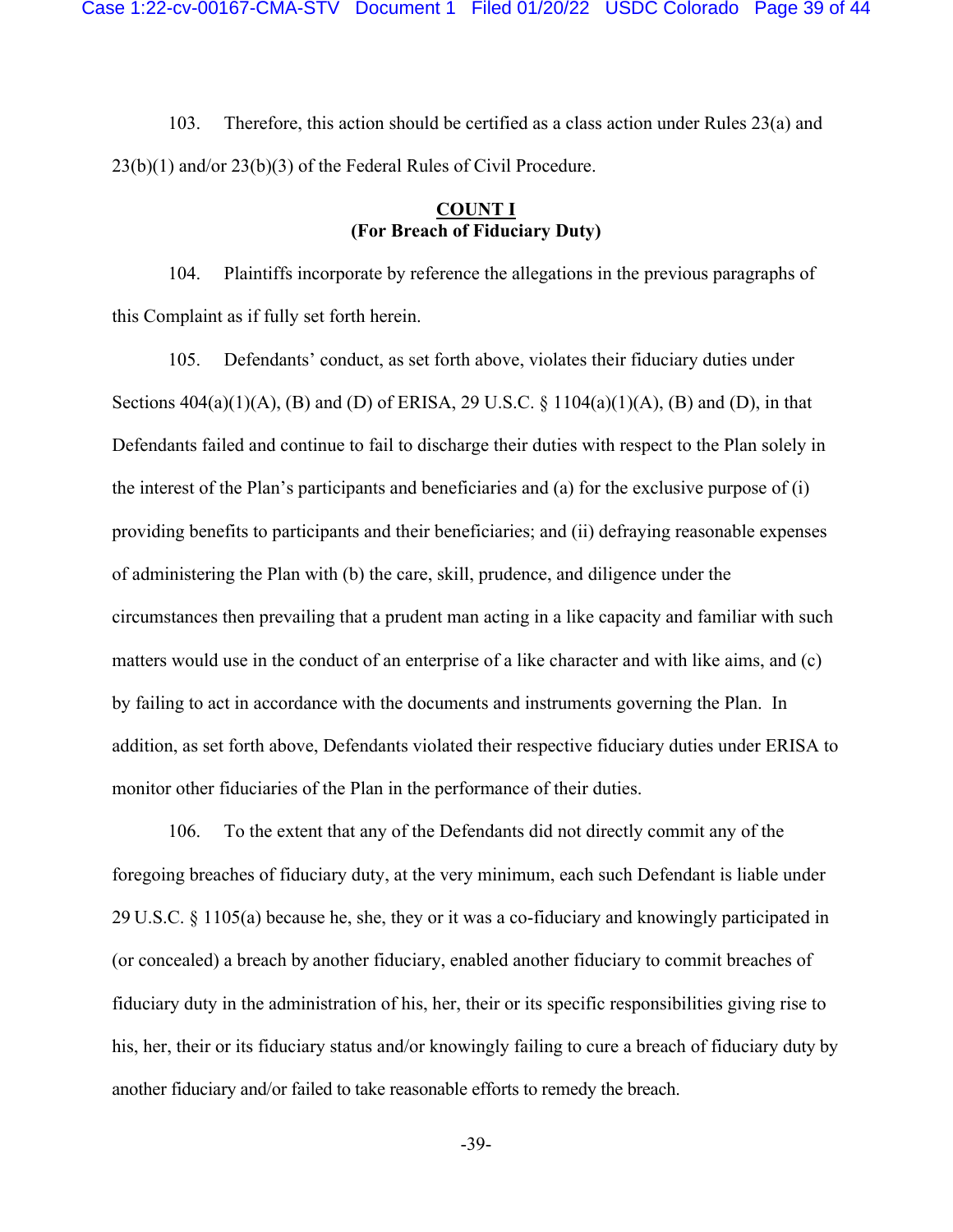107. As a direct result of Defendants' breaches of duties, the Plan has suffered losses and damages.

108. Pursuant to Sections 409 and 502(a)(2) of ERISA, 29 U.S.C. §§ 1109 and 1132, Defendants are liable to restore to the Plan the losses that have been suffered as a direct result of Defendants' breaches of fiduciary duty and are liable for damages and any other available equitable or remedial relief, including prospective injunctive and declaratory relief, and attorneys' fees, costs and other recoverable expenses of litigation.

### **COUNT II (Failure to Monitor Fiduciaries and Co-Fiduciary Breaches)**

109. Plaintiffs incorporate the allegations in the previous paragraphs of this Complaint as if fully set forth herein.

110. DISH is responsible for appointing, overseeing, and removing members of the Administrative Committee, who, in turn, are responsible for appointing, overseeing, and removing members of the Committee.

111. In light of its appointment and supervisory authority, DISH had a fiduciary responsibility to monitor the performance of the Committee and its members. In addition, DISH, and the Administrative Committee had a fiduciary responsibility to monitor the performance of the members of the Committee.

112. A monitoring fiduciary must ensure that the monitored fiduciaries are performing their fiduciary obligations, including those with respect to the investment and holding of Plan assets, and must take prompt and effective action to protect the Plan and participants when they are not.

113. To the extent that fiduciary monitoring responsibilities of DISH or the Committee was delegated, each Defendant's monitoring duty included an obligation to ensure that any

-40-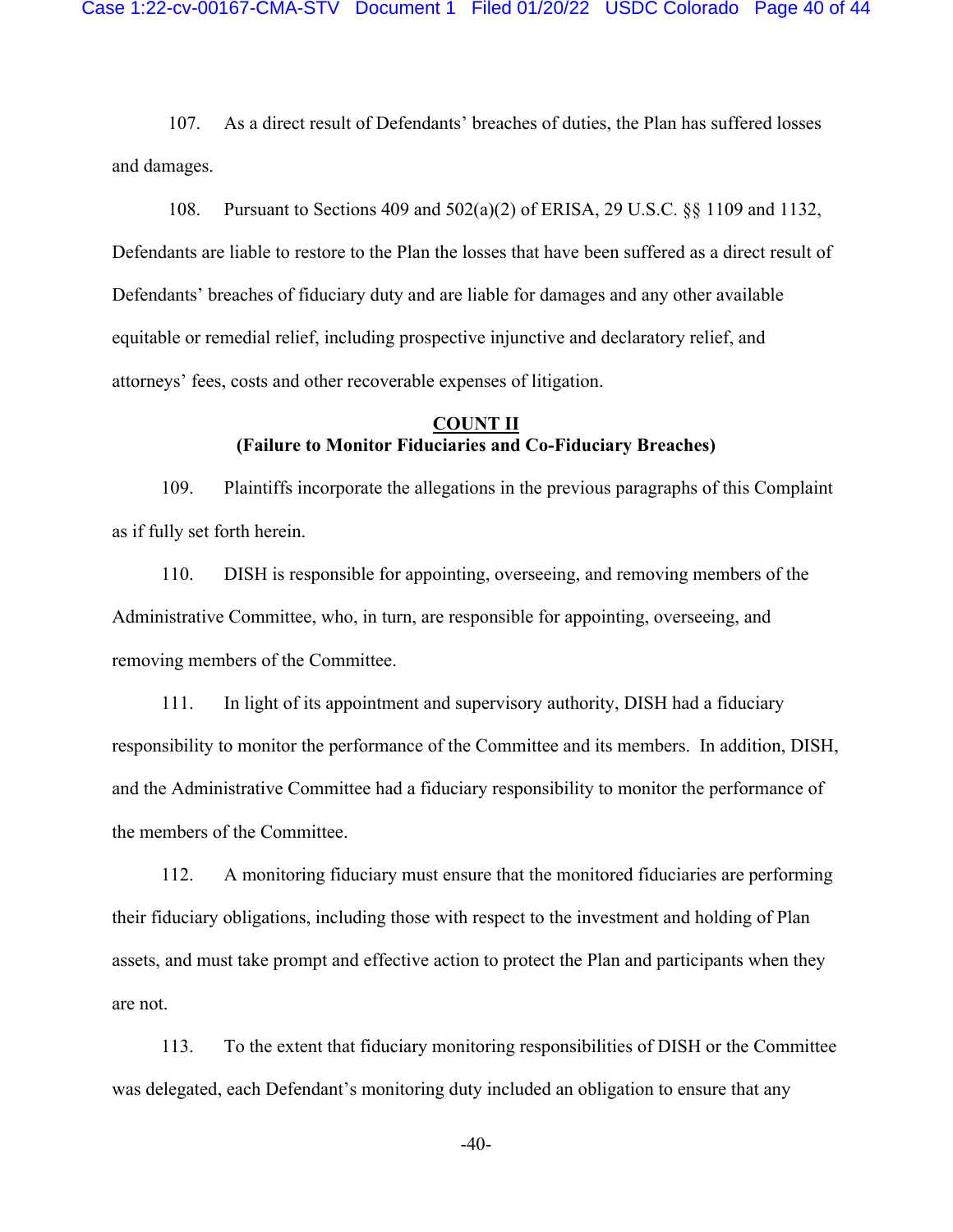delegated tasks were being performed prudently and loyally.

114. DISH and the Committee breached their fiduciary monitoring duties by, among other things:

> (a) Failing to monitor and evaluate the performance of their appointees or have a system in place for doing so, standing idly by as the Plan suffered enormous losses as a result of the appointees' imprudent actions and omissions with respect to the Plan; (b) Failing to monitor their appointees' fiduciary processes, which would have alerted a prudent fiduciary to the breaches of fiduciary duties described herein, in clear violation of ERISA; and

(c) Failing to remove appointees whose performances were inadequate in that they continued to maintain imprudent, excessively costly, and poorly performing investments within the Plan, all to the detriment of the Plan and its participants' retirement savings.

115. As a consequence of these breaches of the fiduciary duty to monitor, the Plan suffered substantial losses. Had DISH and the Committee discharged their fiduciary monitoring duties prudently as described above, the losses suffered by the Plan would have been minimized or avoided. Therefore, as a direct result of the breaches of fiduciary duties alleged herein, the Plan and its participants have lost millions of dollars of retirement savings.

116. DISH and the Committee are liable under 29 U.S.C. § 1109(a) to make good to the Plan any losses to the Plan resulting from the breaches of fiduciary duties alleged in this Count, to restore to the Plan any profits made through use of Plan assets, and are subject to other equitable or remedial relief as appropriate.

117. Each of the Defendants also knowingly participated in the breaches of the other

-41-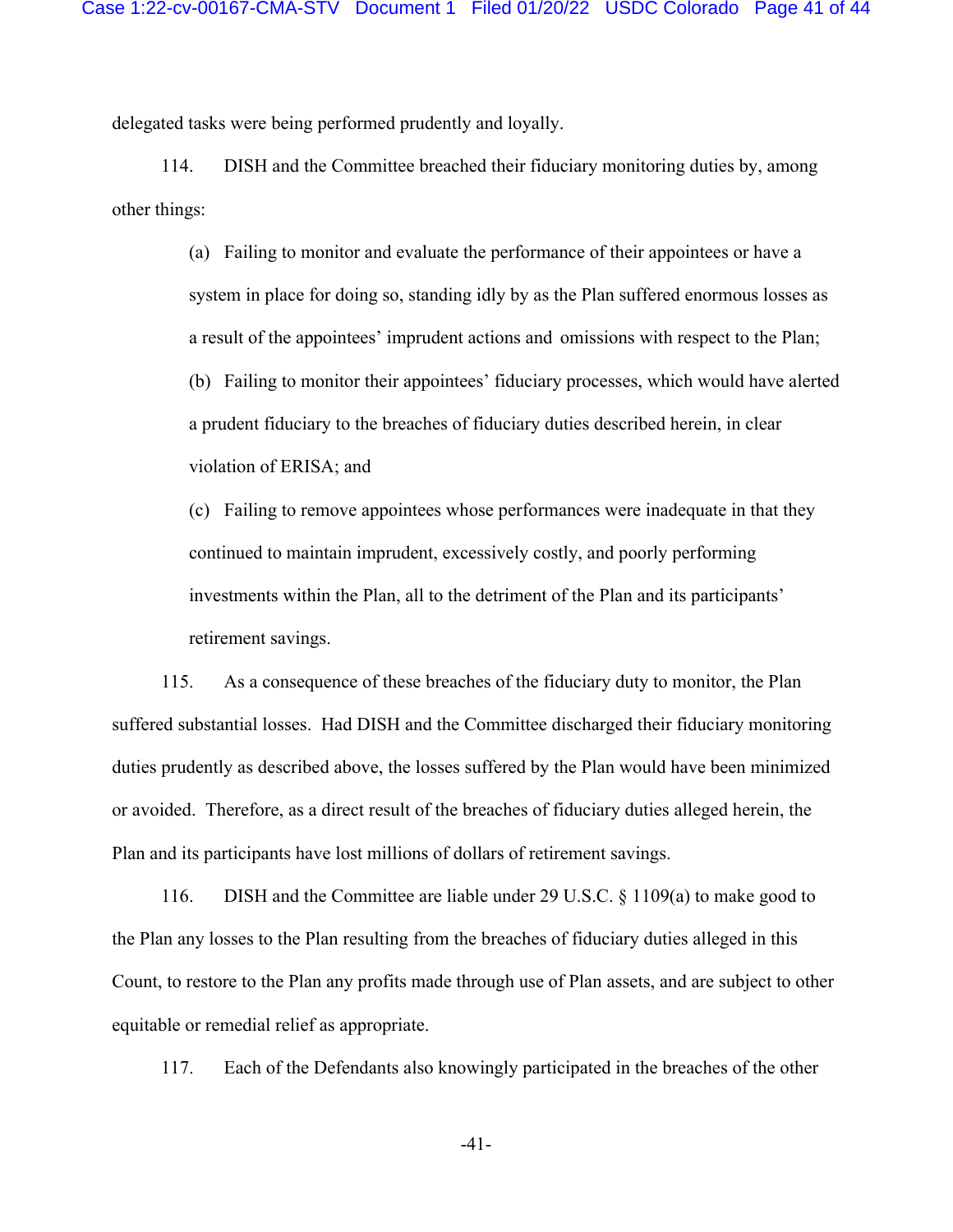Defendants, knowing that such acts constituted breaches; enabled the other Defendants to commit breaches by failing to lawfully discharge their own fiduciary duties; and knew of the breaches by the other Defendants and failed to make any reasonable effort under the circumstances to remedy the breaches. Defendants, thus, are liable for the losses caused by the breaches of their co-fiduciaries under 29 U.S.C. § 1105(a).

# **COUNT III (In the Alternative, Liability for Knowing Breach of Trust)**

118. Plaintiffs incorporate the allegations in the previous paragraphs of this Complaint as if fully set forth herein.

119. In the alternative, to the extent that any of the Defendants are not deemed a fiduciary or co-fiduciary under ERISA, each such Defendant should be enjoined or otherwise subject to equitable relief as a non-fiduciary from further participating in a knowing breach of trust.

120. To the extent any of the Defendants are not deemed to be fiduciaries and/or are not deemed to be acting as fiduciaries for any and all applicable purposes, any such Defendants are liable for the conduct at issue here, since all Defendants possessed the requisite knowledge and information to avoid the fiduciary breaches at issue here and knowingly participated in breaches of fiduciary duty by permitting the Plan to offer a menu of imprudent investment options and pay excessive recordkeeping and administrative fees, all of which was unjustifiable in light of the size and characteristics of the Plan.

#### **PRAYER FOR RELIEF**

 WHEREFORE, Plaintiffs, on behalf of themselves, the Class and the Plan, demand judgment against Defendants for the following relief:

(a) Declaratory and injunctive relief pursuant to Section 502 of ERISA, 29 U.S.C. §

-42-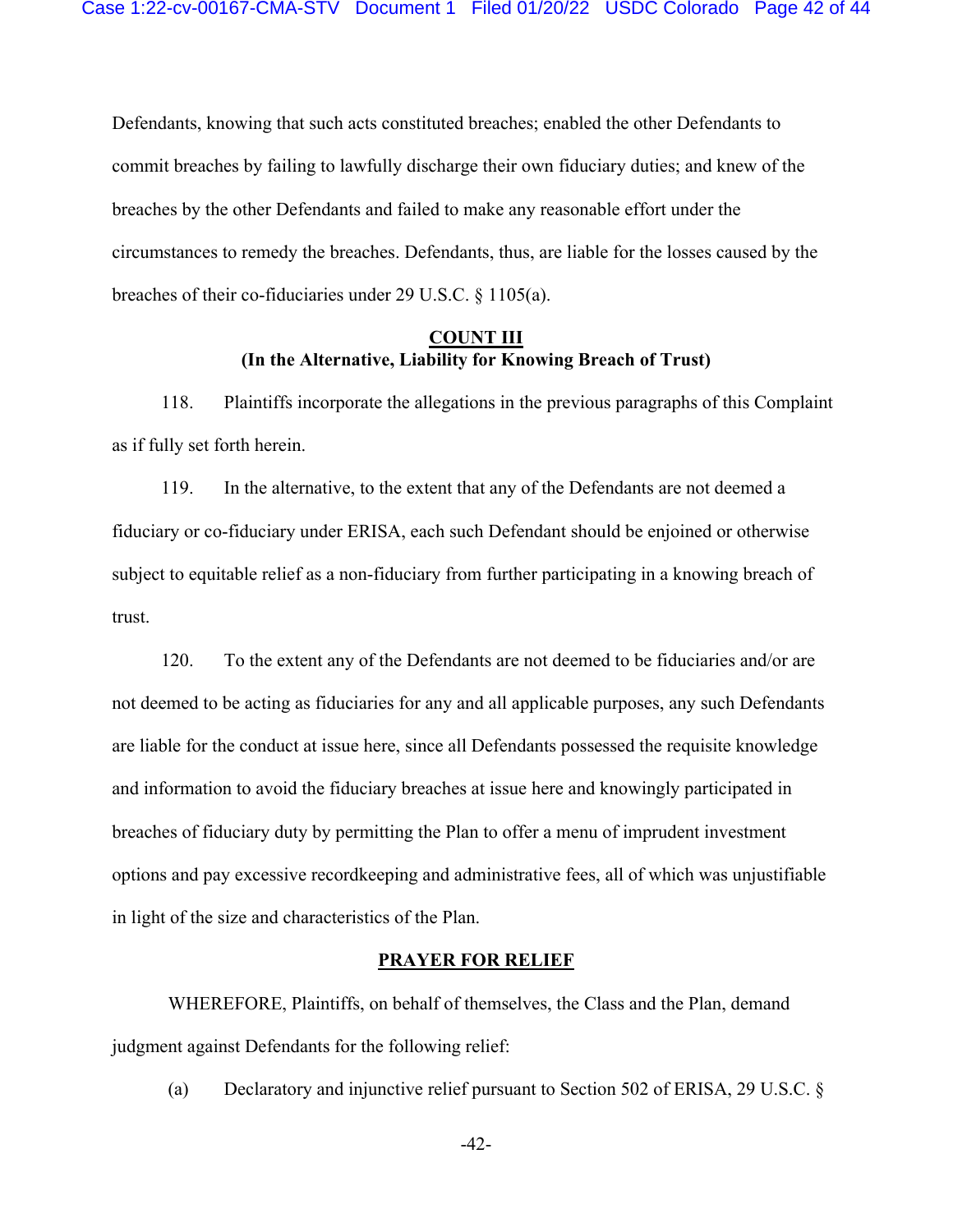1132, as detailed above;

(b) Equitable, legal or remedial relief to return all losses to the Plan and/or for restitution and/or damages as set forth above, plus all other equitable or remedial relief as the Court may deem appropriate pursuant to Sections 409 and 502 of ERISA, 29 U.S.C. §§ 1109 and 1132;

(c) Pre-judgment and post-judgment interest at the maximum permissible rates, whether at law or in equity;

(d) Attorneys' fees, costs and other recoverable expenses of litigation; and

(e) Such further and additional relief to which the Plan may be justly entitled and the Court deems appropriate and just under all of the circumstances.

# **NOTICE PURSUANT TO ERISA § 502(h)**

To ensure compliance with the requirements of Section 502(h) of ERISA, 29 U.S.C. § 1132(h), the undersigned hereby affirms that, on this date, a true and correct copy of this Complaint was served upon the Secretary of Labor and the Secretary of the Treasury by certified mail, return receipt requested.

DATED: January 20, 2022 Respectfully submitted,

/s/ James E. Miller James E. Miller Laurie Rubinow Miller Shah LLP 65 Main Street Chester, CT 06412 Telephone: (866) 540-5505 Facsimile: (866) 300-7367 Email: jemiller@millershah.com lrubinow@millershah.com